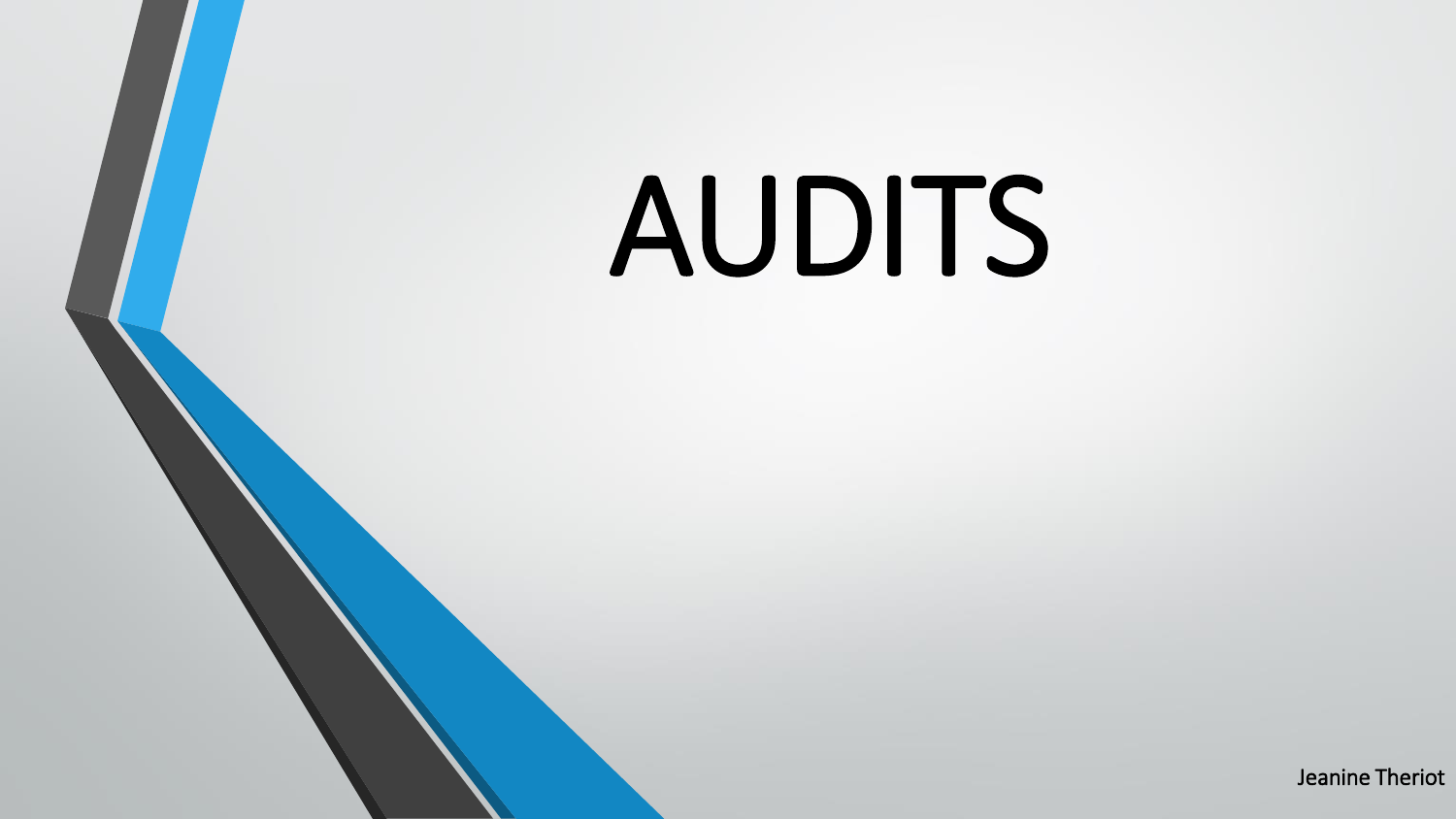What are the responsibilities of the Administrator with respect to audits?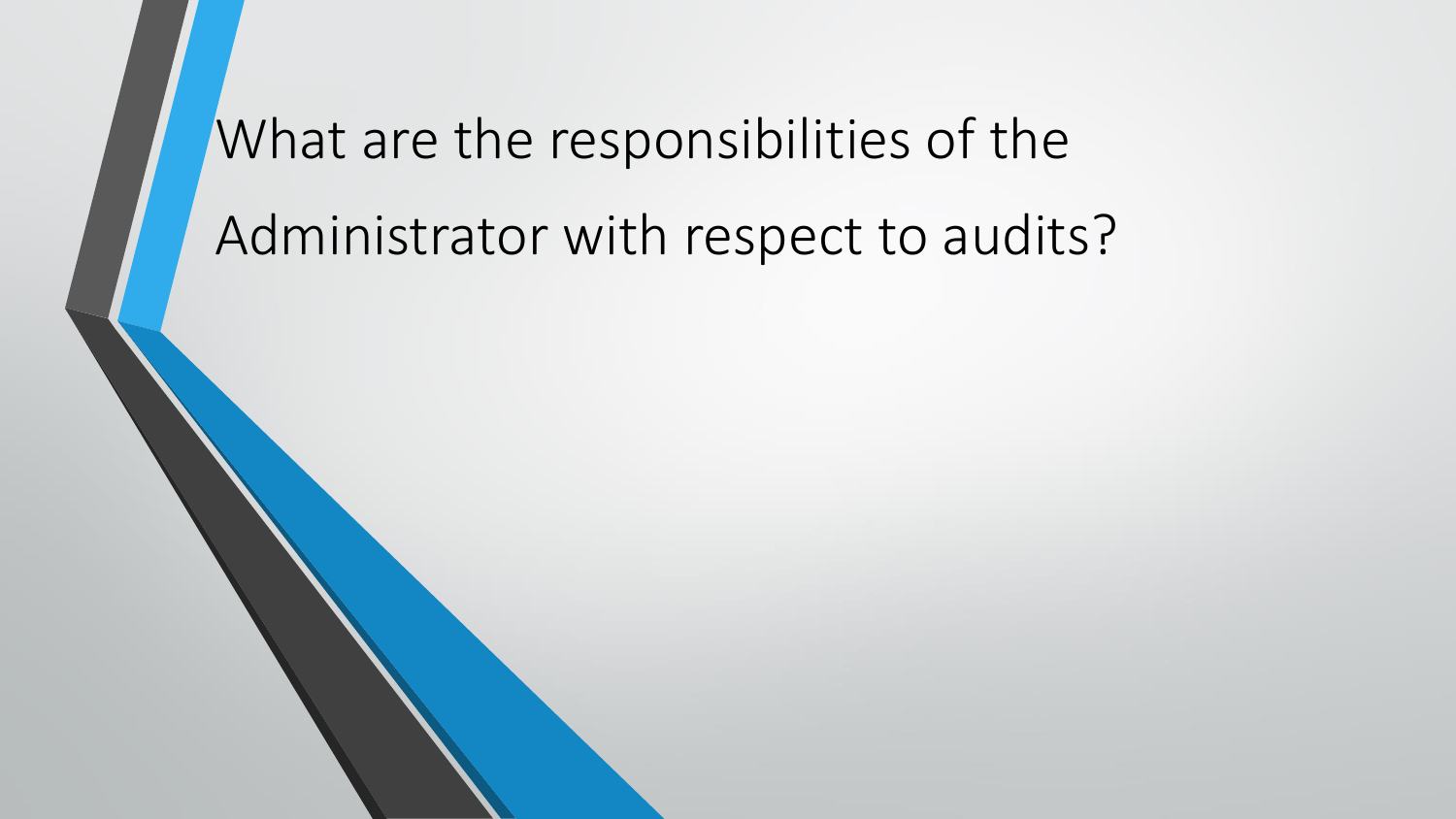What are the responsibilities of the Administrator with respect to audits?

#### Let's start with the Statutes.....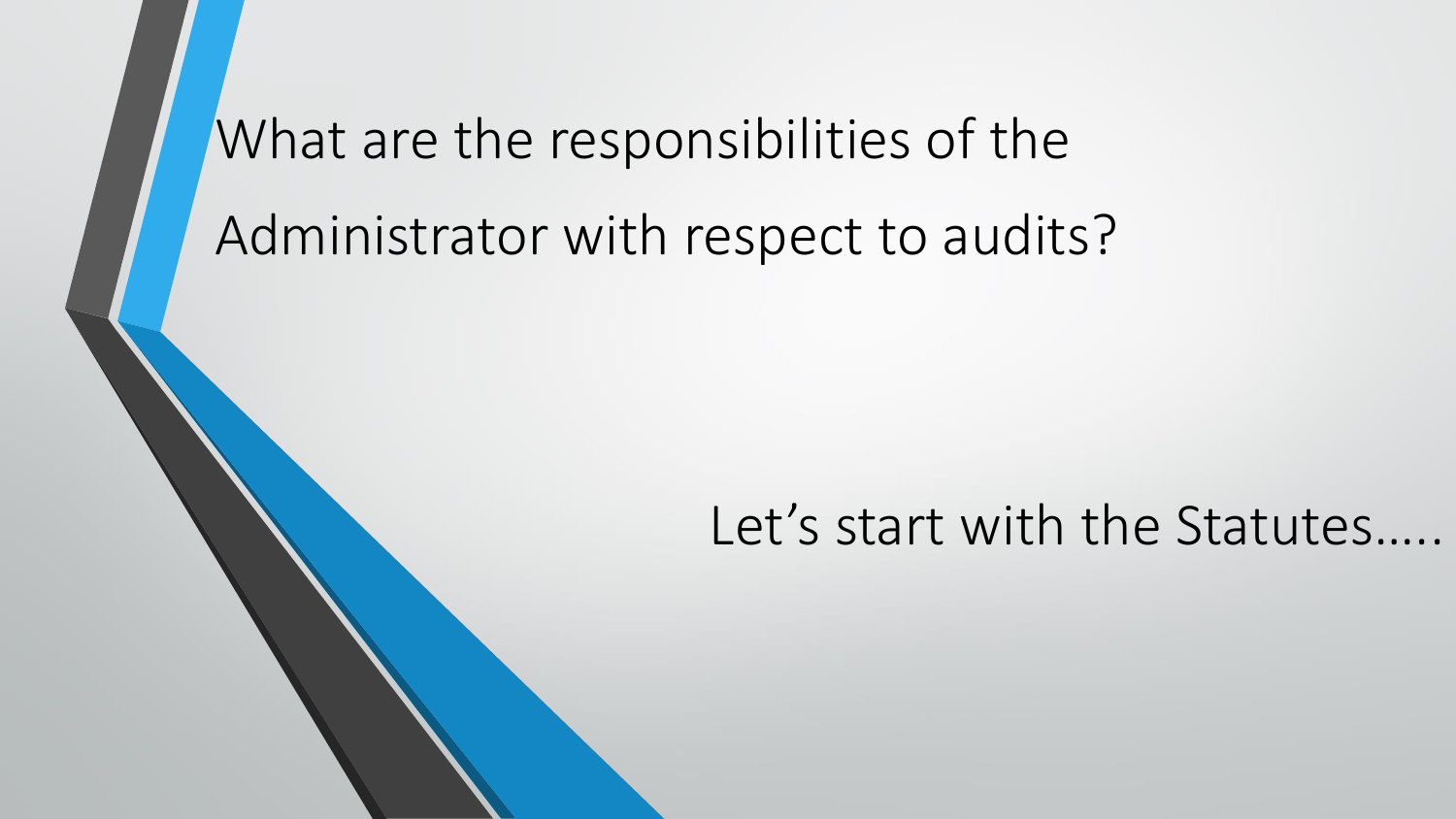A. .....the governing authority of any taxing authority may contract with the sheriff, the Louisiana Department of Revenue, any political subdivision of this state, or any other agency, whether public or private, for the examination or investigation of the place of business, ..... of any taxpayer for the purposes of enforcement and collection of any tax imposed by that taxing authority.

B. ...... for the purpose of **auditing** for compliance with local sales and use tax ordinances, any taxing authority or other entity which collects local sales and use taxes may enter into a contract with a private auditing firm and, when so authorized by such contract, such firm may examine or investigate the place of business, …... The rate of compensation shall be on an hourly basis, plus reasonable expenses. In addition, all such contracts shall be approved by the majority of the affected taxing authorities.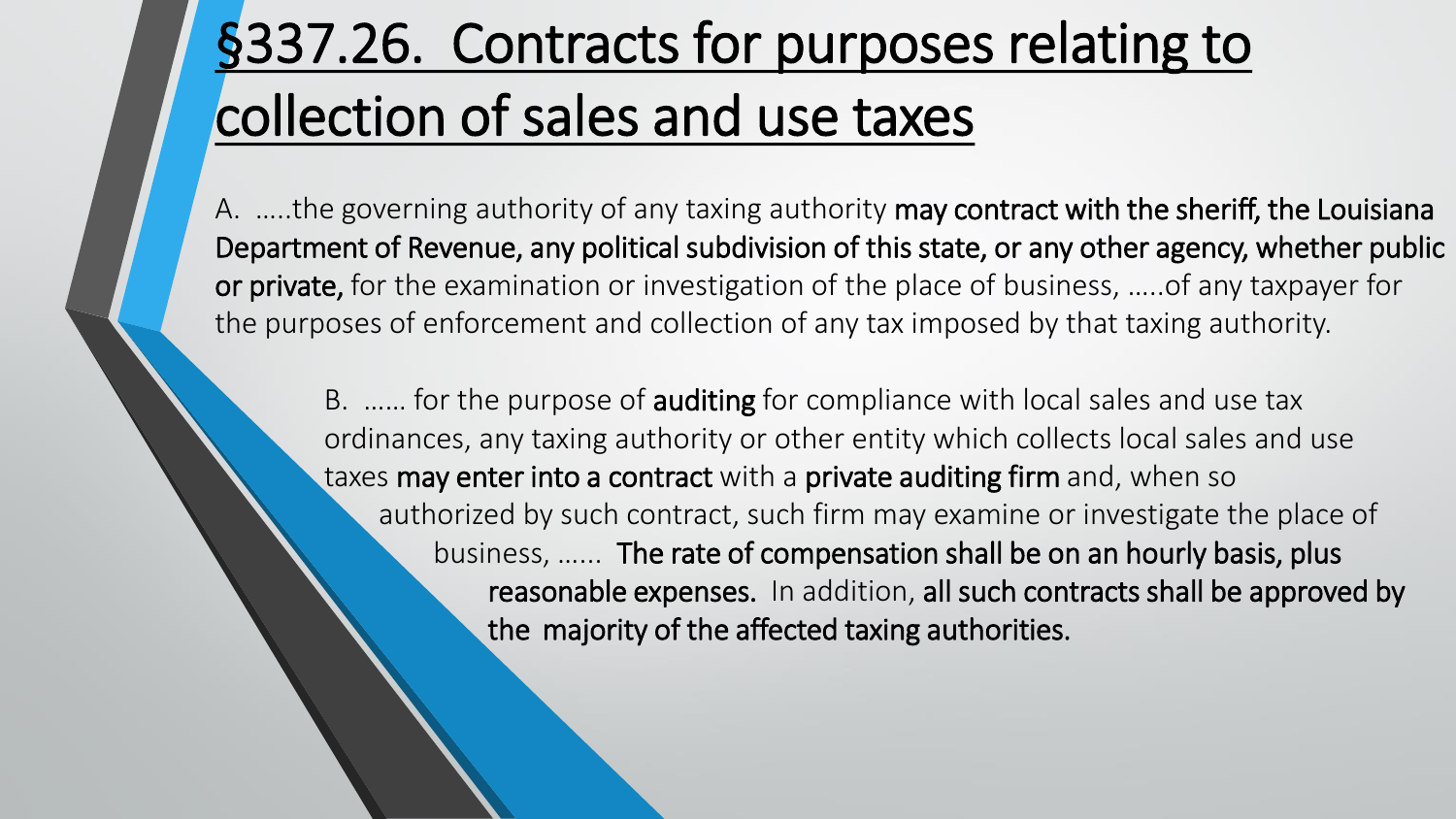C.(1) Any private agency or auditing firm hired for the purposes of this Section and any employee, contractor, or other agent of such private agency or auditing firm shall be governed by the provisions of R.S. 47:1508 et seq.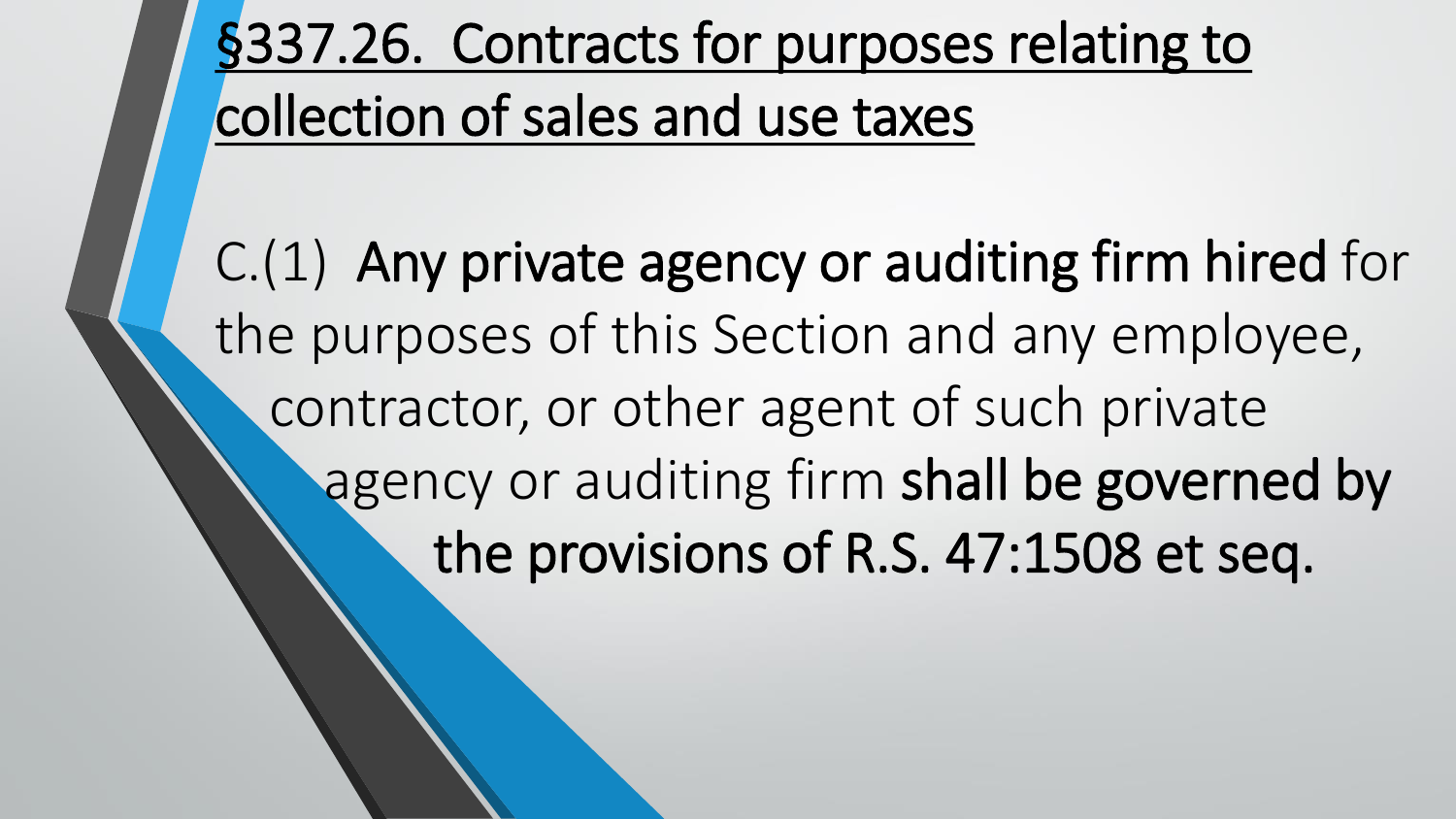C. (2)(a) Audit leads provided by the private agency or auditing firm shall be subject to the taxpayer confidentiality requirements of R.S. 47:1508 et seq.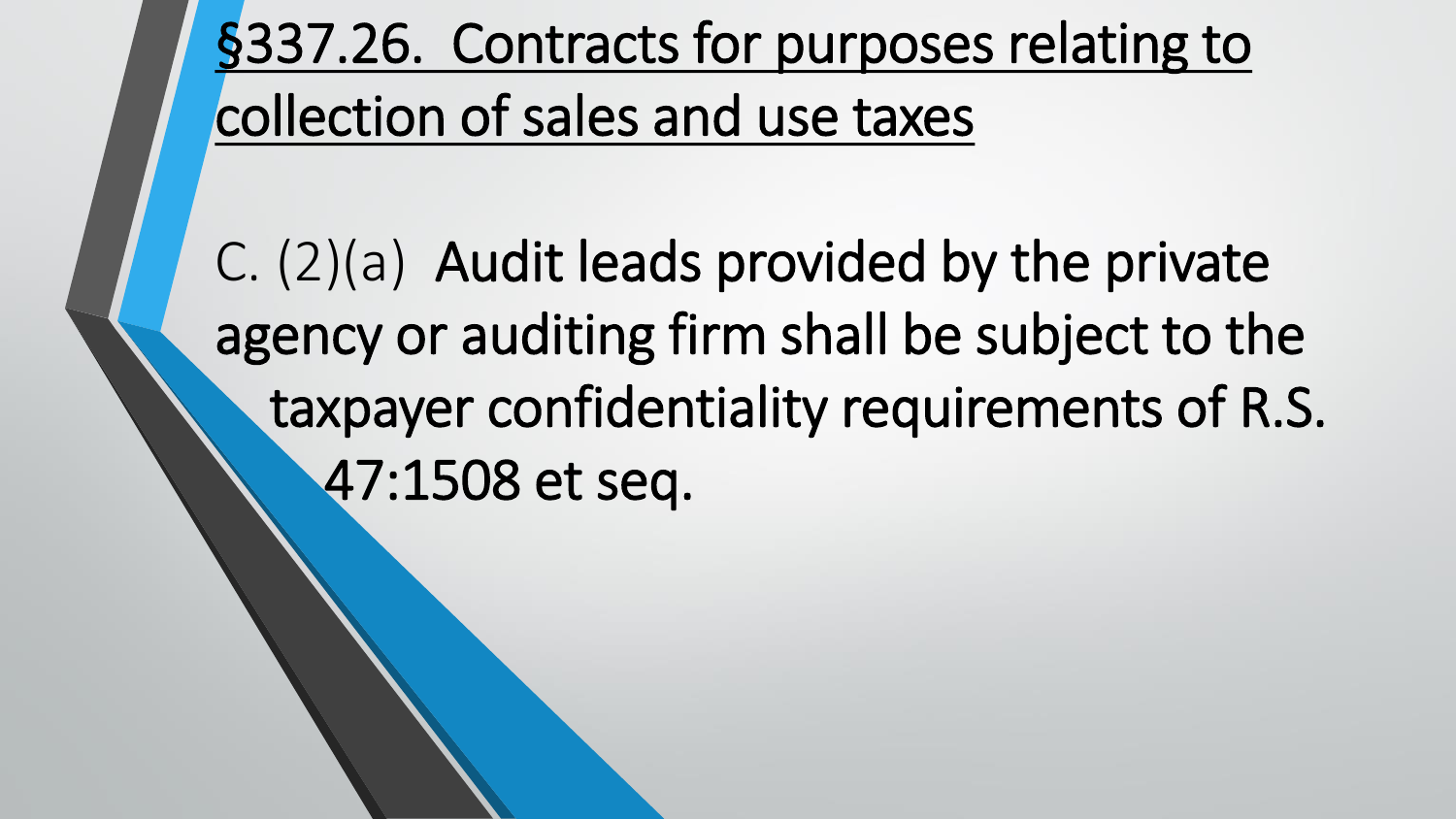# §337.26. Contracts for purposes relating to collection of sales and use taxes  $C. (2)(a)$  Audit leads provided by the private agency or auditing firm shall be subject to the taxpayer confidentiality requirements of R.S. 47:1508 et seq. Once confidential information has been disclosed by the taxpayer to the private agency or auditing firm, audit leads by such private agency or auditing firm to other local collectors are strictly prohibited under the taxpayer confidentiality requirements of R.S. 47:1508 et seq;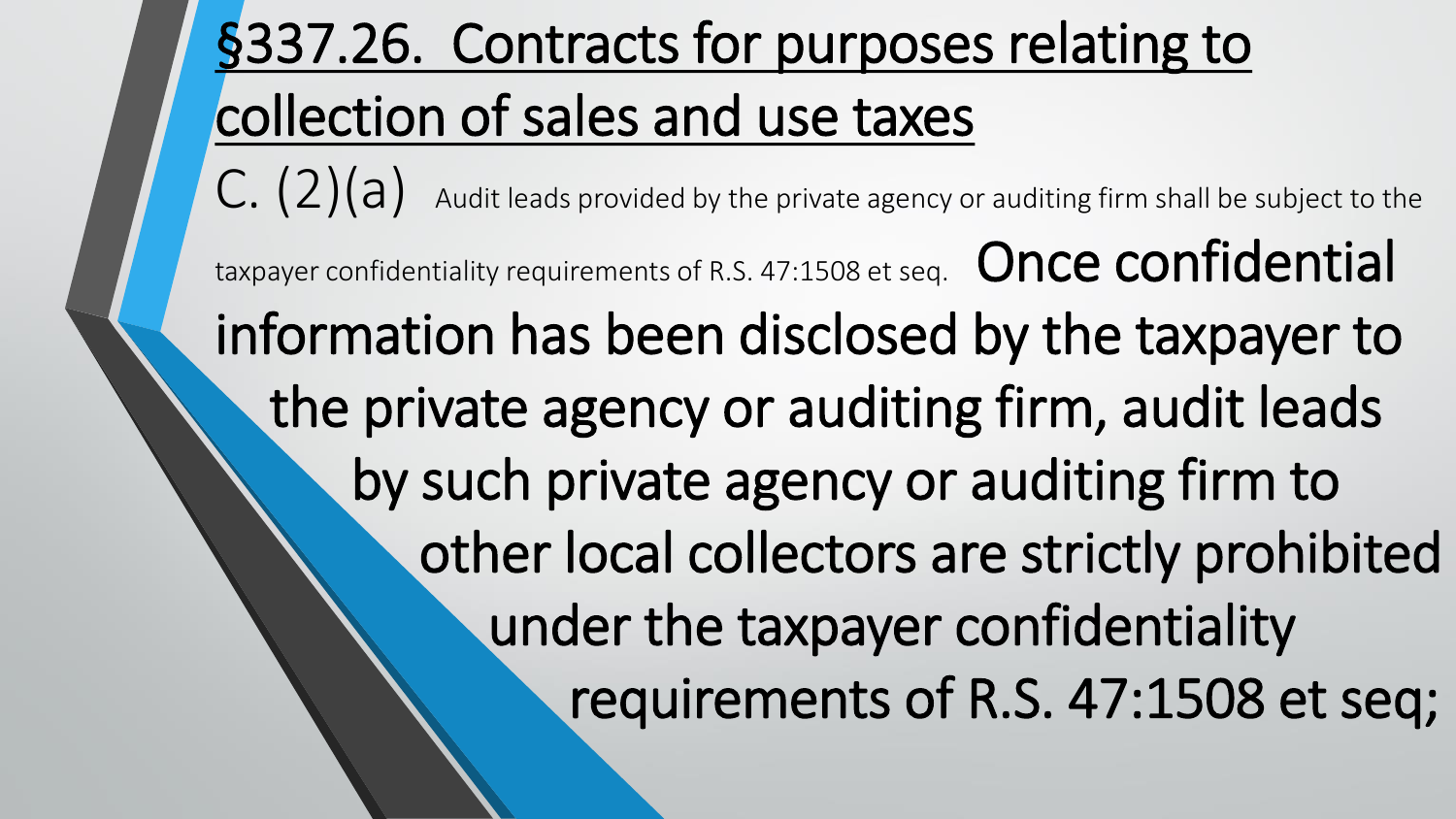# §337.26. Contracts for purposes relating to collection of sales and use taxes C.(2)(a) …..however, the taxpayer may voluntarily waive confidentiality requirements in writing,

authorizing the examination or audit to be expanded to include additional tax collectors.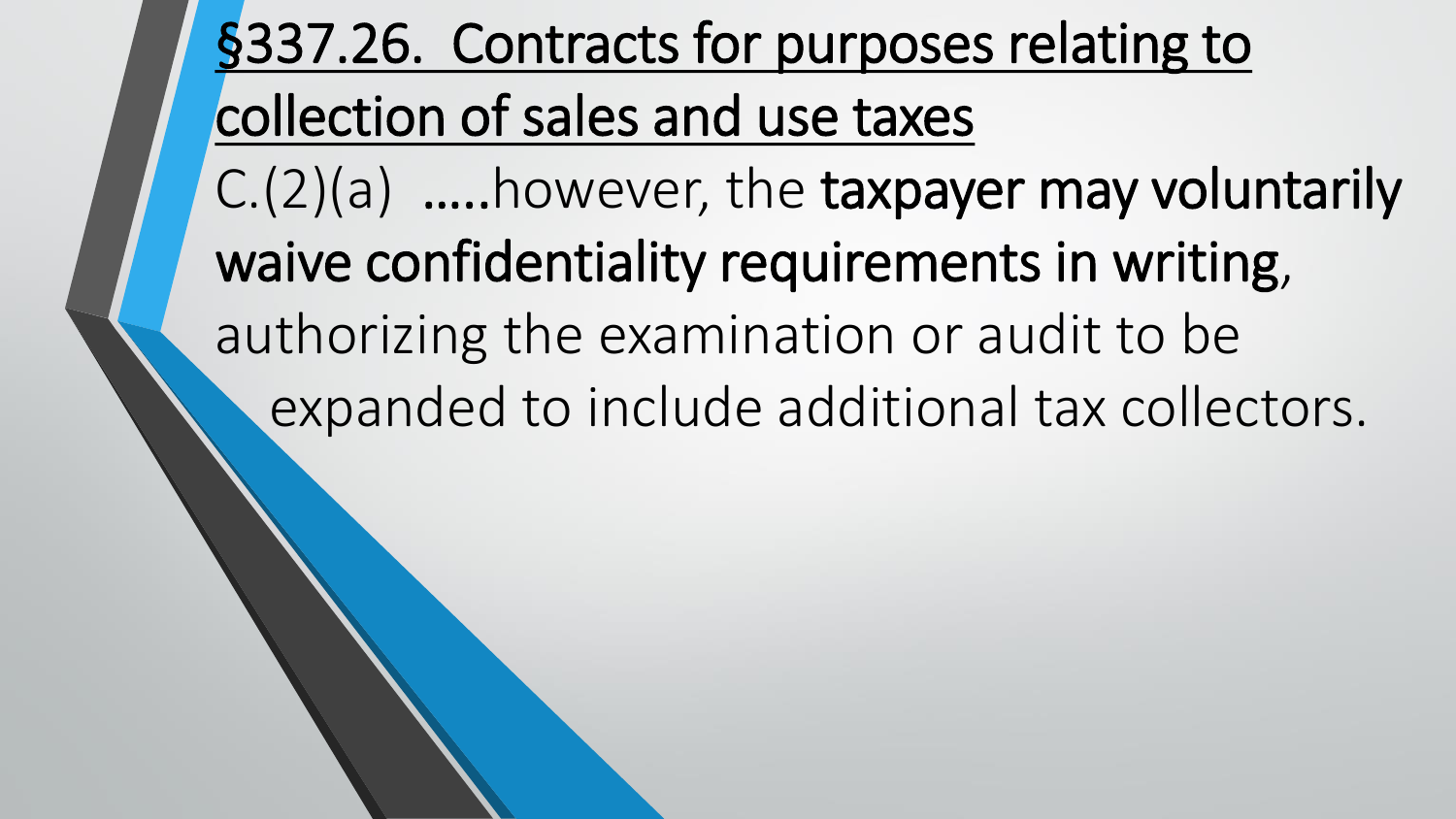§337.26. Contracts for purposes relating to collection of sales and use taxes C. (2) (b) Information provided by the private agency or auditing firm to the local collector may be shared by the local collector with other collectors which maintain written reciprocal exchange agreements in accordance with R.S. 47:1508(B)(5).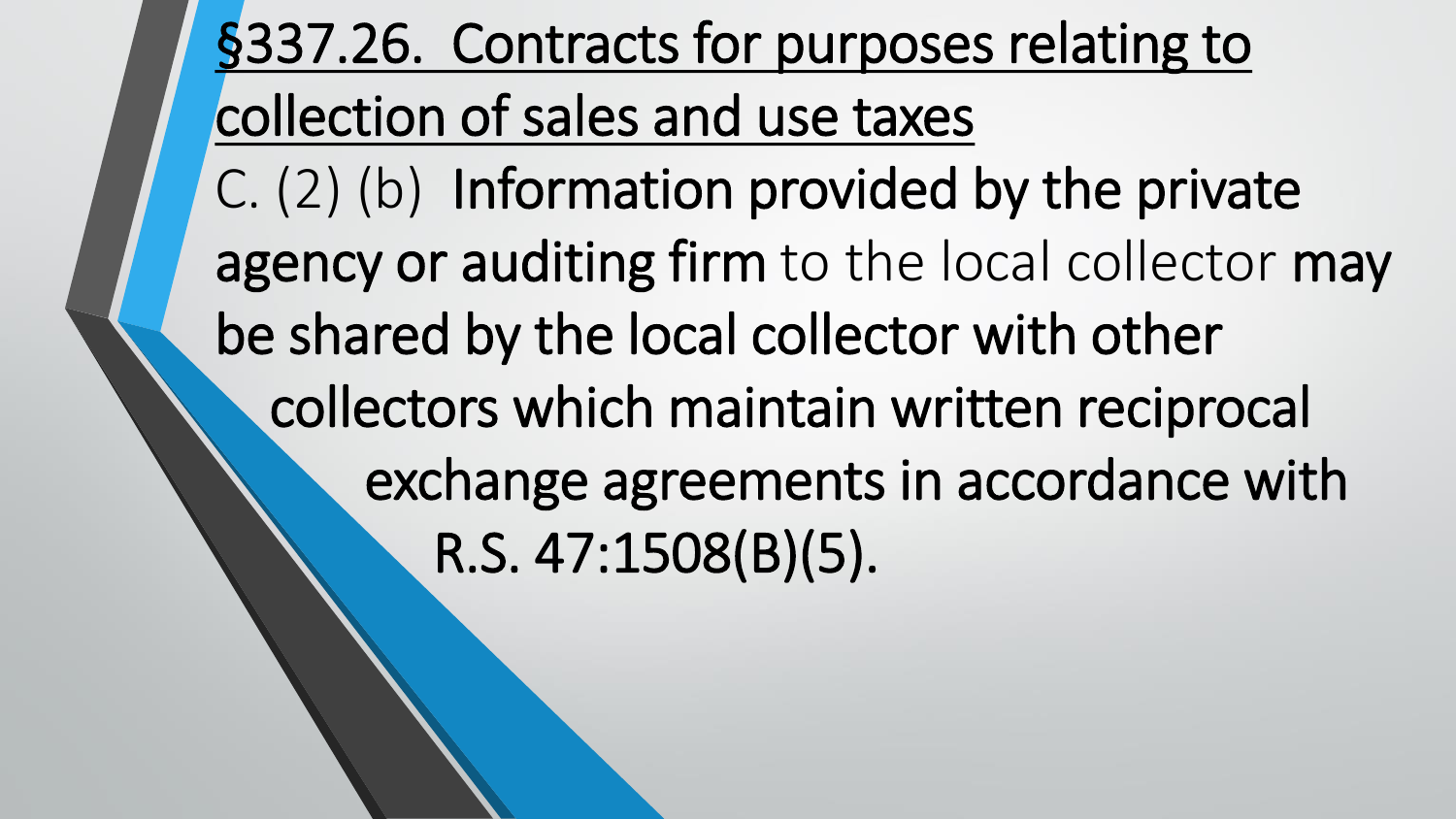# §337.26. Contracts for purposes relating to collection of sales and use taxes C. (3) …a private agency or auditing firm shall limit its activities to auditing the books and records of the taxpayer and shall not perform any assessment or collection functions, except as otherwise expressly permitted by law.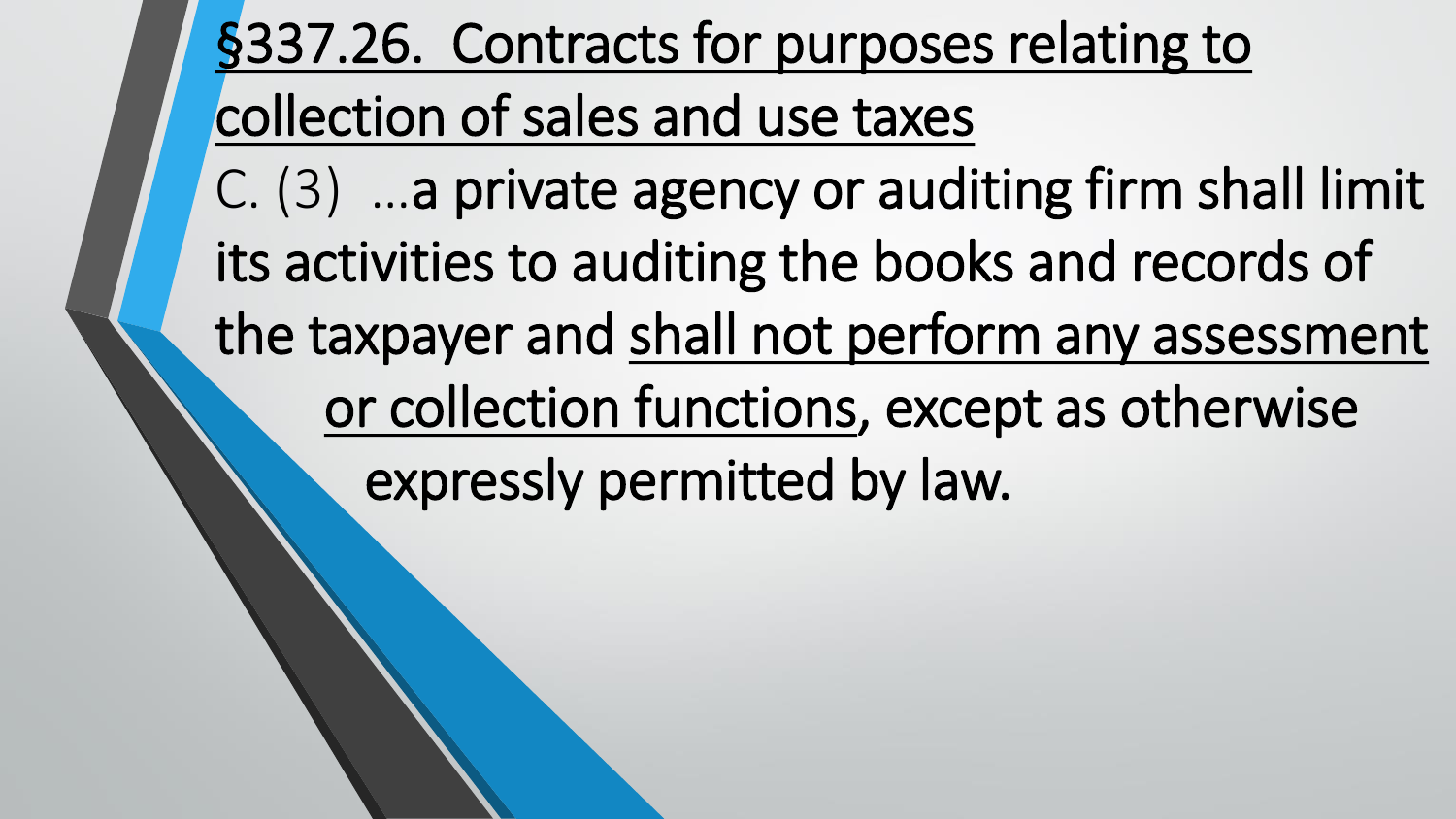C. (4) A lead auditor of a private agency or auditing firm performing an examination or audit function shall possess or have attained any of the following: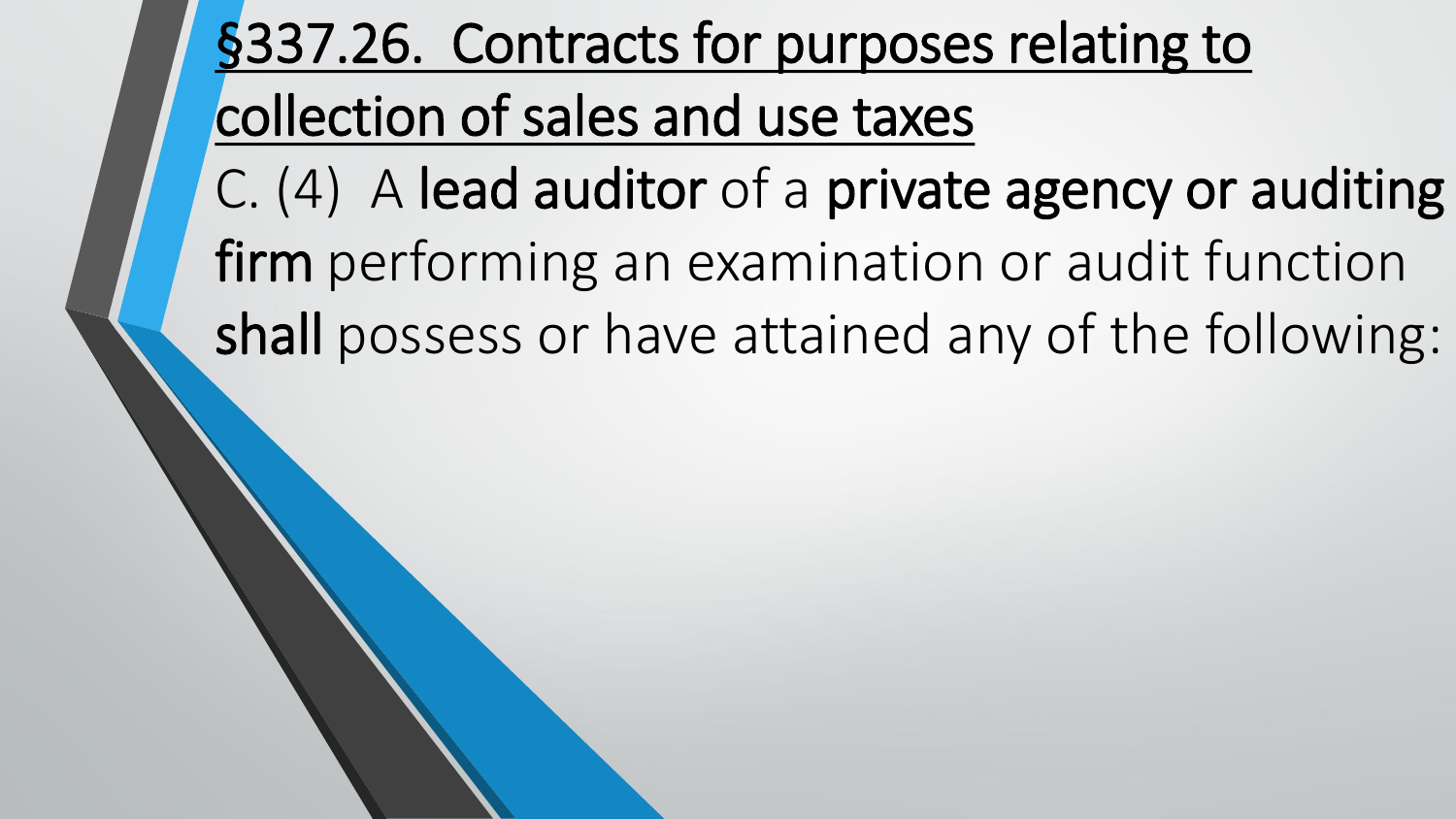# §337.26. Contracts for purposes relating to collection of sales and use taxes C. (4) A lead auditor of a private agency or auditing firm performing an examination or audit function shall possess or have attained any of the following: (a) An active certified public accountant license.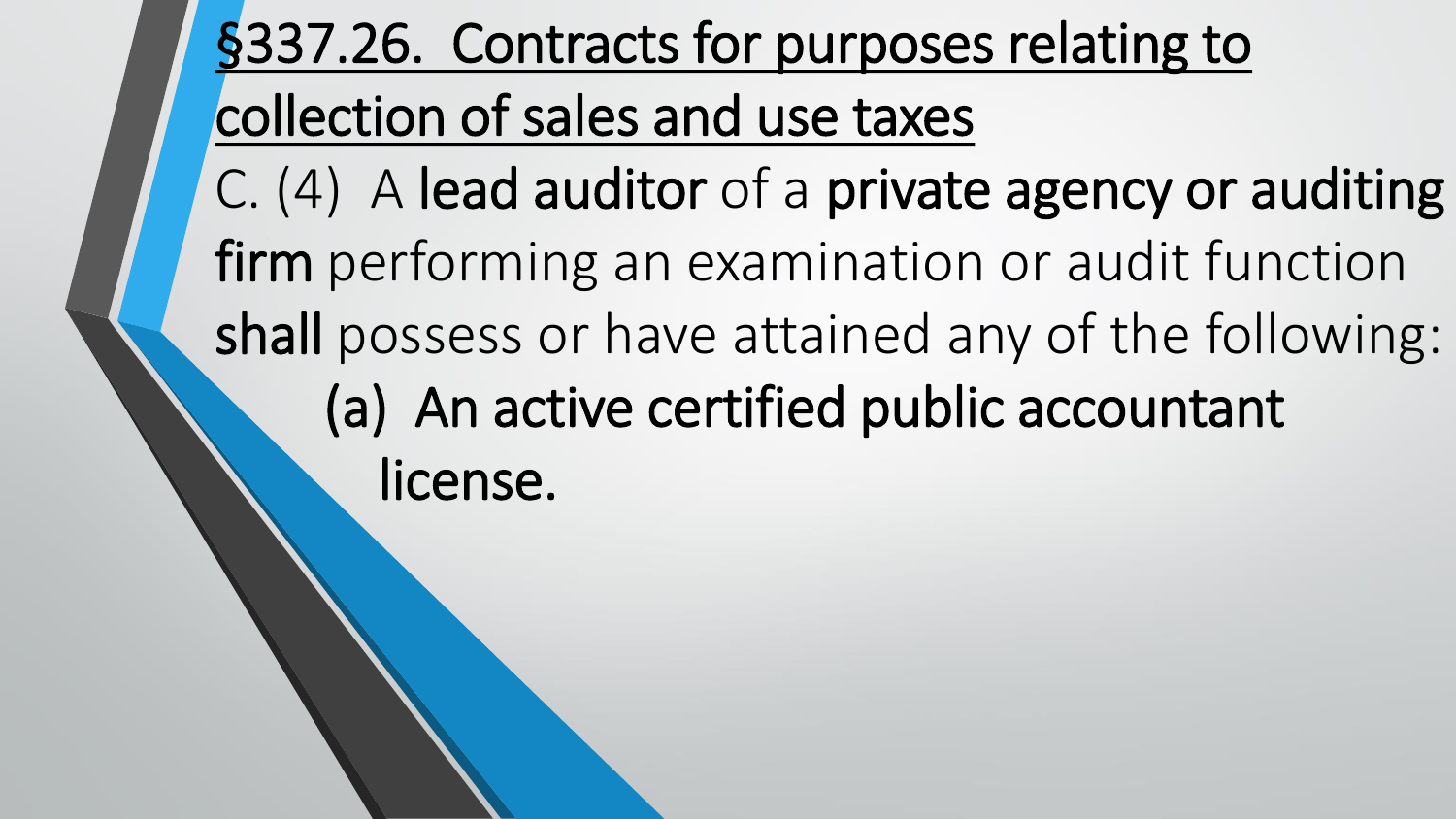C. (4) A lead auditor of a private agency or auditing firm performing an examination or audit function shall possess or have attained any of the following:

(a) An active certified public accountant license.

(b) A bachelor's degree with a minimum of eighteen hours of accounting.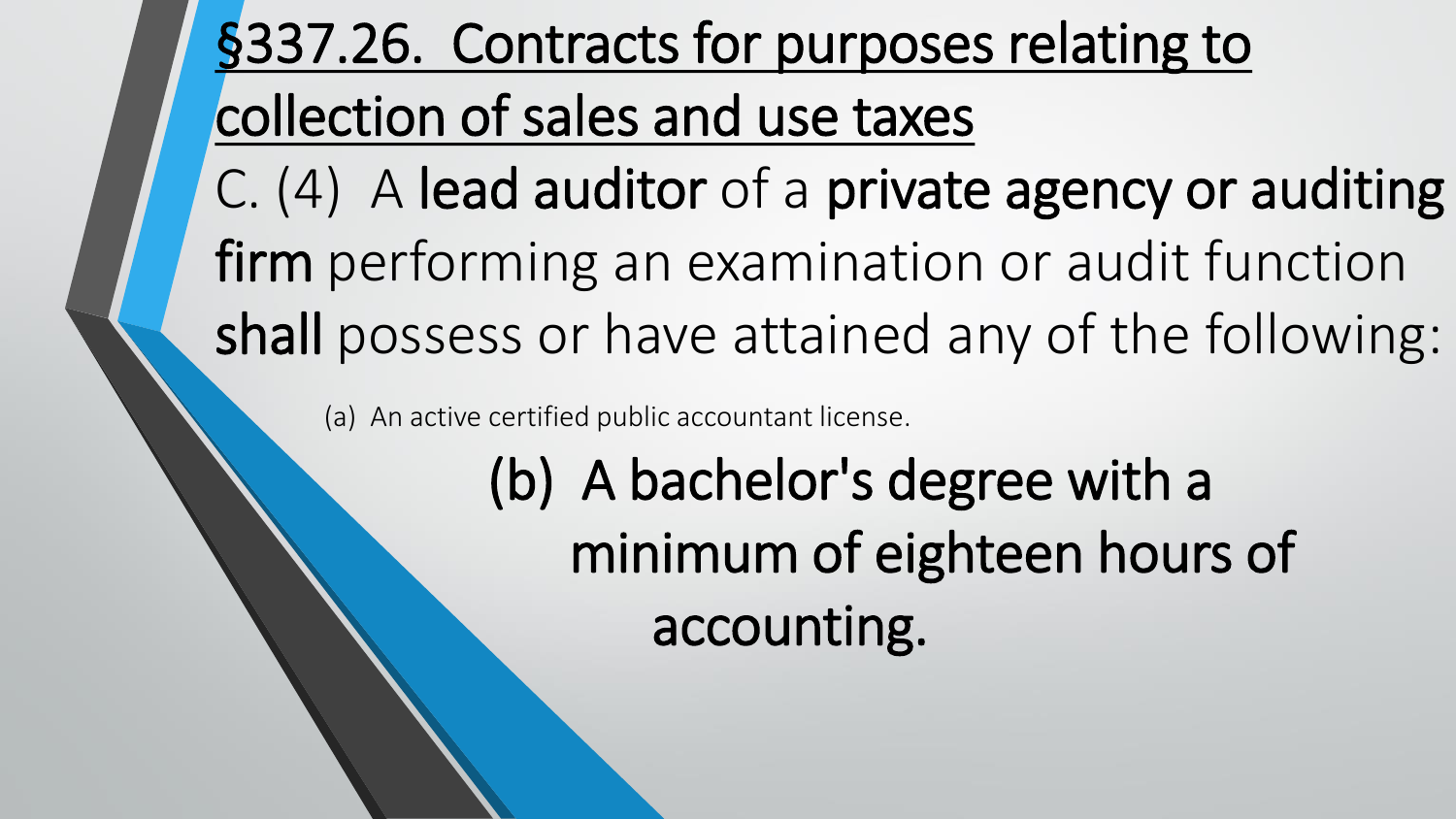C. (4) A lead auditor of a private agency or auditing firm performing an examination or audit function shall possess or have attained any of the following:

(a) An active certified public accountant license.

(b) A bachelor's degree with a minimum of eighteen hours of accounting.

(c) An active certified tax examiner's certificate issued by the Louisiana Association of Tax Administrators.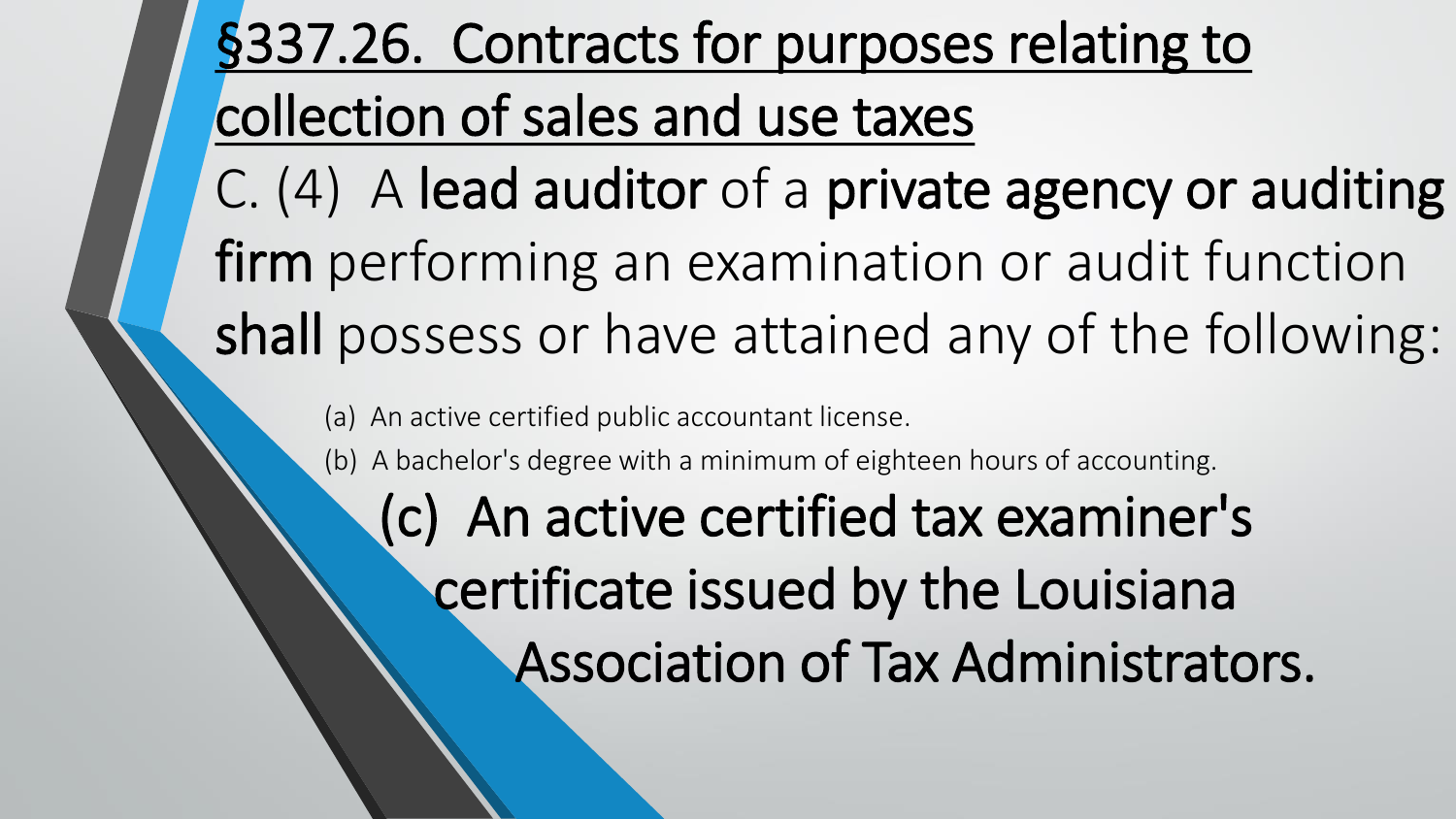C. (4) A lead auditor of a private agency or auditing firm performing an examination or audit function shall possess or have attained any of the following:

(a) An active certified public accountant license.

(b) A bachelor's degree with a minimum of eighteen hours of accounting. (c) An active certified tax examiner's certificate issued by the Louisiana Association of Tax Administrators.

> (d) A minimum of six years' experience in the field of state or local sales and use tax.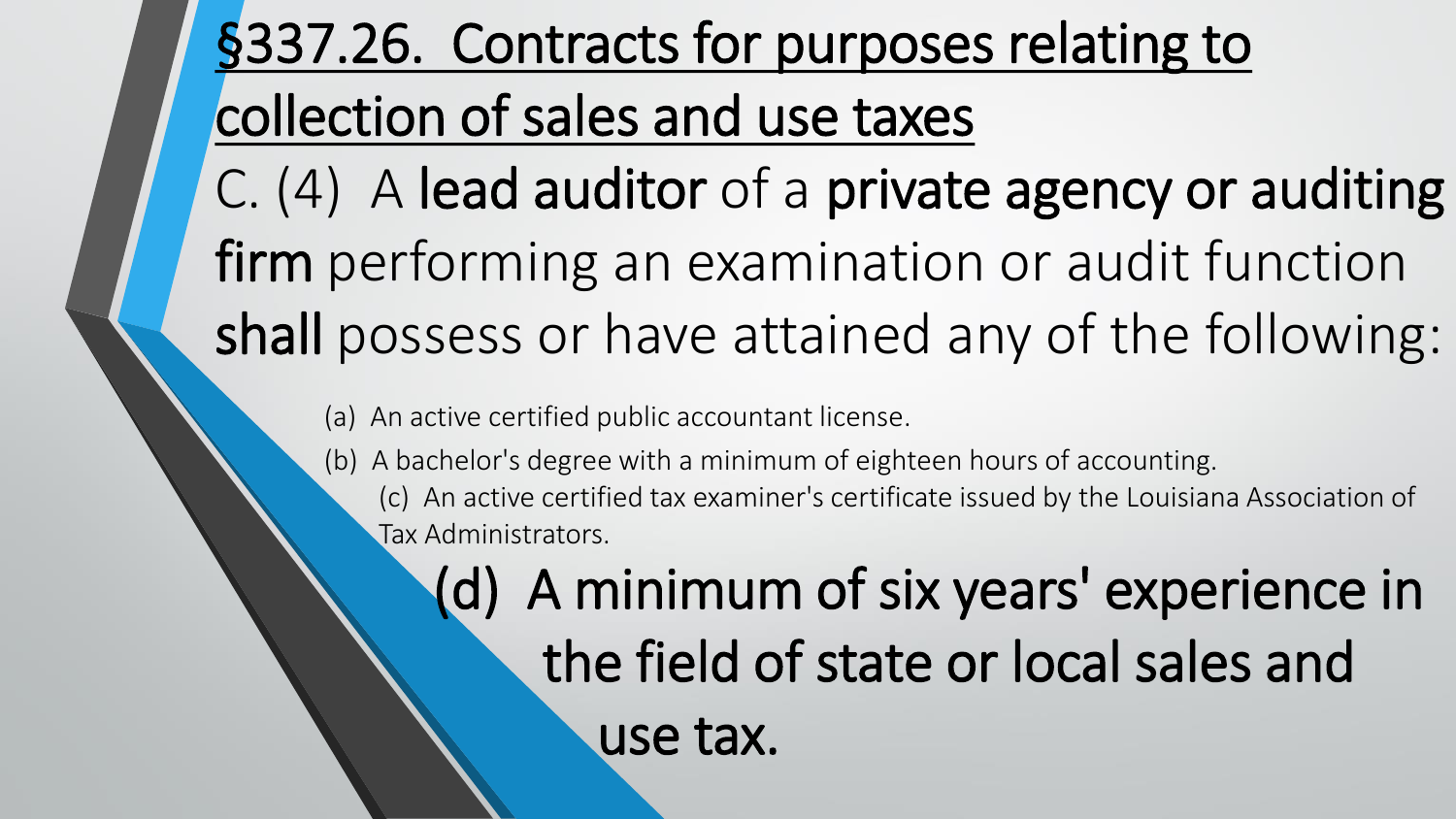D.(1) Prior to initiating an examination or audit of a taxpayer, the local collector shall provide notice of the intent to audit which shall be sent by certified mail to the taxpayer at the taxpayer's last known address. Such notice shall: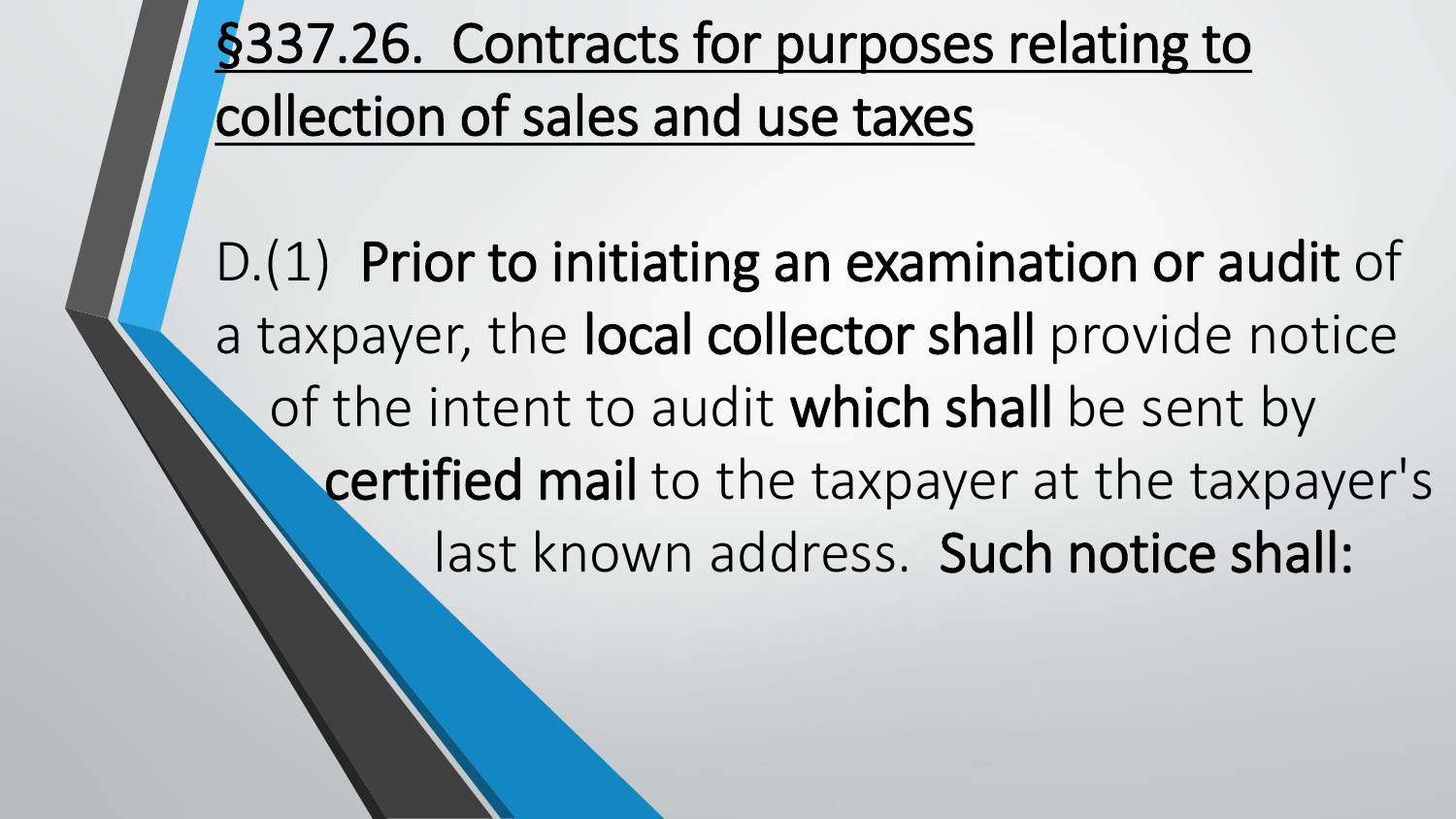D.(1) Prior to initiating an examination or audit of a taxpayer, the local collector shall provide notice of the intent to audit which shall be sent by certified mail to the taxpayer at the taxpayer's last known address. Such notice shall:

## (a) Reasonably describe the nature of the audit.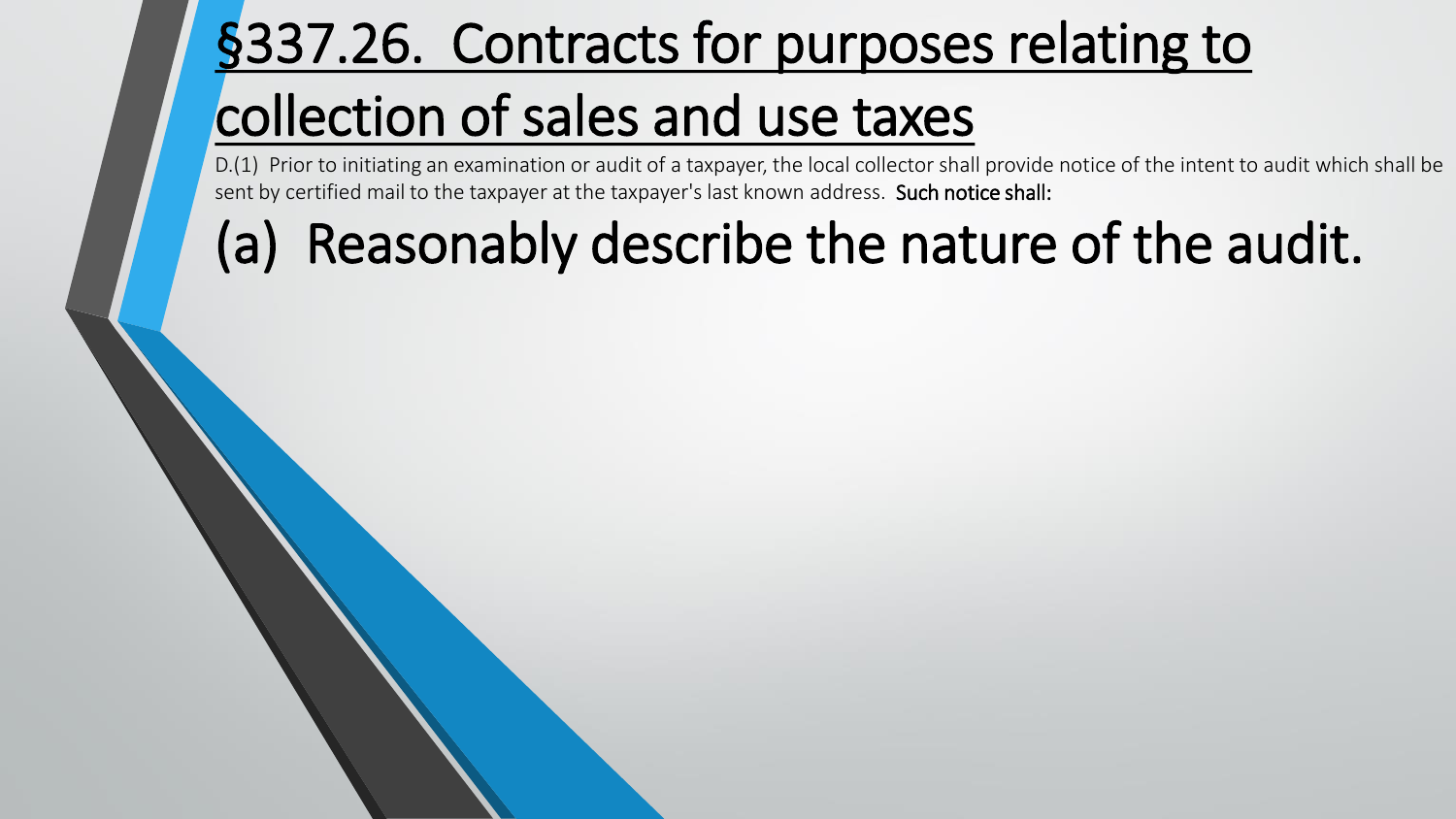D.(1) Prior to initiating an examination or audit of a taxpayer, the local collector shall provide notice of the intent to audit which shall be sent by certified mail to the taxpayer at the taxpayer's last known address. Such notice shall: (a) Reasonably describe the nature of the audit.

# (b) Identify the name, office, address, and office telephone number of the firm or individual who will initiate the audit.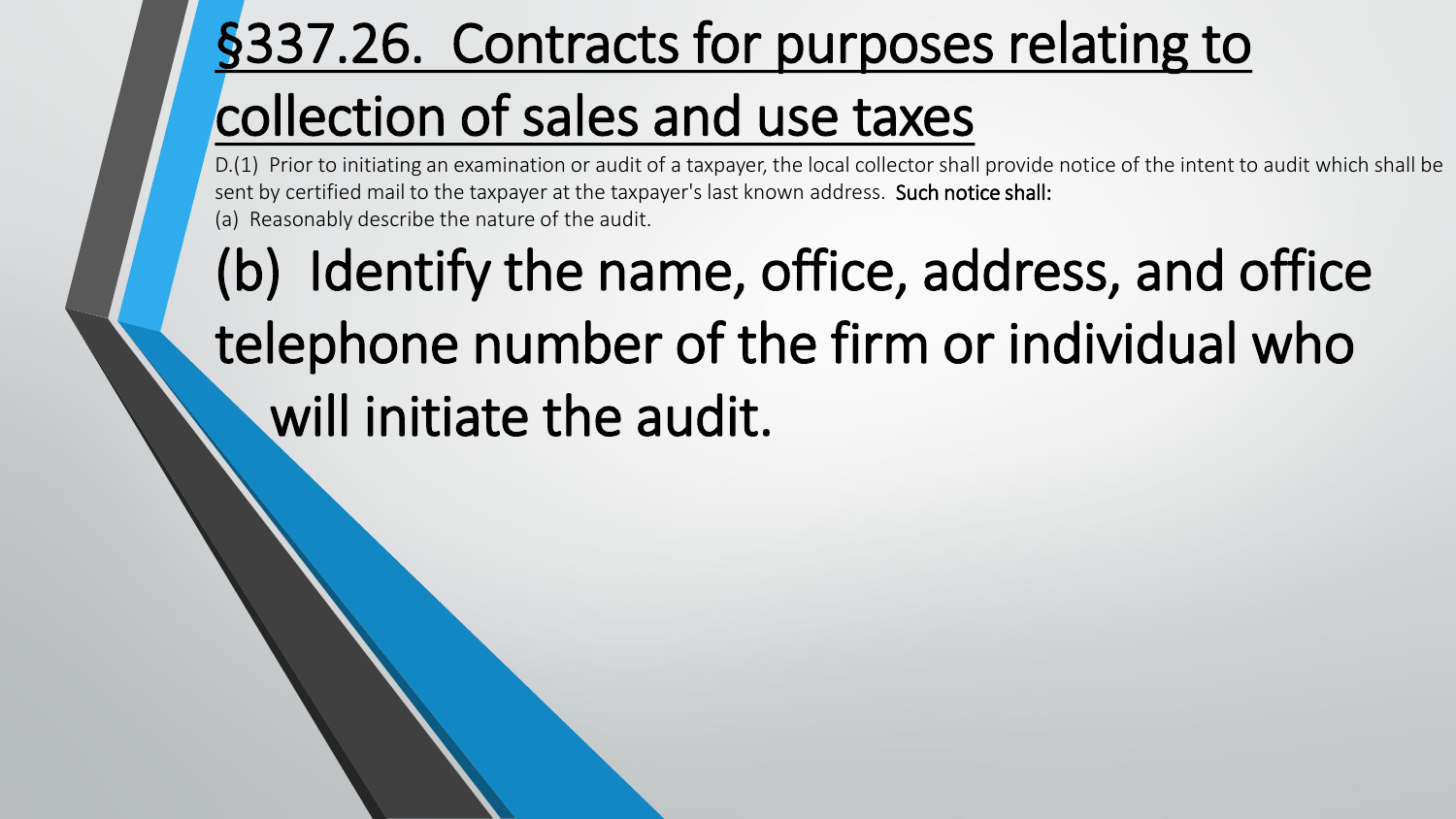D.(1) Prior to initiating an examination or audit of a taxpayer, the local collector shall provide notice of the intent to audit which shall be sent by certified mail to the taxpayer at the taxpayer's last known address. Such notice shall:

(a) Reasonably describe the nature of the audit.

(b) Identify the name, office, address, and office telephone number of the firm or individual who will initiate the audit.

# $(c)(i)$  Advise the taxpayer of the right to review and copy the audit contract if the audit will be conducted by a private auditing firm.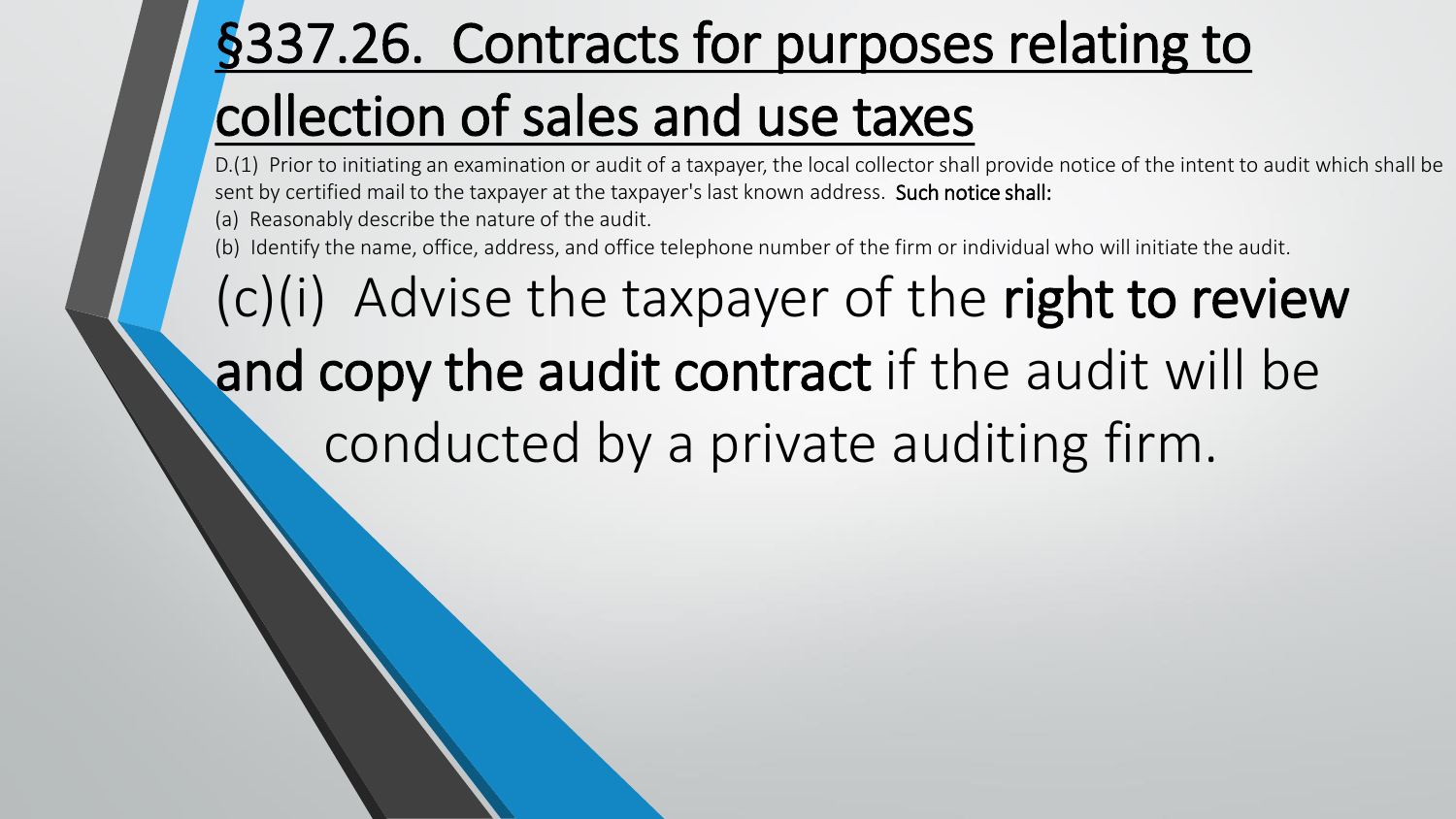D.(1) Prior to initiating an examination or audit of a taxpayer, the local collector shall provide notice of the intent to audit which shall be sent by certified mail to the taxpayer at the taxpayer's last known address. Such notice shall:

(a) Reasonably describe the nature of the audit.

Identify the name, office, address, and office telephone number of the firm or individual who will initiate the audit.

(c)(i) Advise the taxpayer of the right to review and copy the audit contract if the audit will be conducted by a private auditing firm.

(ii) If the audit is conducted by a private auditing firm, the notice shall also advise the taxpayer whether the payment of compensation to the private auditing firm is contingent upon the actual collection of tax or in any other way dependent on the outcome of the audit.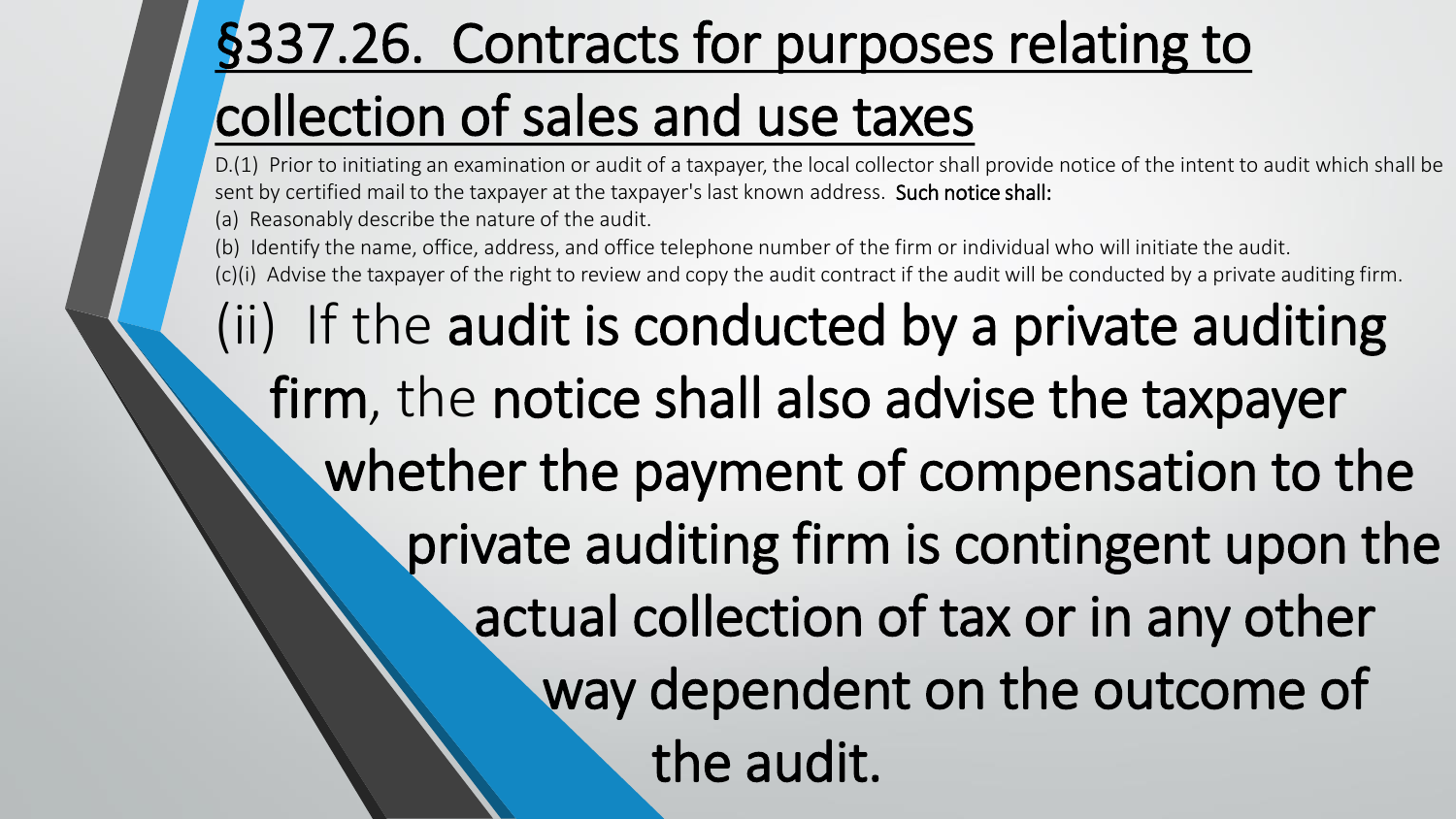D.(1) Prior to initiating an examination or audit of a taxpayer, the local collector shall provide notice of the intent to audit which shall be sent by certified mail to the taxpayer at the taxpayer's last known address. Such notice shall:

(a) Reasonably describe the nature of the audit.

(b) Identify the name, office, address, and office telephone number of the firm or individual who will initiate the audit.

(c)(i) Advise the taxpayer of the right to review and copy the audit contract if the audit will be conducted by a private auditing firm.

(ii) If the audit is conducted by a private auditing firm, the notice shall also advise the taxpayer whether the payment of compensation to the private auditing firm is contingent upon the actual collection of tax or in any other way dependent on the outcome of the audit.

## (d) Summarize the remedies available to the taxpayer if the taxpayer should choose to contest the audit findings.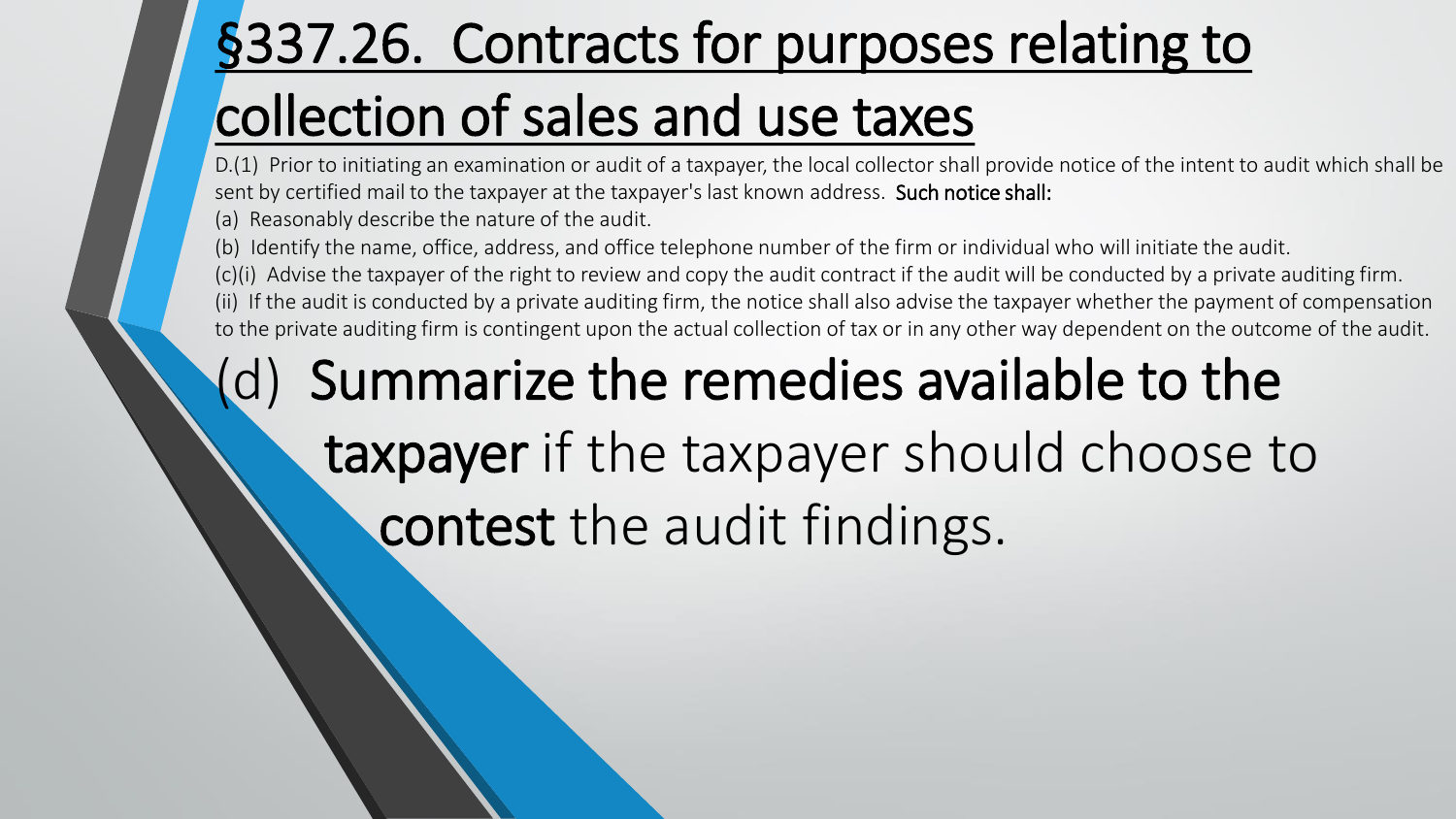D.(1) Prior to initiating an examination or audit of a taxpayer, the local collector shall provide notice of the intent to audit which shall be sent by certified mail to the taxpayer at the taxpayer's last known address. Such notice shall:

(a) Reasonably describe the nature of the audit.

(b) Identify the name, office, address, and office telephone number of the firm or individual who will initiate the audit.

(c)(i) Advise the taxpayer of the right to review and copy the audit contract if the audit will be conducted by a private auditing firm. (ii) If the audit is conducted by a private auditing firm, the notice shall also advise the taxpayer whether the payment of compensation

to the private auditing firm is contingent upon the actual collection of tax or in any other way dependent on the outcome of the audit. (d) Summarize the remedies available to the taxpayer if the taxpayer should choose to contest the audit findings.

## (e) Describe the interest, penalties, and costs, including audit costs, for which the taxpayer may be liable if taxes are determined to be due.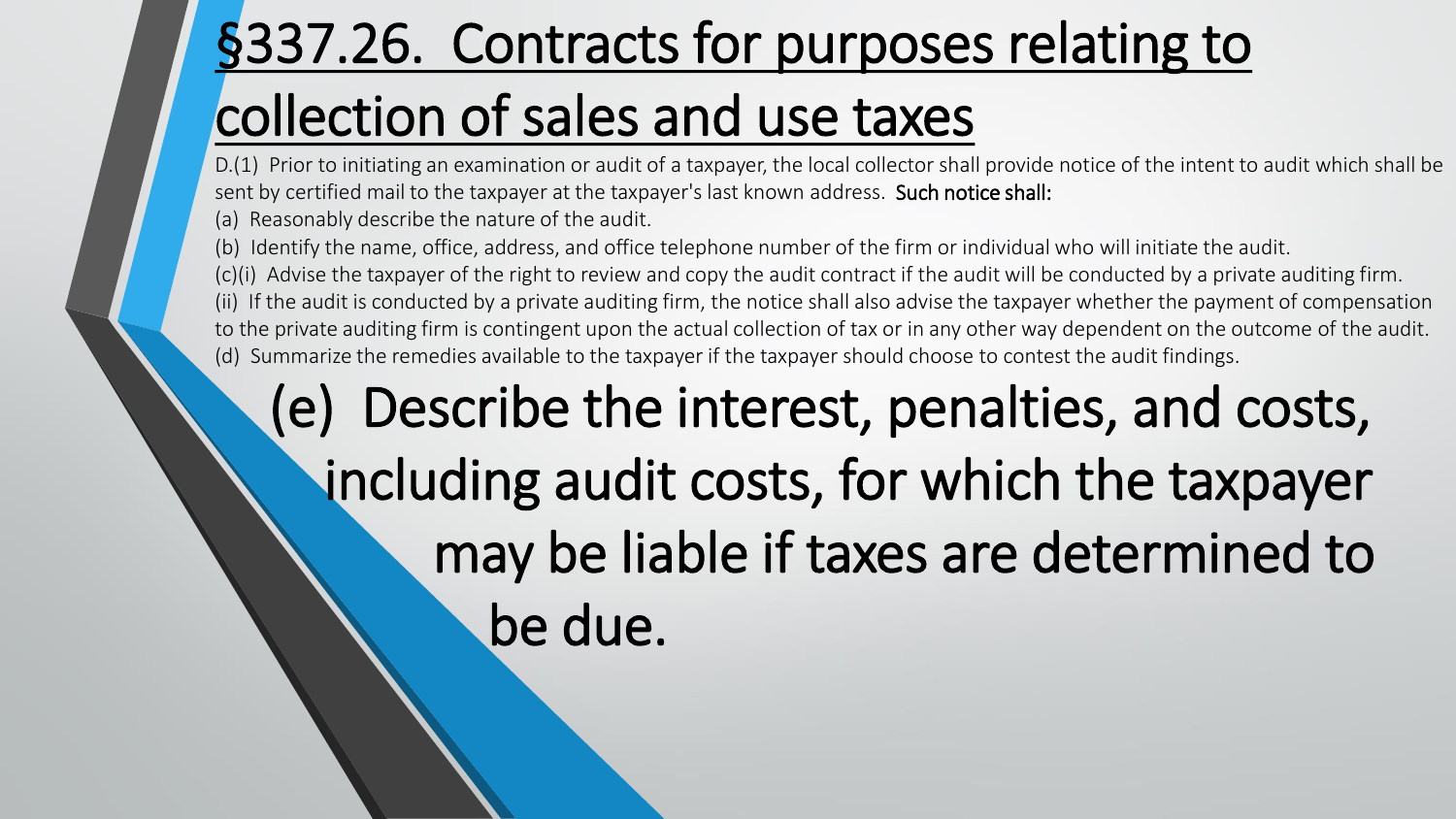D. (2) During the course of the audit, the taxpayer shall be notified of the name, office address, and office telephone number of each auditor assigned to the audit. Private auditing firms shall provide any taxpayer subject to an audit with access to an original or a copy of the audit contract specifying the terms under which the audit firm was engaged, which may be reviewed and copied by the taxpayer.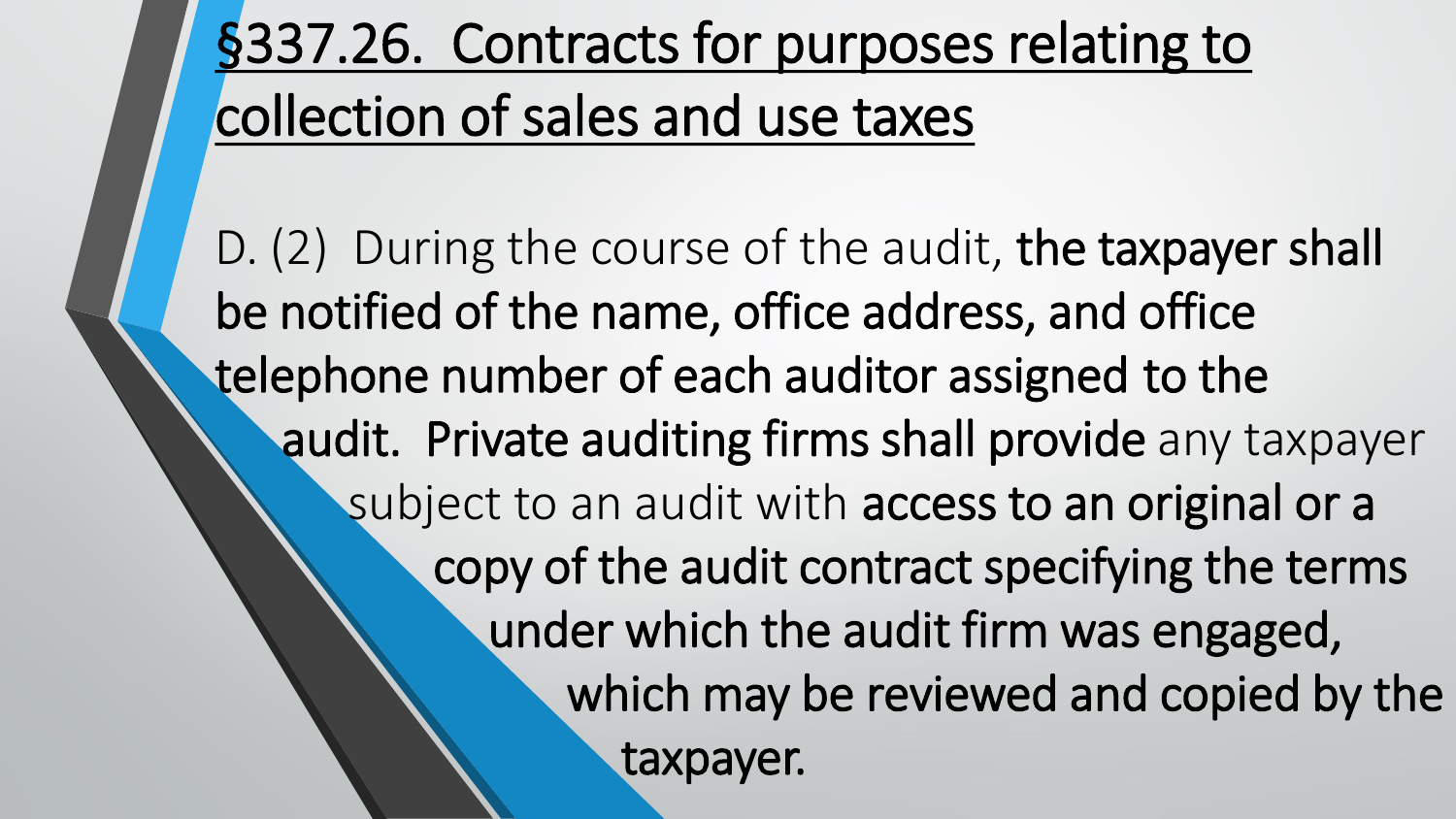§337.26. Contracts for purposes relating to collection of sales and use taxes D. (3)(a) Upon completion of the audit or examination, all original information obtained by the private agency or auditing firm from the taxpayer in connection with the audit or examination, whether written or in electronic form, shall be returned to the taxpayer, and the private agency or auditing firm shall not retain any copies of such information.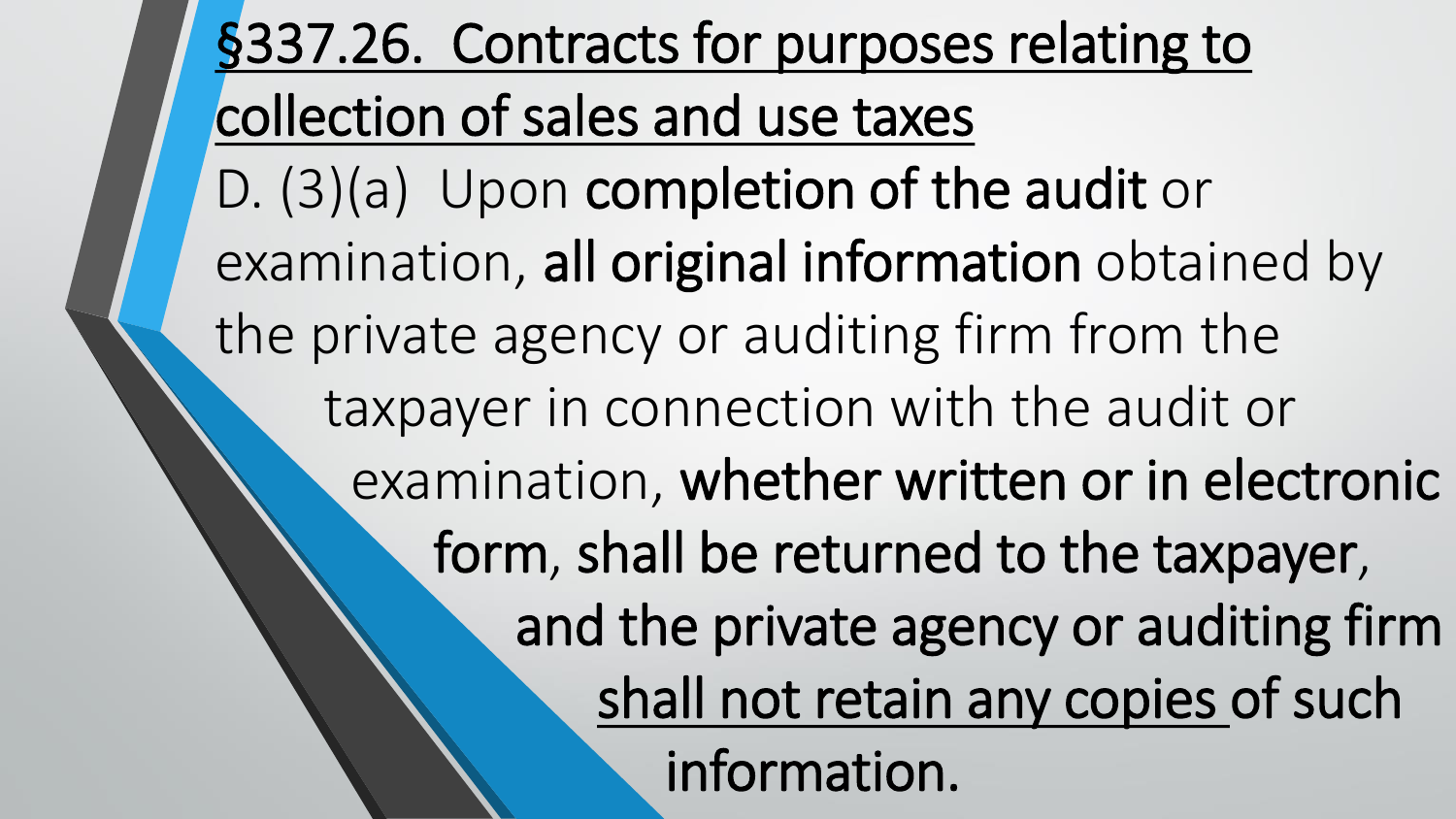D. (3)(a) …..All taxpayer related information derived, compiled, or generated by the private agency or auditing firm in any form whatsoever, including audit schedules, working papers, and copies of information received from the taxpayer, shall be delivered to the tax collector, except to the extent such information may be retained by certified public accountants in accordance with the Louisiana Accountancy Act.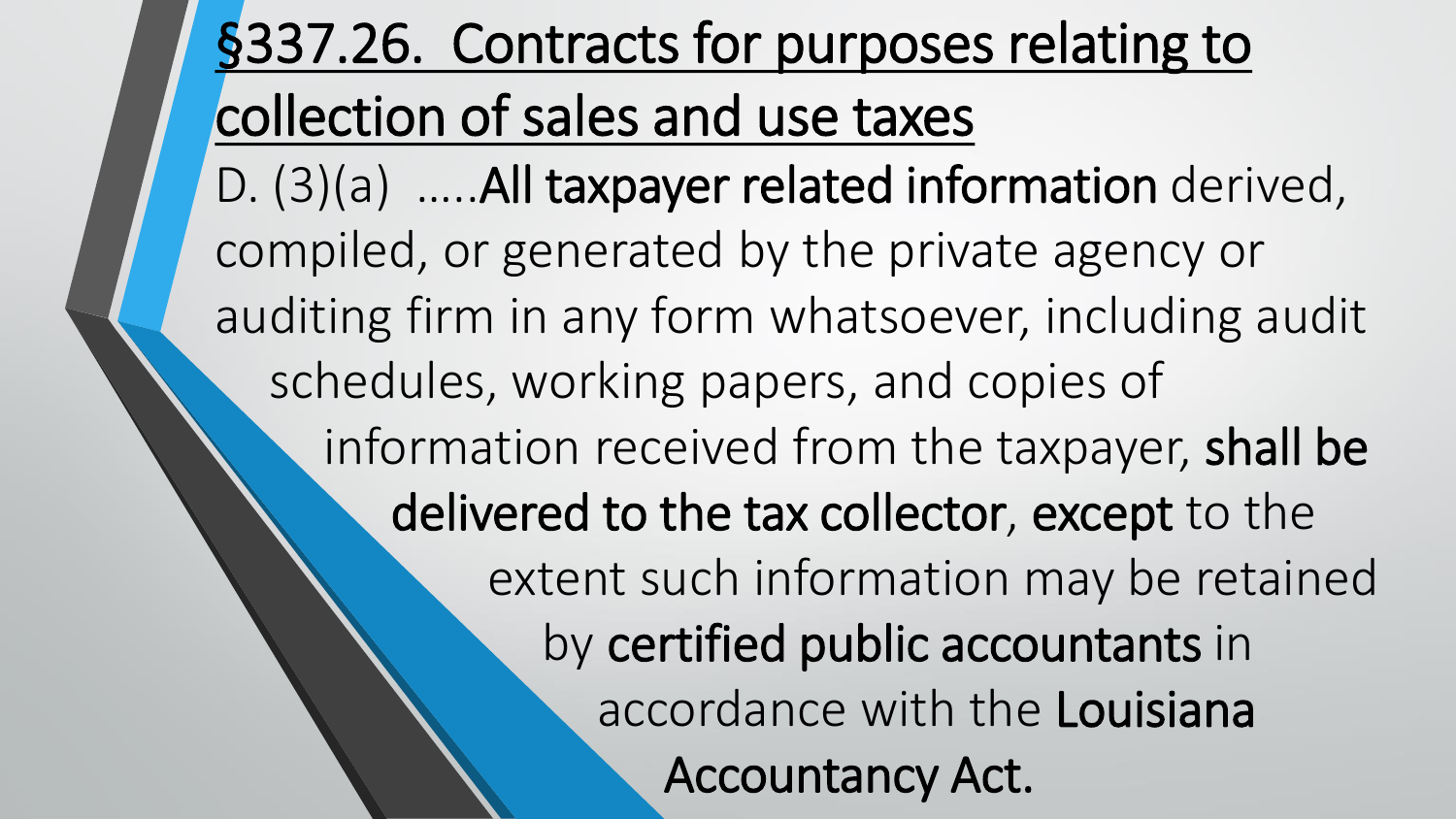D. (3) (b) No provision of this Section shall prohibit a private agency or auditing firm from retaining books and records of a taxpayer until the termination of any legal proceedings related to the audit or examination.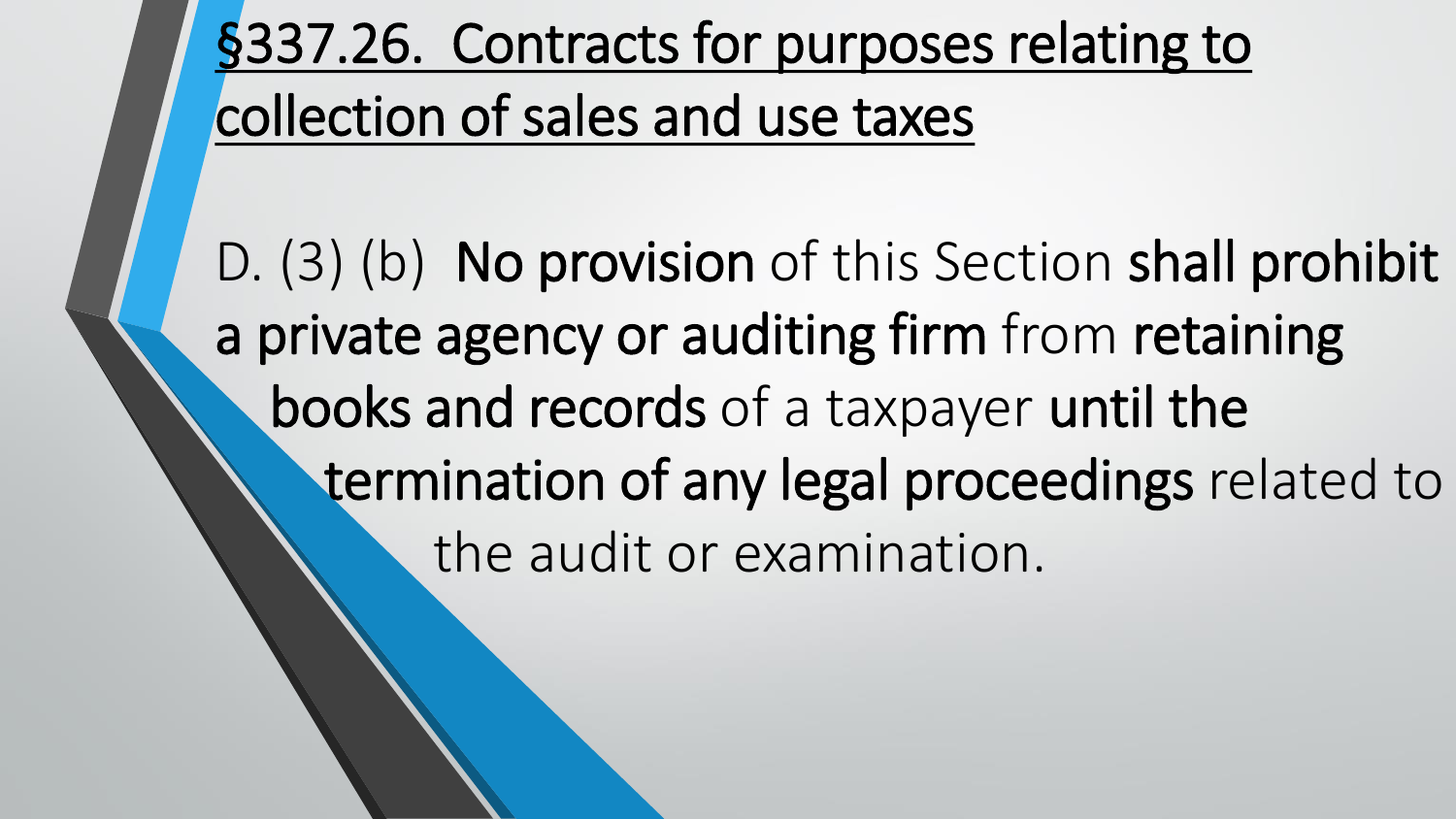# §337.26. Contracts for purposes relating to collection of sales and use taxes D. (3) (c) The tax collector and the private agency or auditing firm may enter into a written agreement in accordance with this Subparagraph, authorizing such private agency or auditing firm to act as agent for the storage and safekeeping of documents otherwise required to be maintained by the tax collector. Such documents shall be maintained in accordance with R.S. 47:1508 et seq.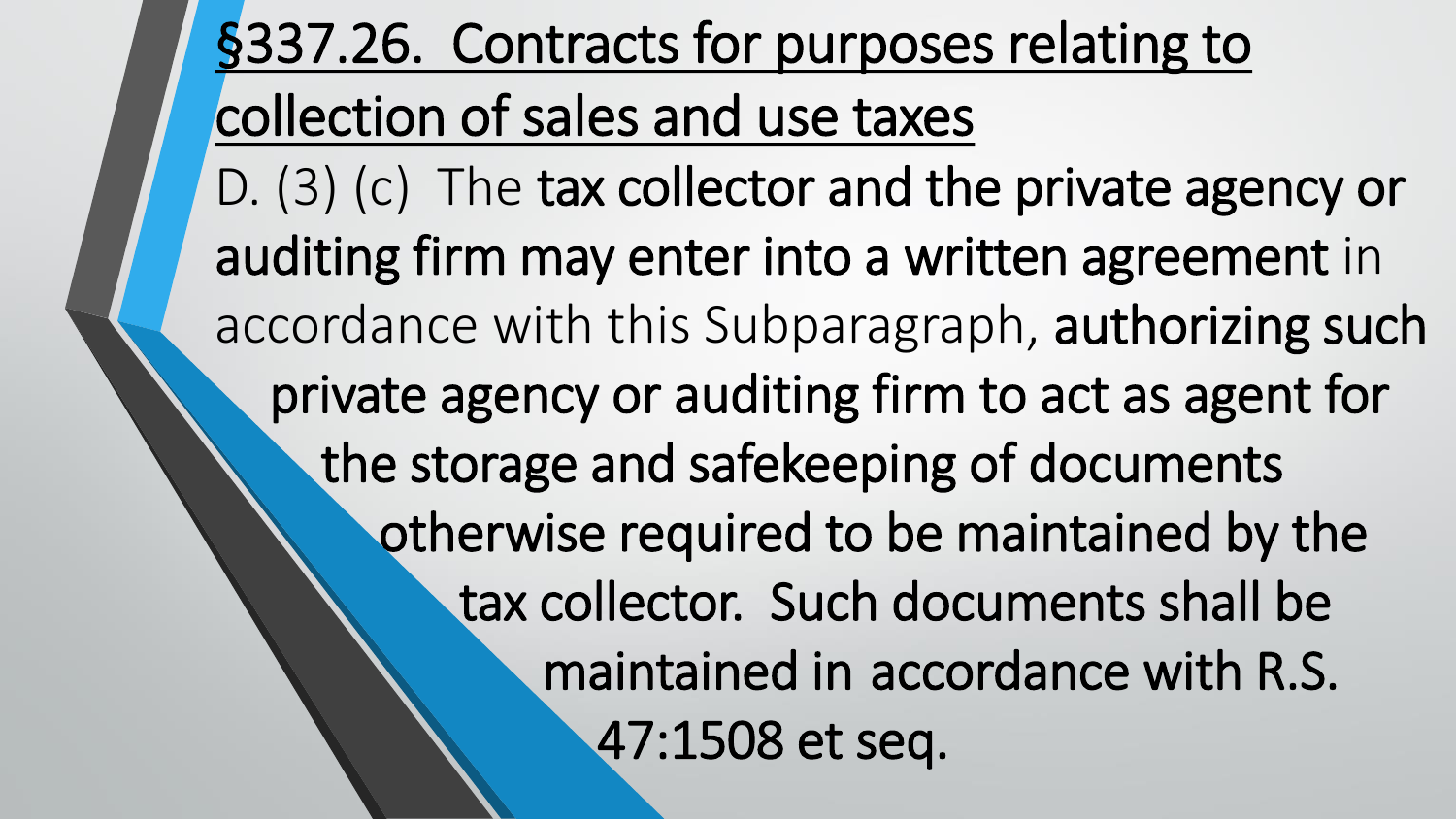E. If the cost of a sales tax compliance audit is to be borne by the taxpayer, pursuant to R.S. 47:337.75, the cost to the taxpayer shall not exceed thirty percent of the amount of the additional taxes determined to be due as the result of the audit.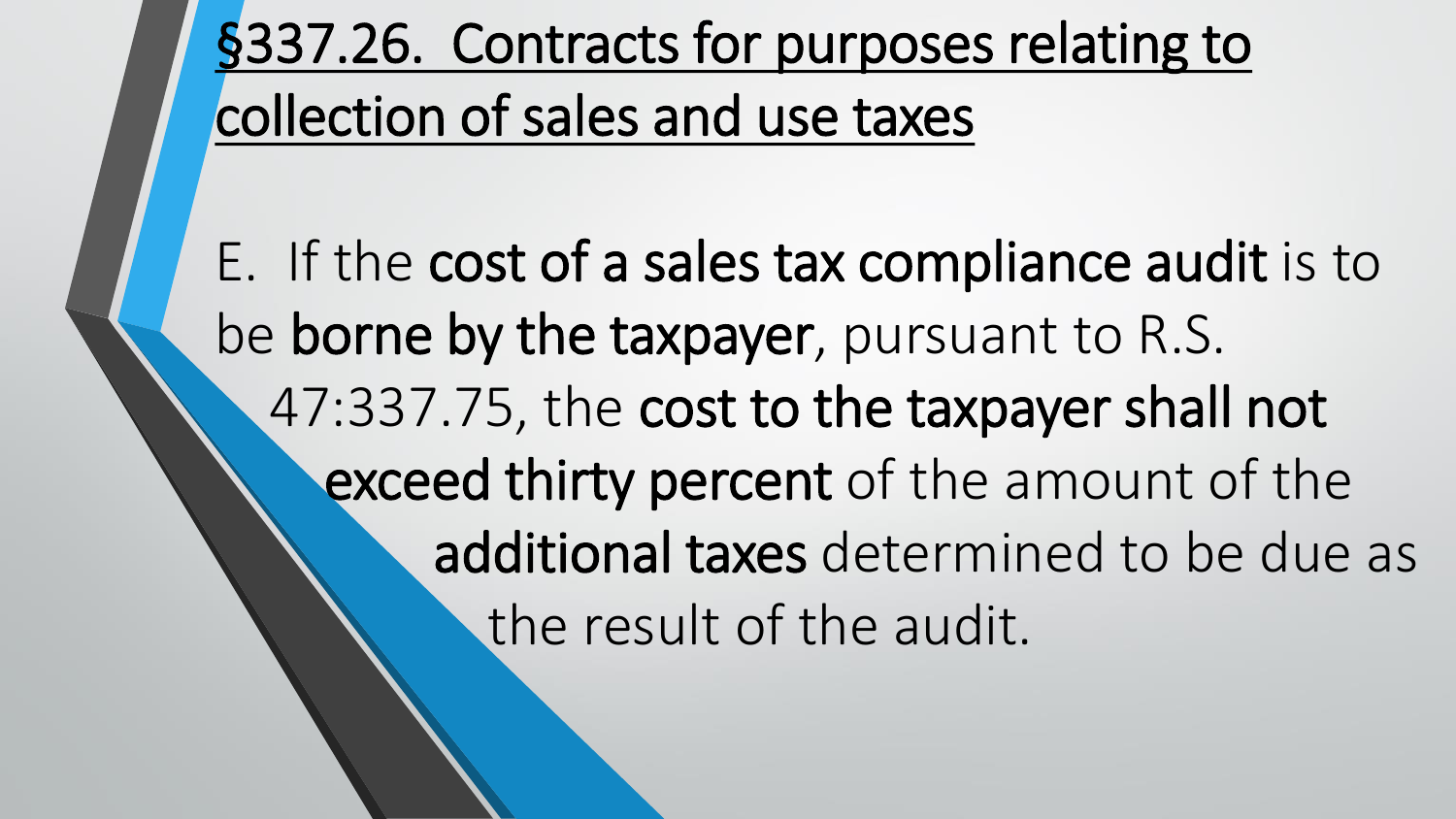F. Each contract entered into pursuant to this Section may be subject to review and oversight by the legislative auditor pursuant to R.S. 13:5529. Contracts entered into after July 1, 2010 shall contain a statement by the local collector and private agency or auditing firm certifying that the terms and conditions of the contract are in compliance with the requirements of the provisions of this Section. Any contract that does not satisfy the requirements of this Section may be declared null and void by a court of competent jurisdiction.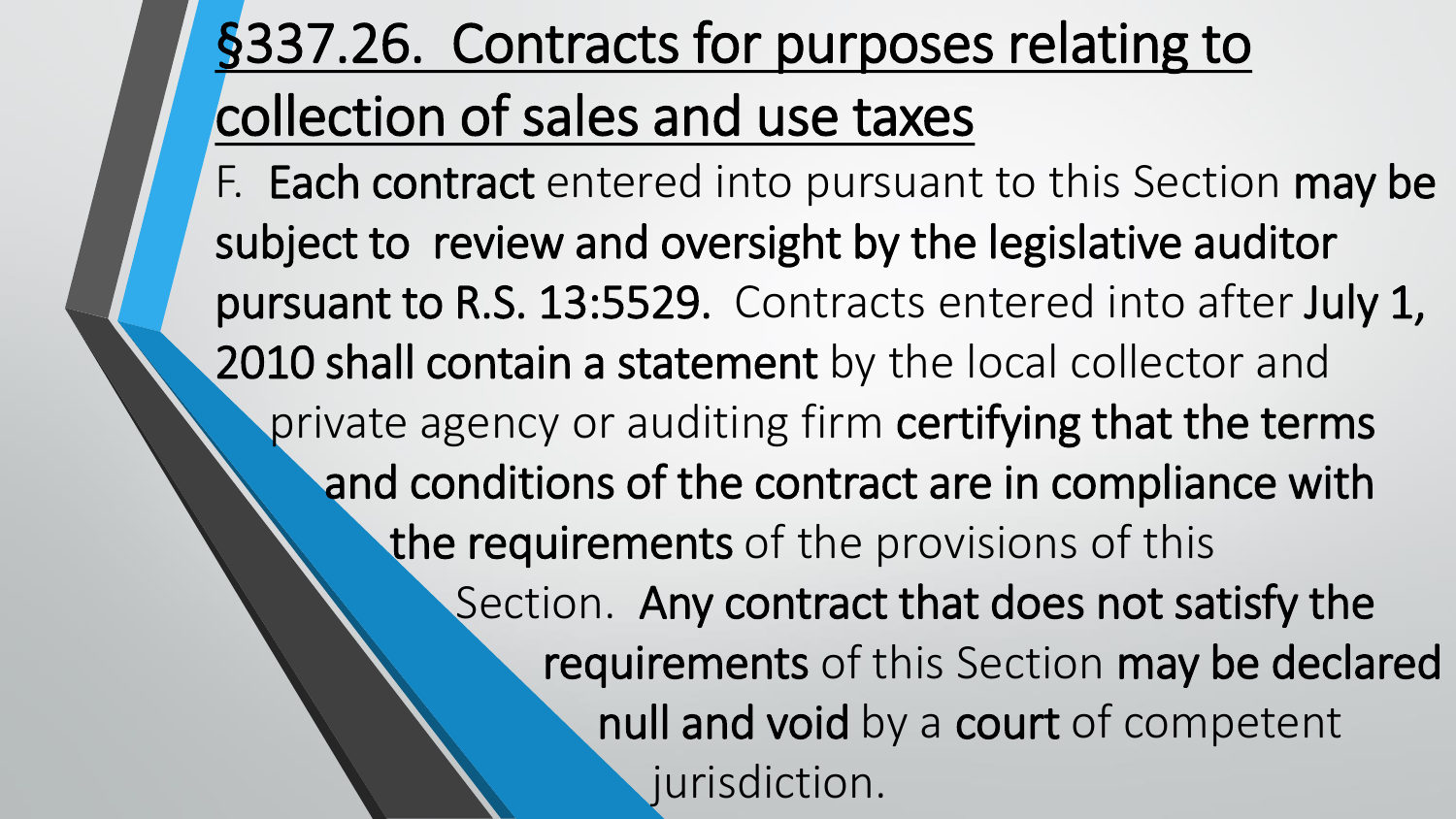§337.26. Contracts for purposes relating to collection of sales and use taxes G. The private agency or auditing firm hired for the purposes of this Section, including any employee, contractor, or other agent of such private agency or auditing firm conducting such examination or audit, shall be subject to the Code of Governmental Ethics as set forth in R.S. 42:1101 et seq.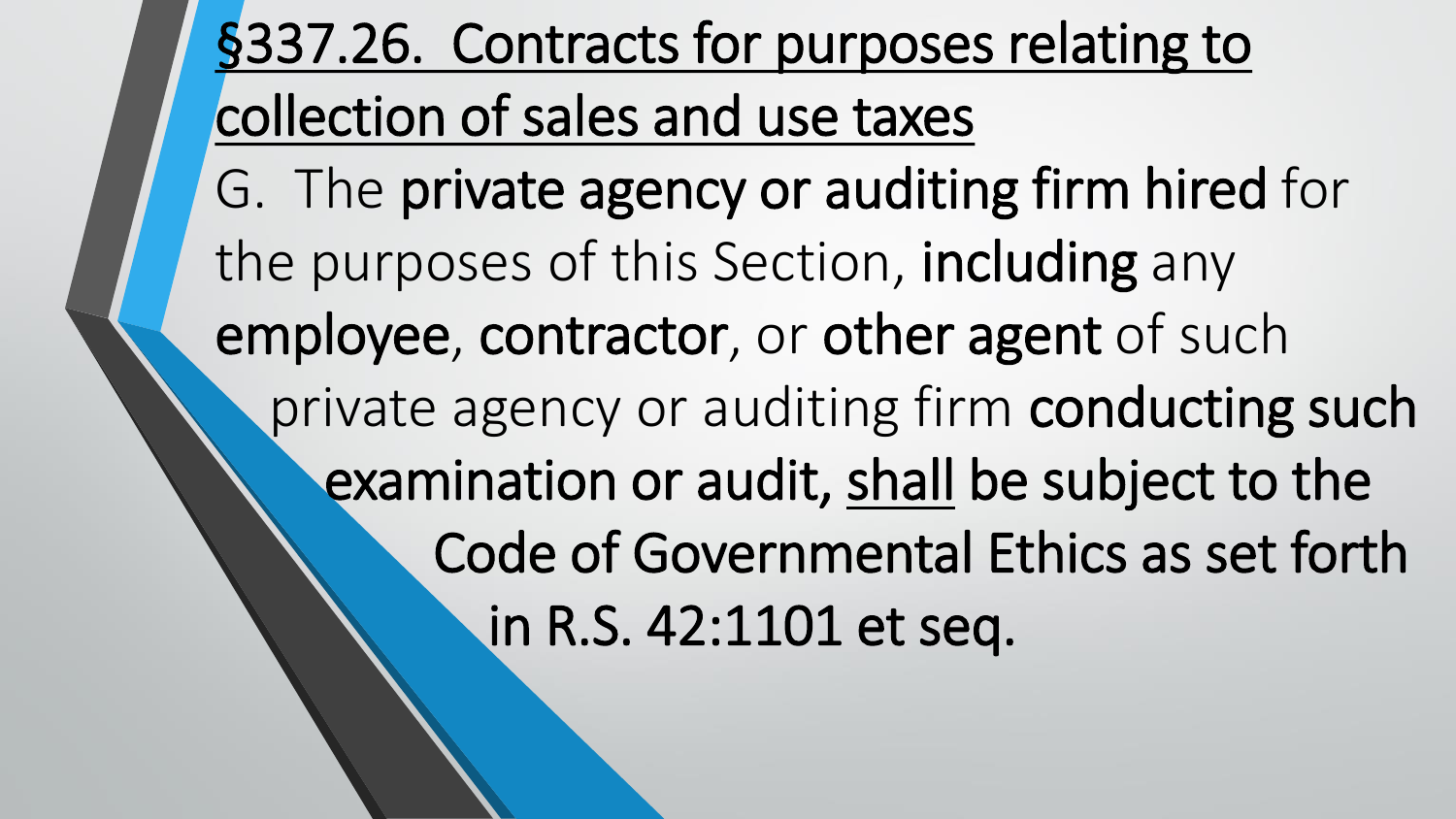# §337.28. Collector's authority to determine the tax in certain cases

A. In the event any dealer fails to make a report …or ….makes a grossly incorrect report or a report that is false or fraudulent, the collector shall make an estimate, ......

B. In the event the dealer has imported tangible personal property and he fails to produce an invoice …..then the collector shall ascertain in any manner feasible the true cost price and shall assess and collect the tax…..

> C. In the case of the lease or rental of tangible personal property, if the consideration given or reported by the dealer does not, in the judgment of the collector, represent the true or actual consideration, then the collector is authorized to ascertain in any manner feasible the true or actual consideration……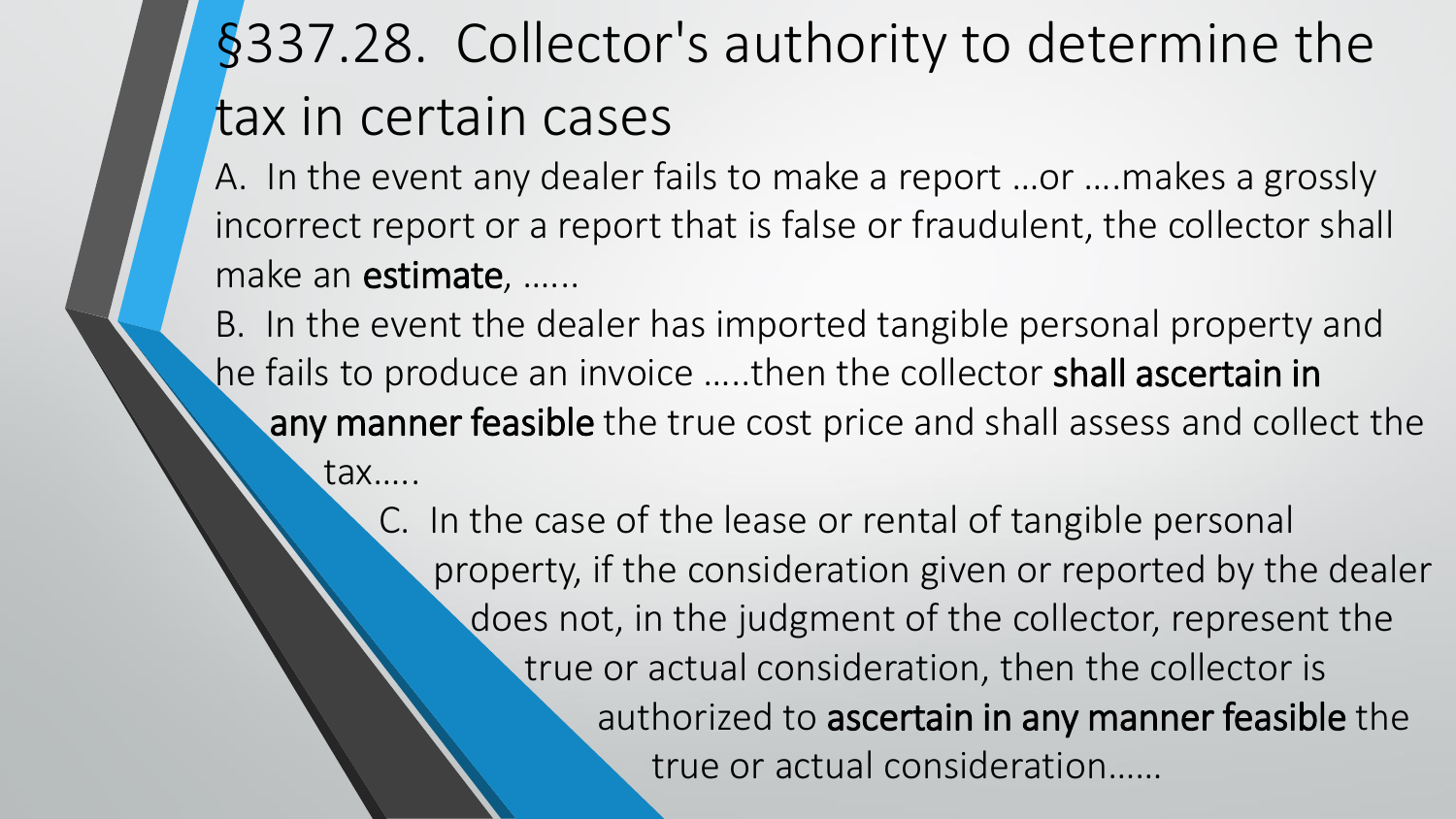AU Section 342 Auditing Accounting Estimates Developing Accounting Estimates .05 Management is responsible for establishing a process for preparing accounting estimates.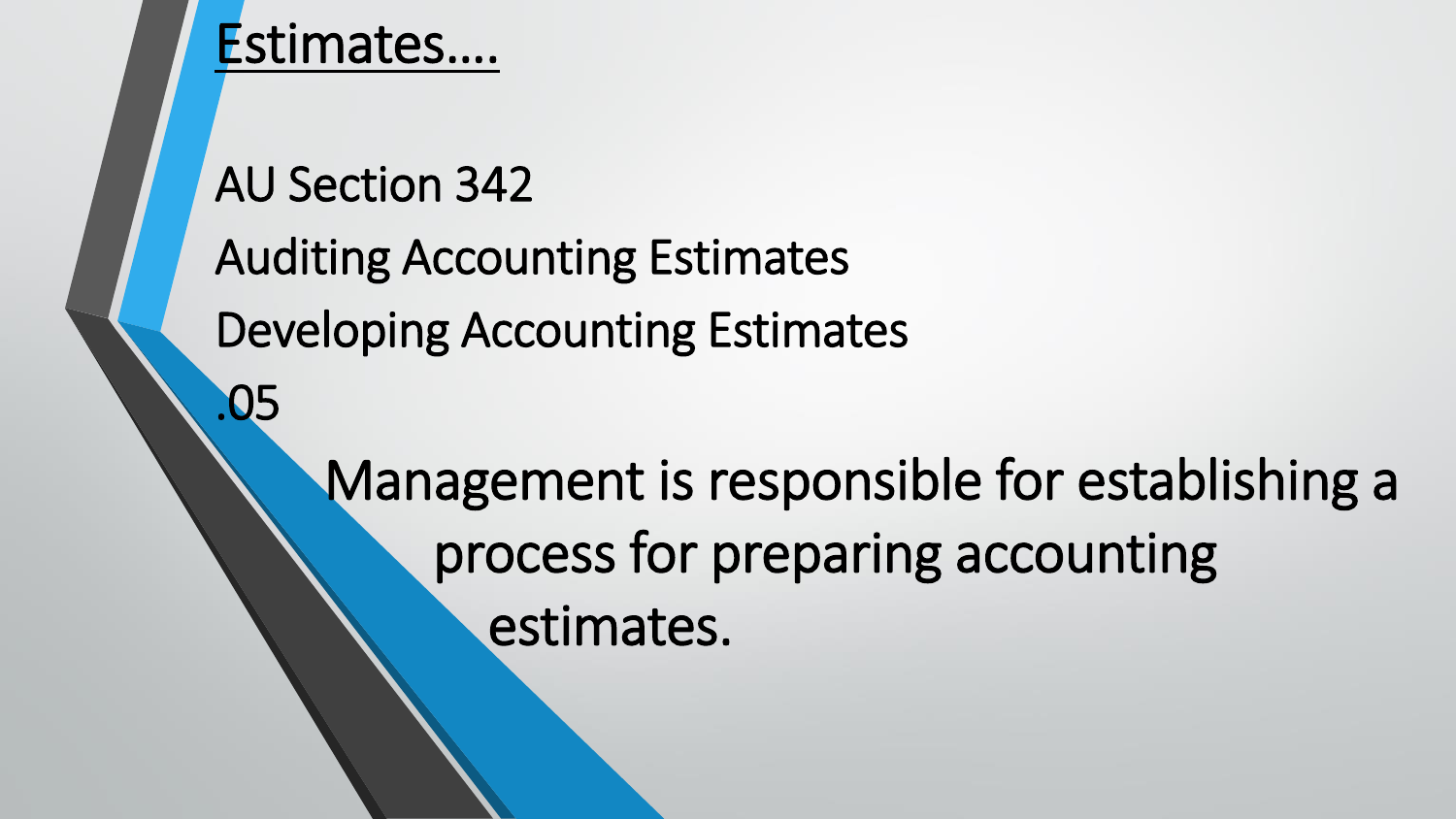AU Section 342 Auditing Accounting Estimates Developing Accounting Estimates .05 . Although the process may not be documented or formally applied, it normally consists of—Identifying situations for which accounting estimates are required.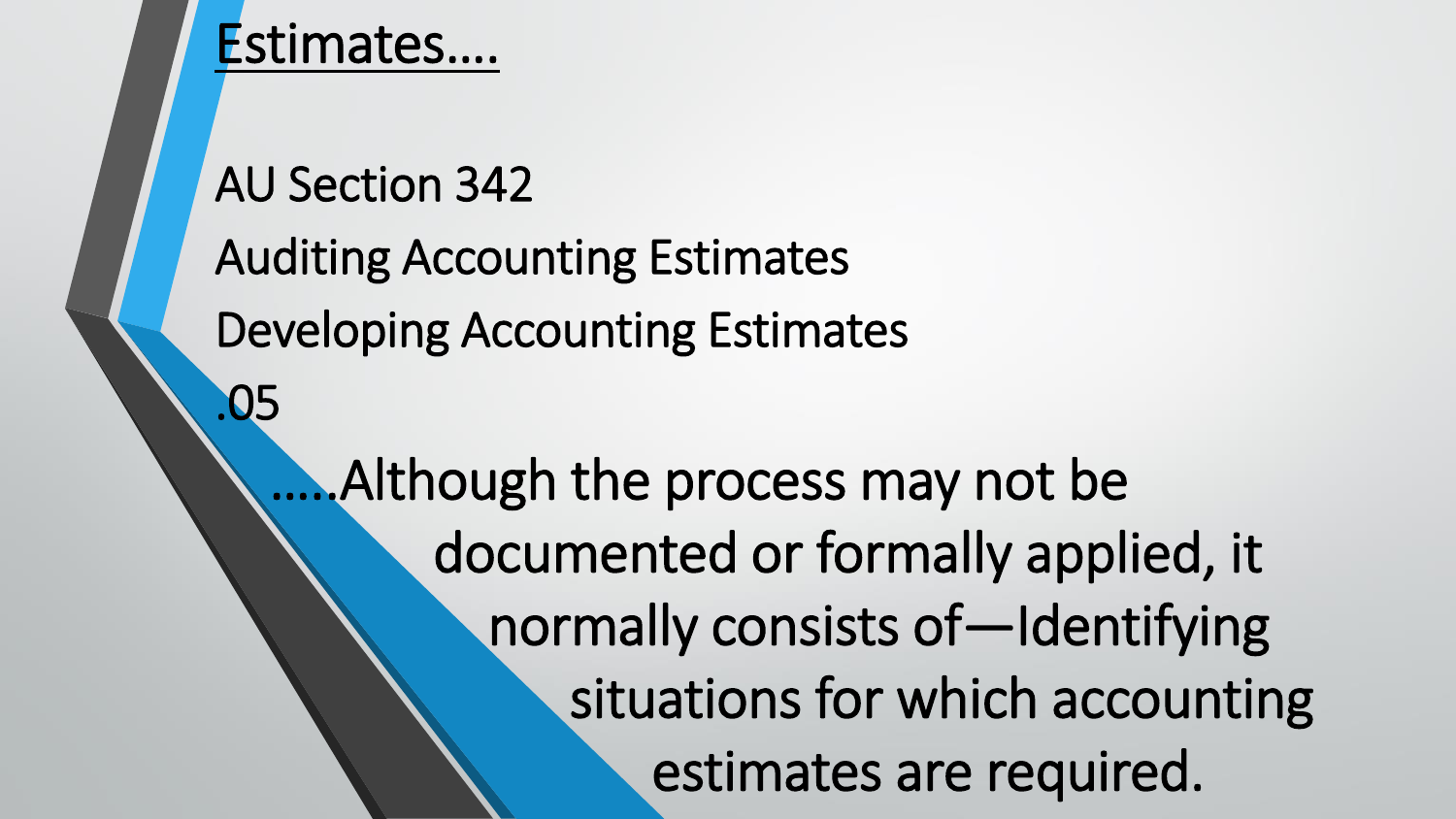AU Section 342 Auditing Accounting Estimates Developing Accounting Estimates .05 Management is responsible for establishing a process for preparing accounting estimates. Although the process may not be documented or formally applied, it normally consists of— Identifying situations for which accounting estimates are required.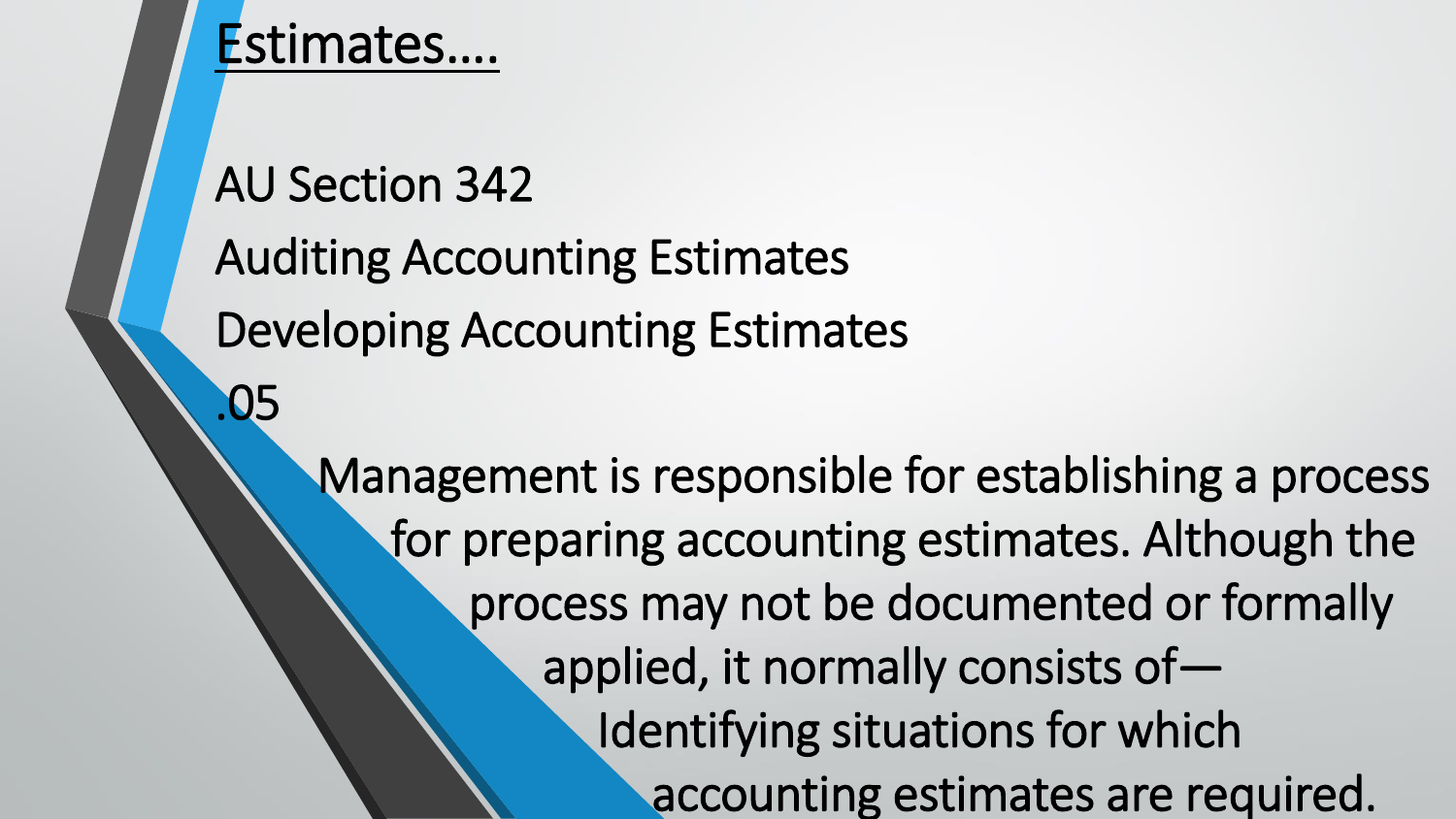AU Section 342 Auditing Accounting Estimates Developing Accounting Estimates .05 Identifying the relevant factors that may affect the

accounting estimate.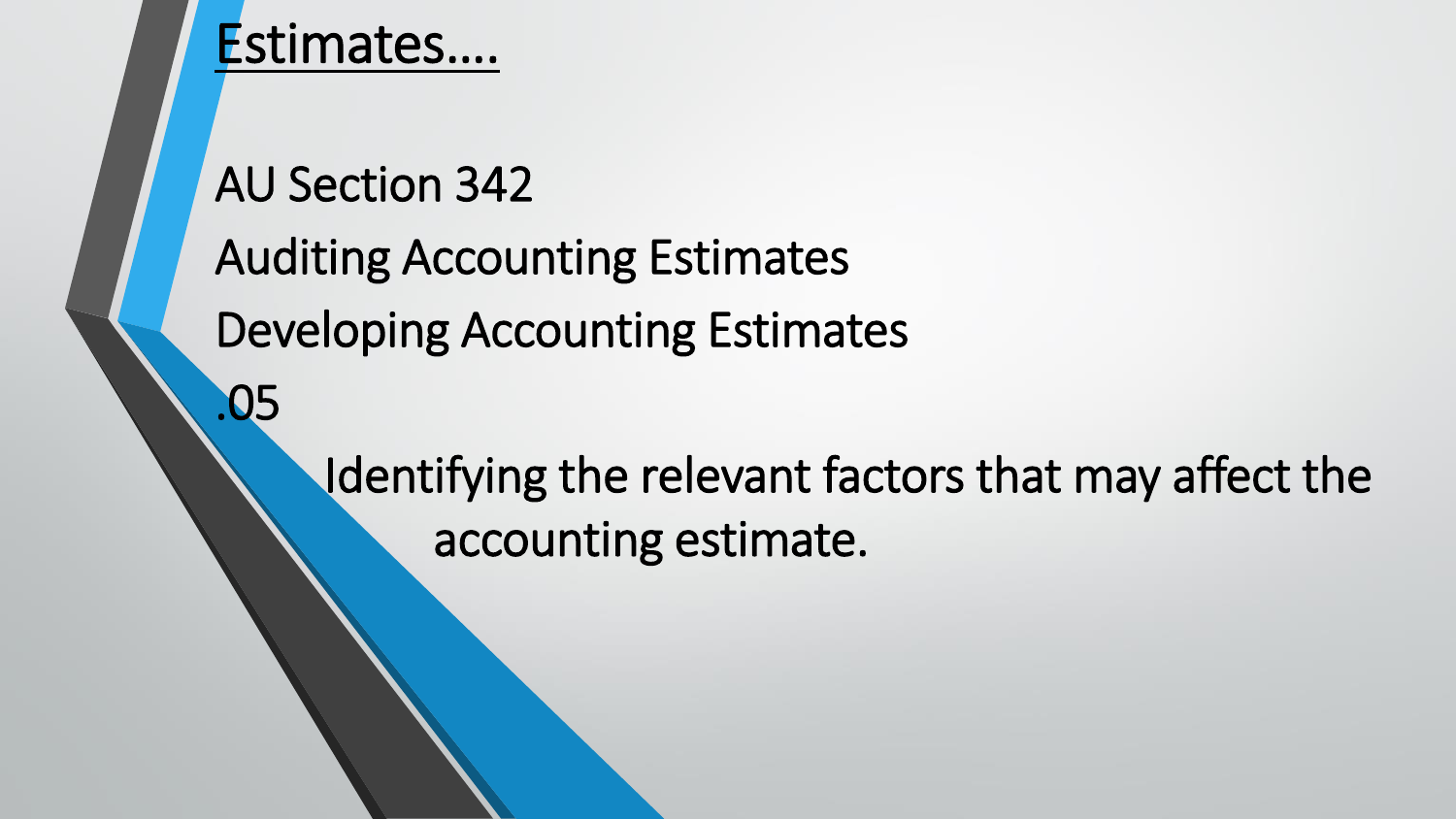AU Section 342 Auditing Accounting Estimates Developing Accounting Estimates .05

> Accumulating relevant, sufficient, and reliable data on which to base the estimate.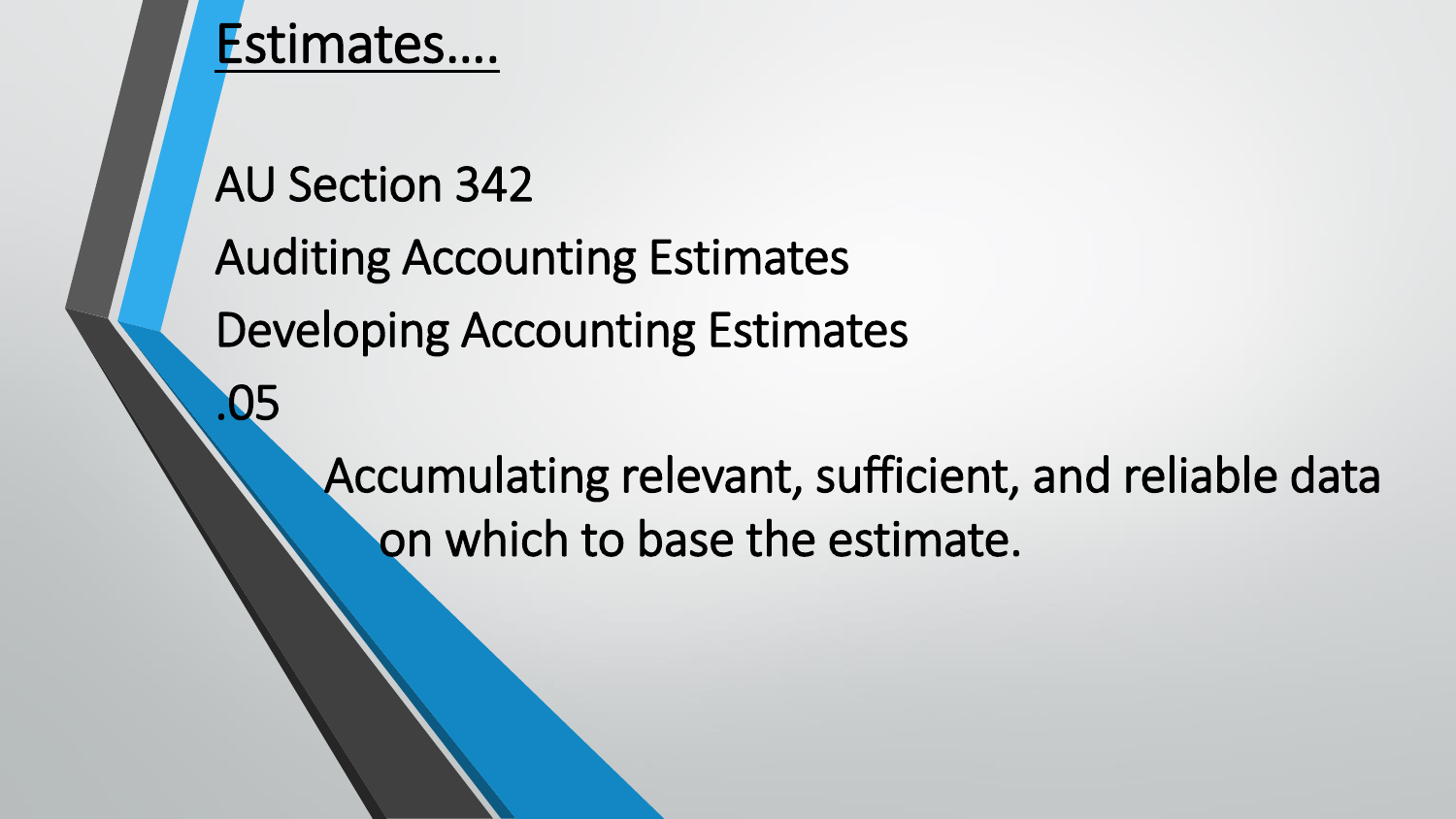AU Section 342 Auditing Accounting Estimates Developing Accounting Estimates .05 Developing assumptions that represent management's judgment of the most likely circumstances and events with respect to the relevant factors.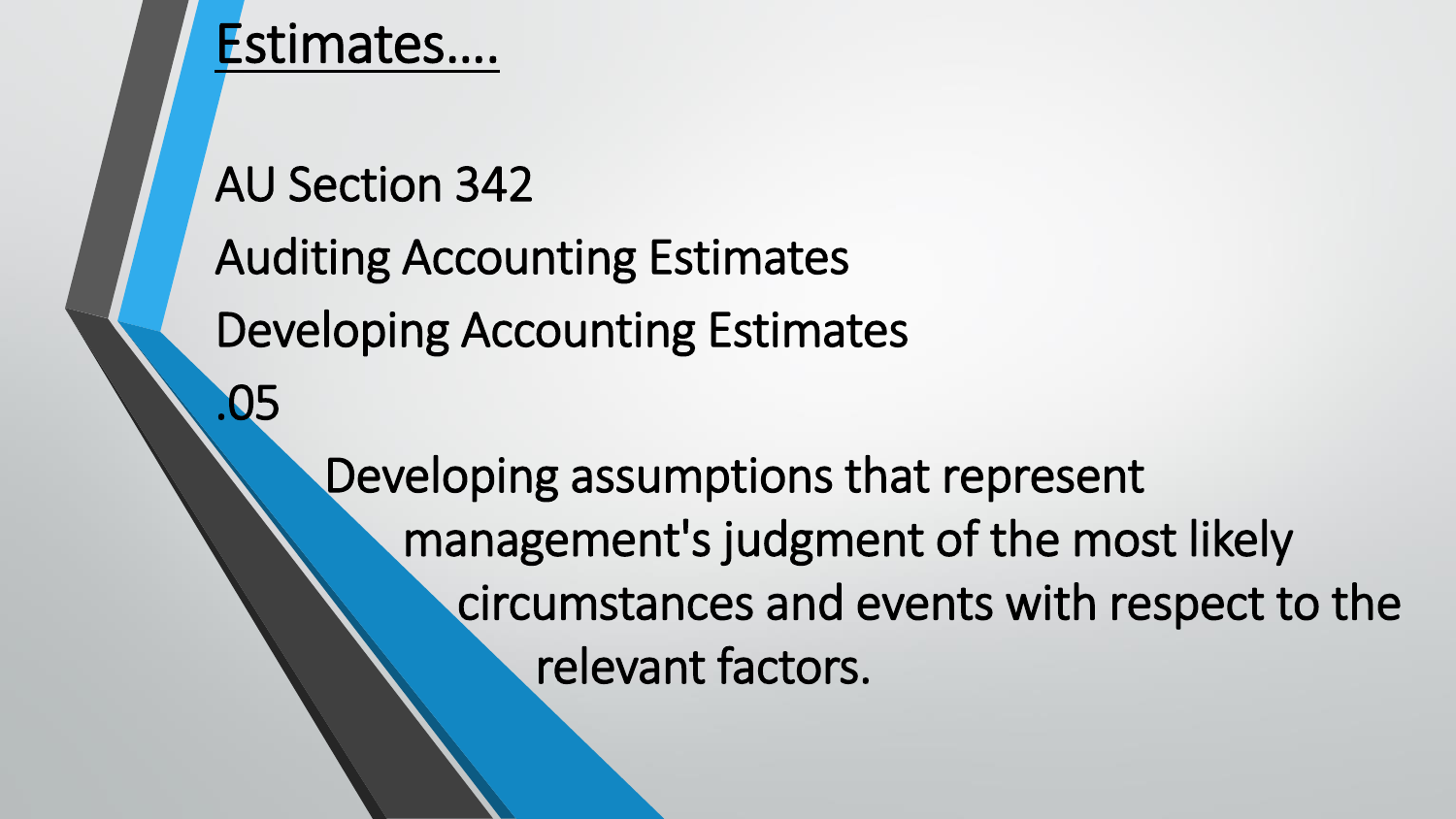AU Section 342 Auditing Accounting Estimates Developing Accounting Estimates .05

Determining the estimated amount based on the assumptions and other relevant factors.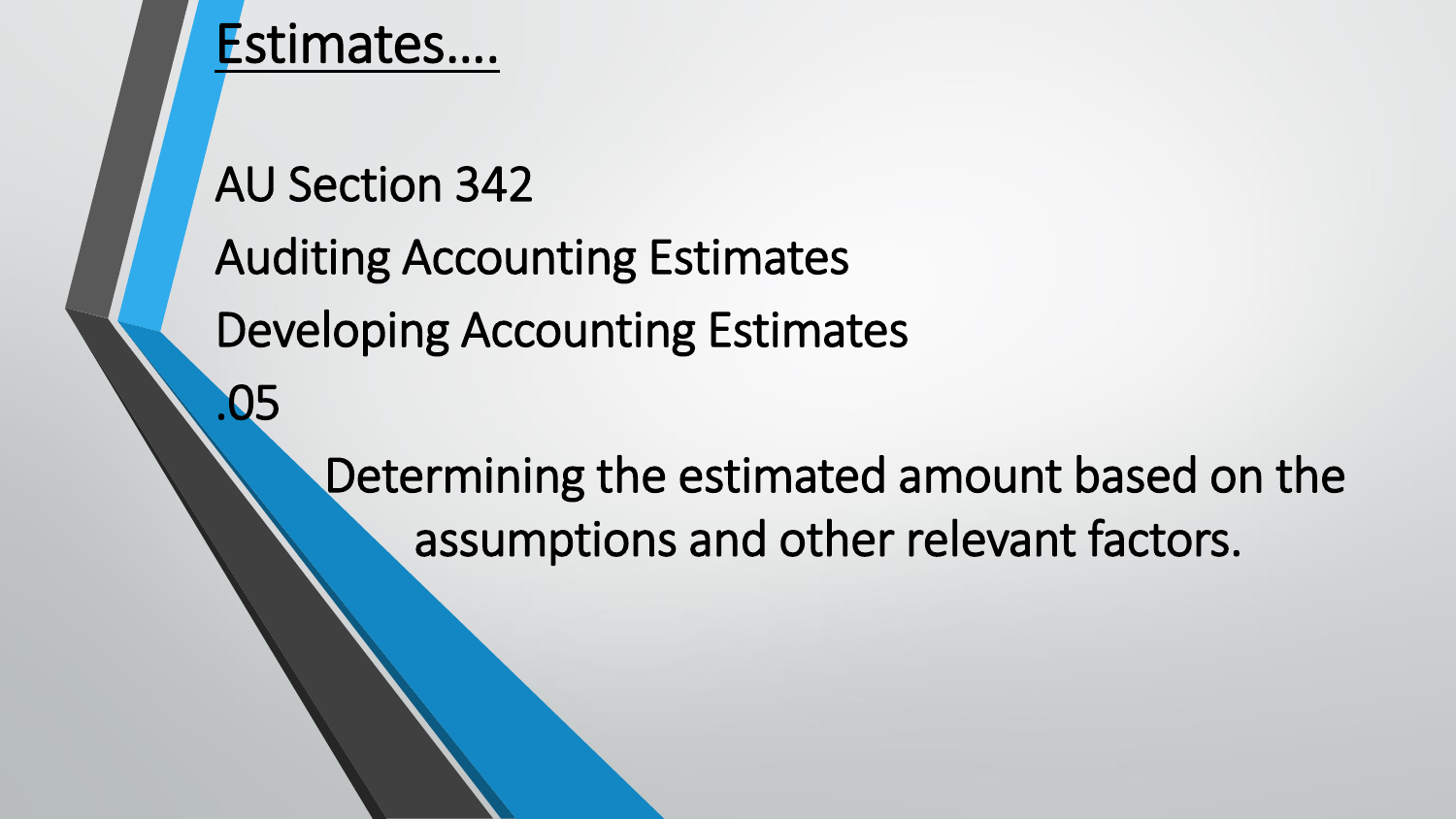AU Section 342 Auditing Accounting Estimates Developing Accounting Estimates .05 Determining that the accounting estimate is presented in conformity with applicable accounting principles and that disclosure is adequate.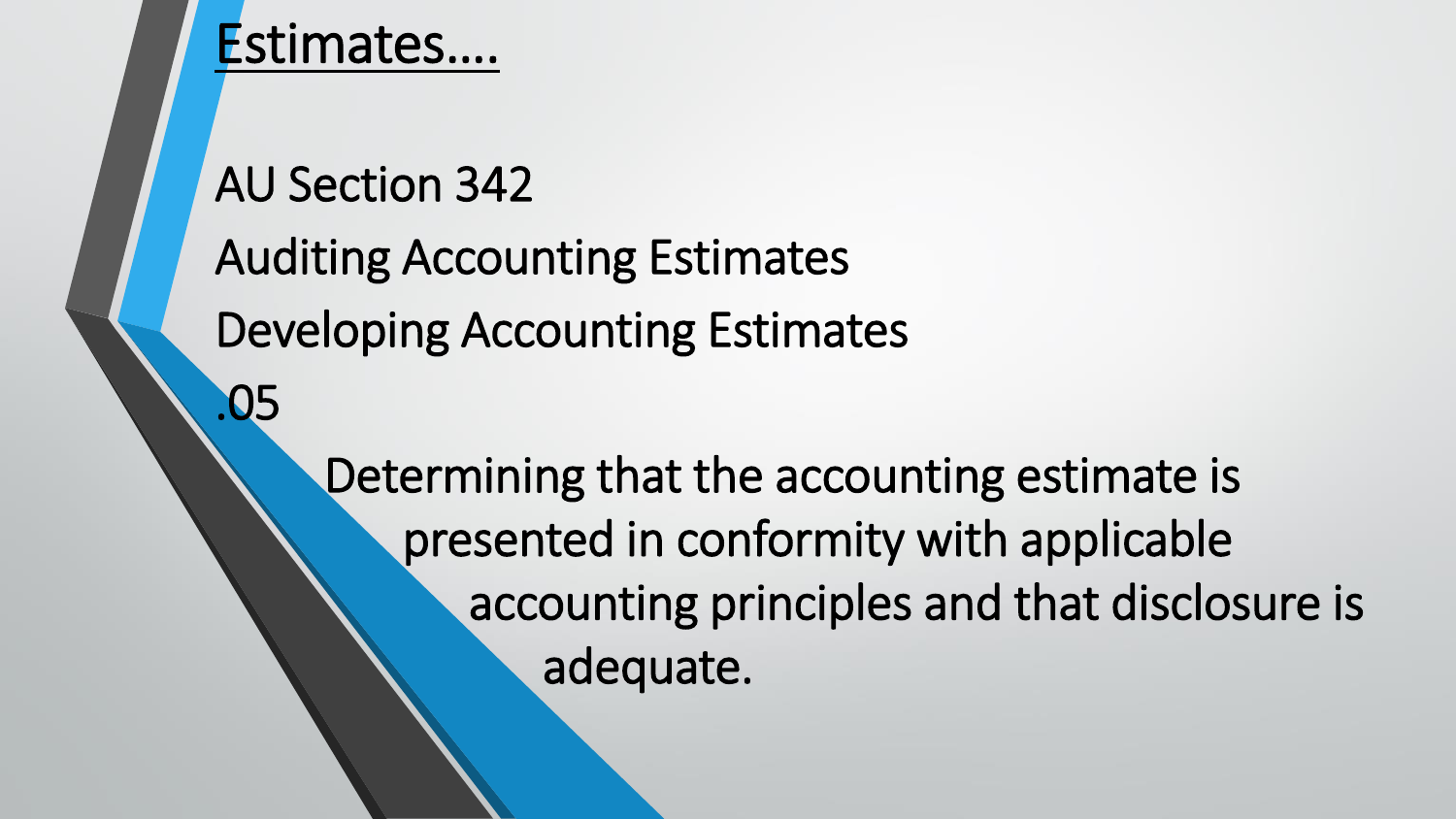AU Section 342 Auditing Accounting Estimates Developing Accounting Estimates .05

> The risk of material misstatement of accounting estimates normally varies with the complexity and subjectivity associated with the process, the availability and reliability of relevant data, the number and significance of assumptions that are made, and the degree of uncertainty associated with the assumptions.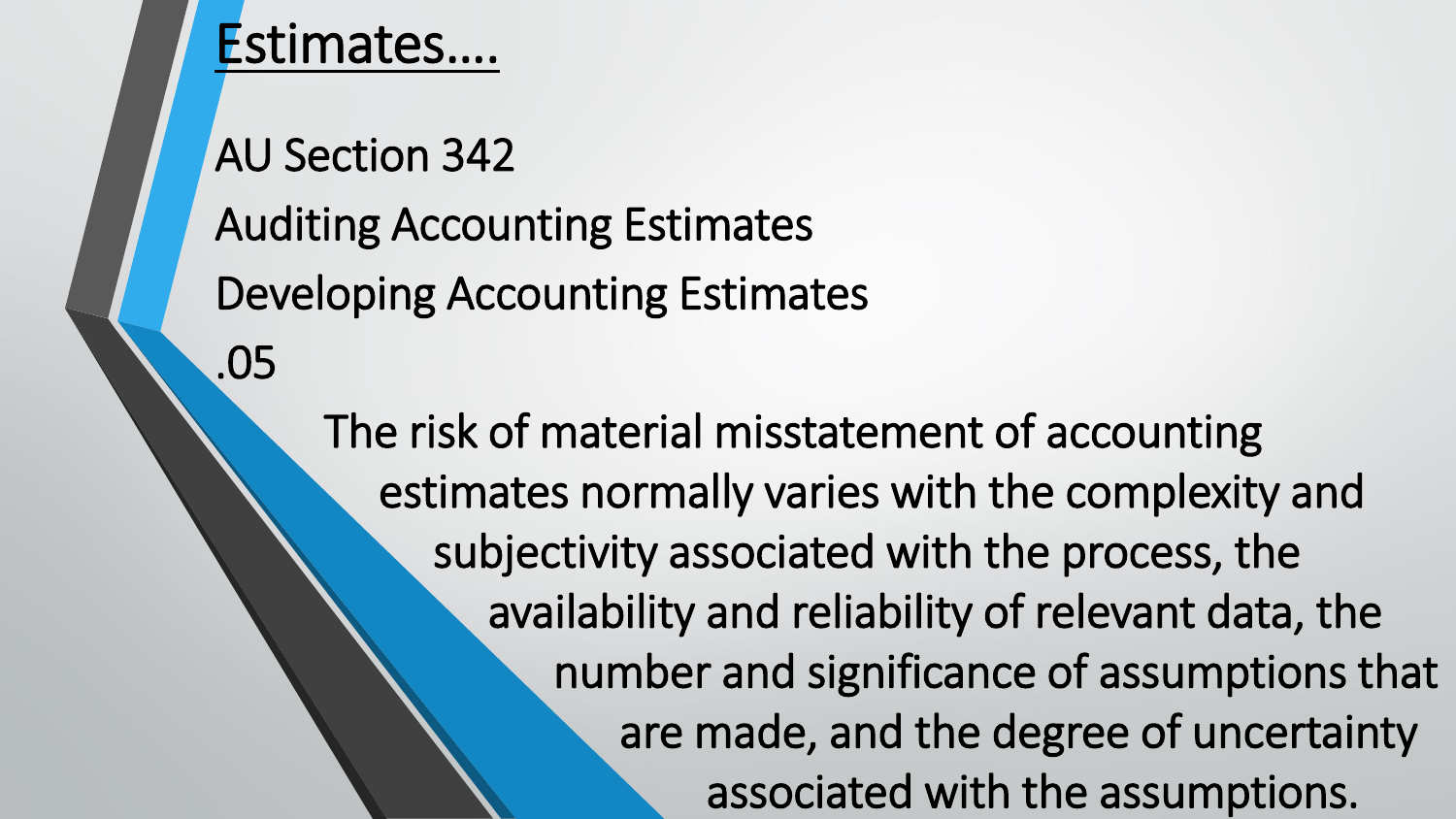## §337.28.1. Arbitrary assessments prohibited

A. Notwithstanding any provision of this Chapter to the contrary, the collector shall be prohibited from issuing an arbitrary assessment. …., the term "arbitrary assessment" shall mean an estimated assessment issued by the local collector which does not comply with R.S. 47:337.28, 337.48(A), or 337.53. However, no provision of this Chapter shall prevent the collector from determining correct tax as provided for in R.S. 47:337.35. An assessment shall not be considered an "arbitrary assessment" if the taxpayer does not provide records as required by R.S. 47:337.29 and/or R.S. 47:337.36. The taxpayer shall bear the burden of proving that the assessment was not in compliance with the law.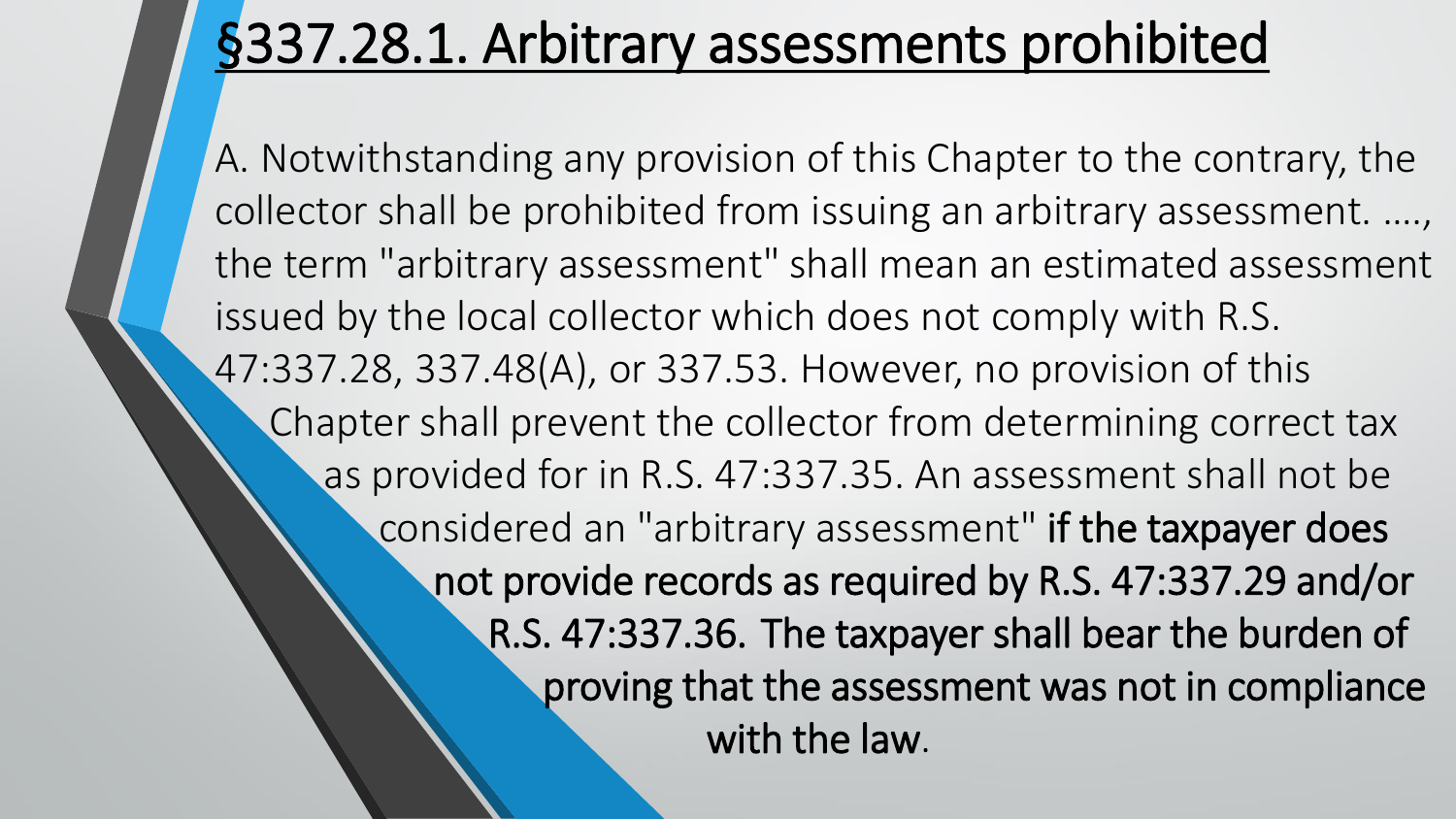## §337.28.1. Arbitrary assessments prohibited

B. If the assessment by the collector is determined by a court of competent jurisdiction or the Board of Tax Appeals to be an arbitrary assessment, the assessment shall neither interrupt nor suspend prescription, and the dealer shall be reimbursed by the collector for reasonable costs of litigation. ……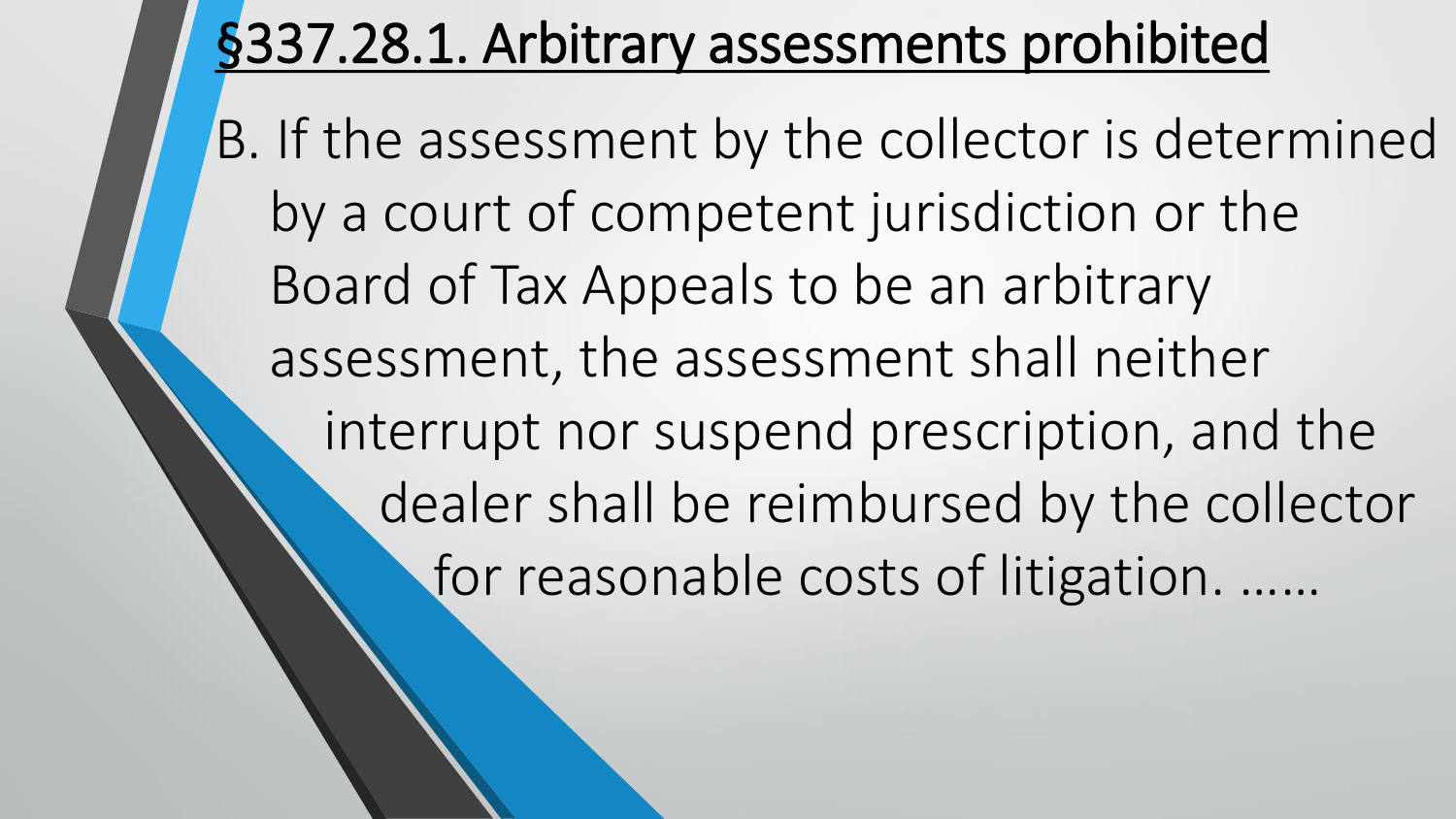§337.28.1. Arbitrary assessments prohibited

C. No assessment shall be made under this Chapter for the purpose of depriving a taxpayer of his constitutional right to a three-year prescriptive period for the assessment of tax in accordance with Article VII, Section 16 of the Constitution of Louisiana.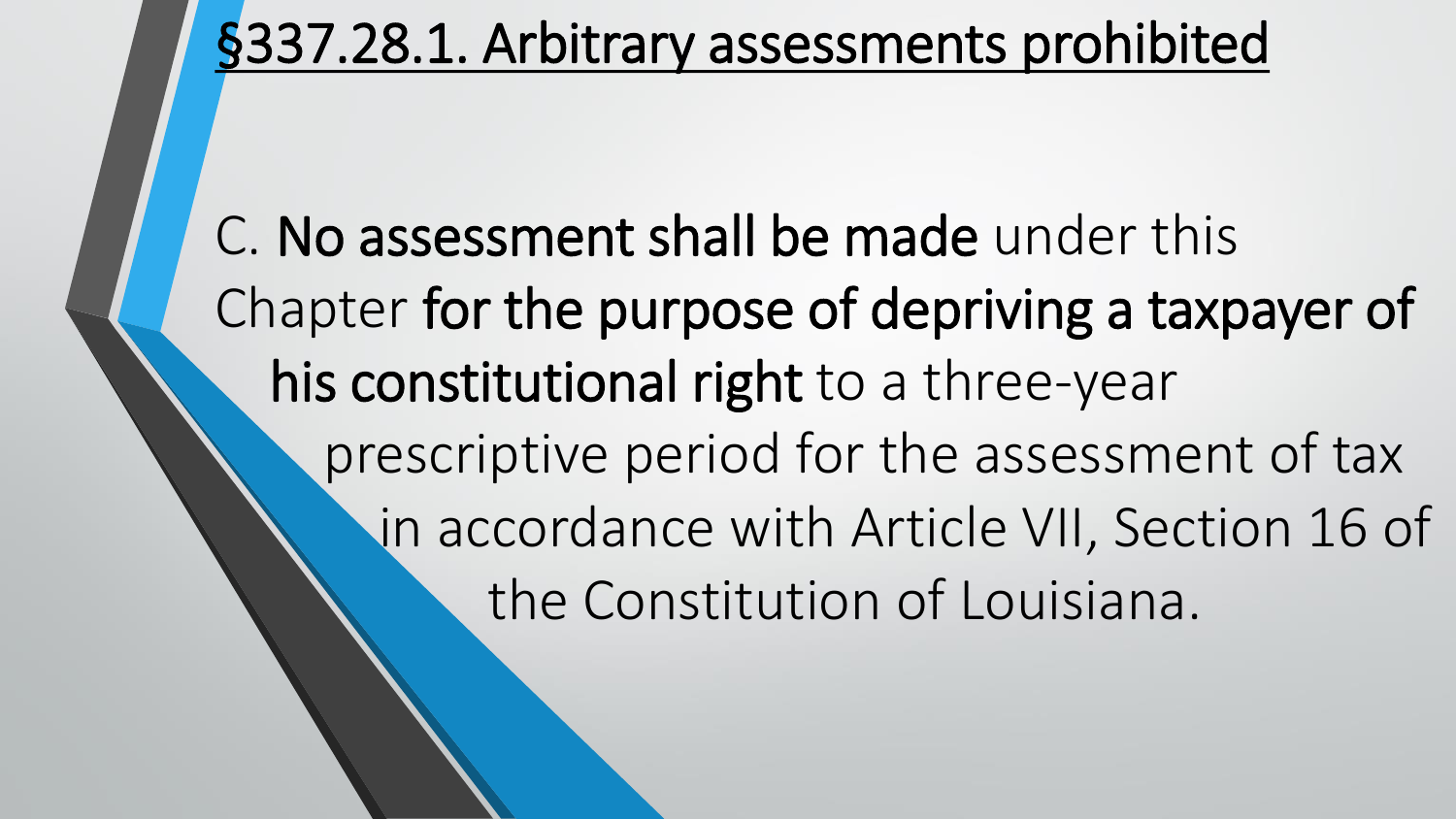### Sampling….

## §337.35. Collector's duty to determine correct tax

A. As soon as practicable after each return or report is filed under any of the provisions of this Chapter, the collector shall cause it to be examined and may make such further audit or investigation as he may deem necessary for the purpose of determining the correct amount of tax.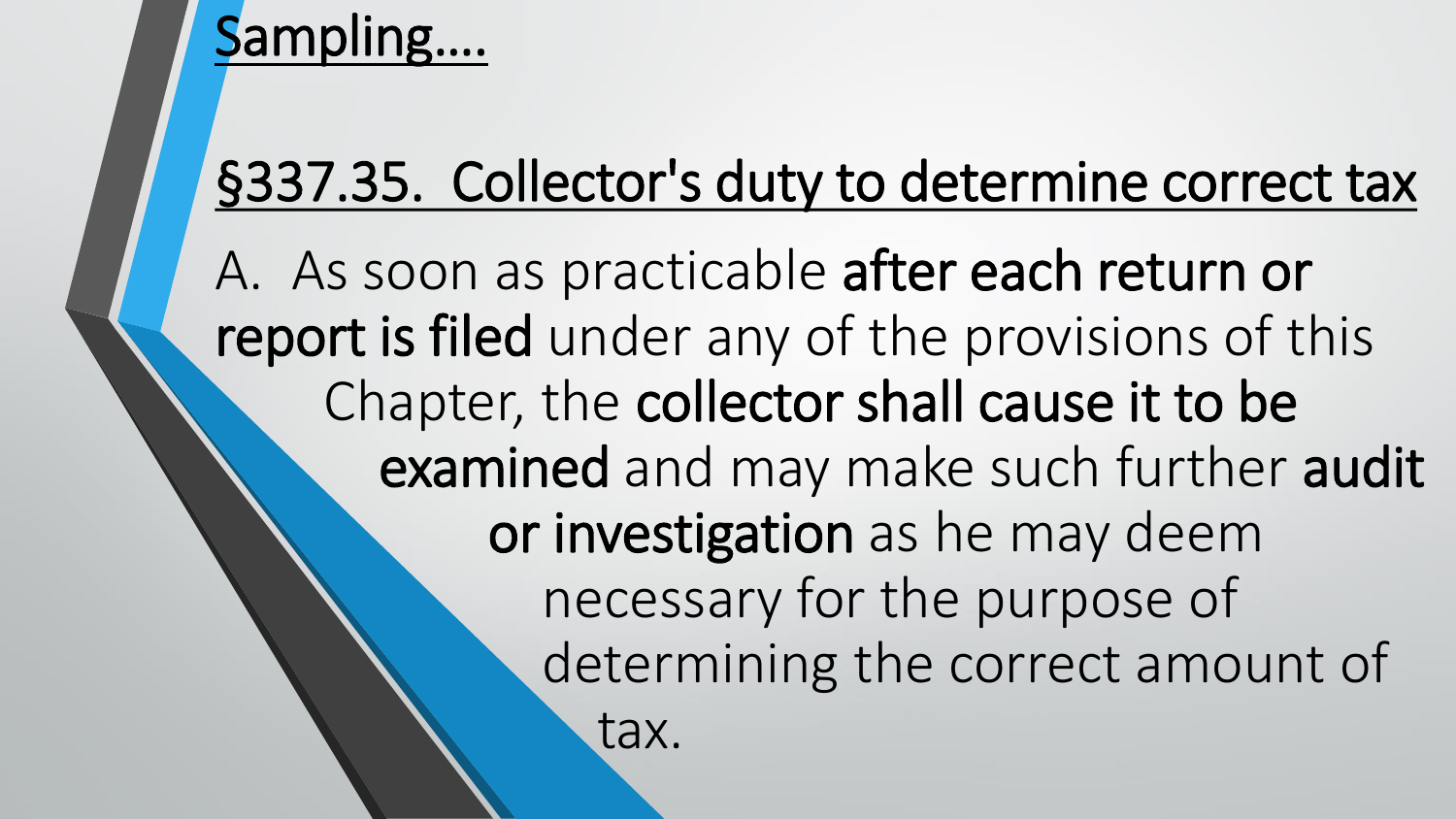#### Sampling….

## §337.35. Collector's duty to determine correct tax

B. The taxpayer and the collector or his designee may enter into a **binding agreement** to use a sampling procedure as a basis for projecting audit findings, which may result in either an underpayment or overpayment of tax.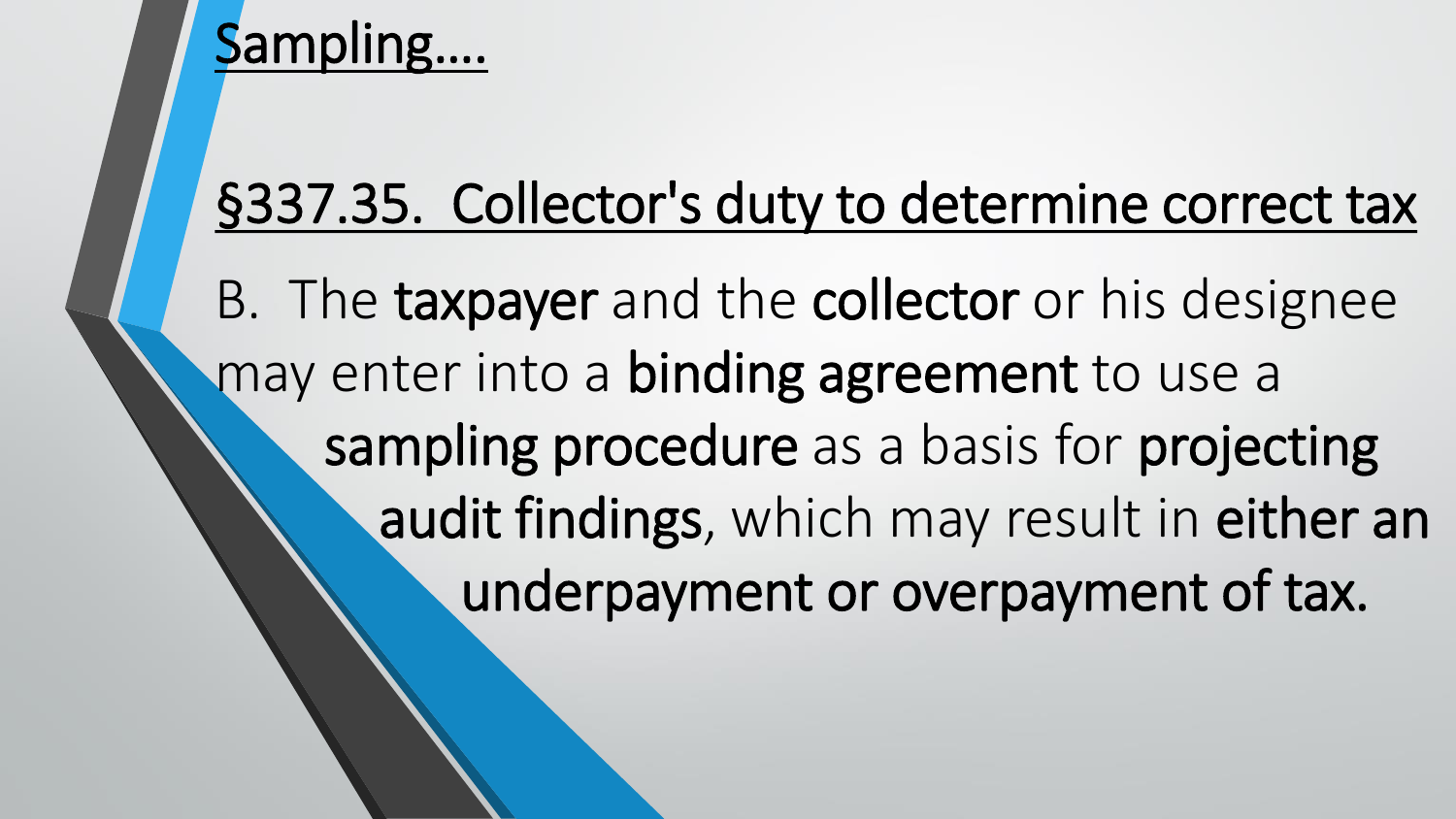## Sampling.

## §337.35. Collector's duty to determine correct tax

C.(1) Before using a sampling procedure to project the findings of an audit and establish a tax liability, the collector or his designee shall notify the taxpayer in writing of the sampling procedure he intends to use, including but not limited to how the tax will be computed, the population to be sampled, and the type of tax for which the tax liability will be established.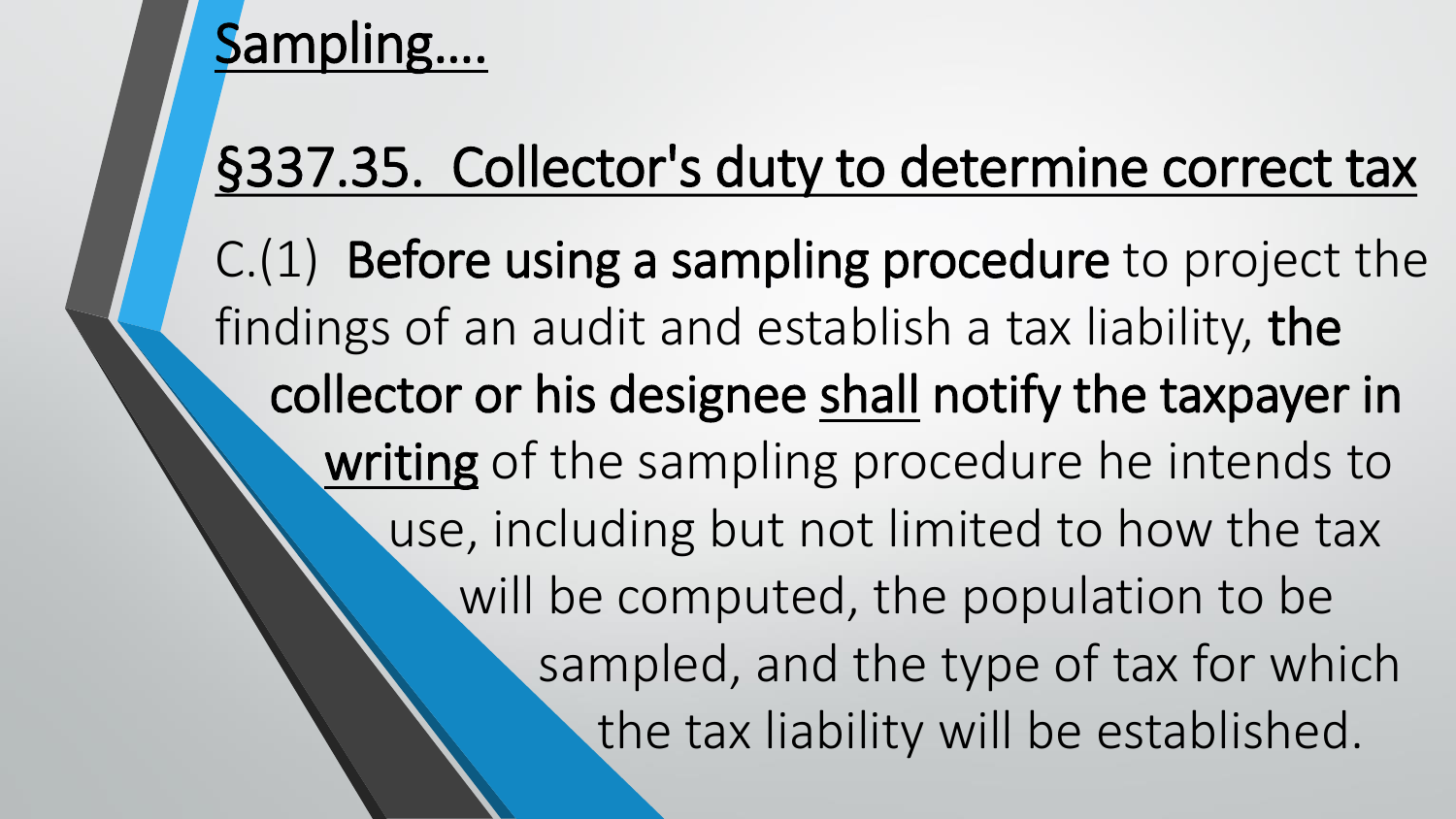#### Sampling….

#### §337.35. Collector's duty to determine correct tax

C.(2) The sampling procedure used shall produce a sample which shall reflect as nearly as possible the normal conditions under which the business was operated during the period to which the audit applies. If either the taxpayer or the collector can demonstrate that a transaction in a sample for a particular time period is not representative of the taxpayer's business operations during that time period, the transaction shall be eliminated from the sample and shall be separately determined in the audit.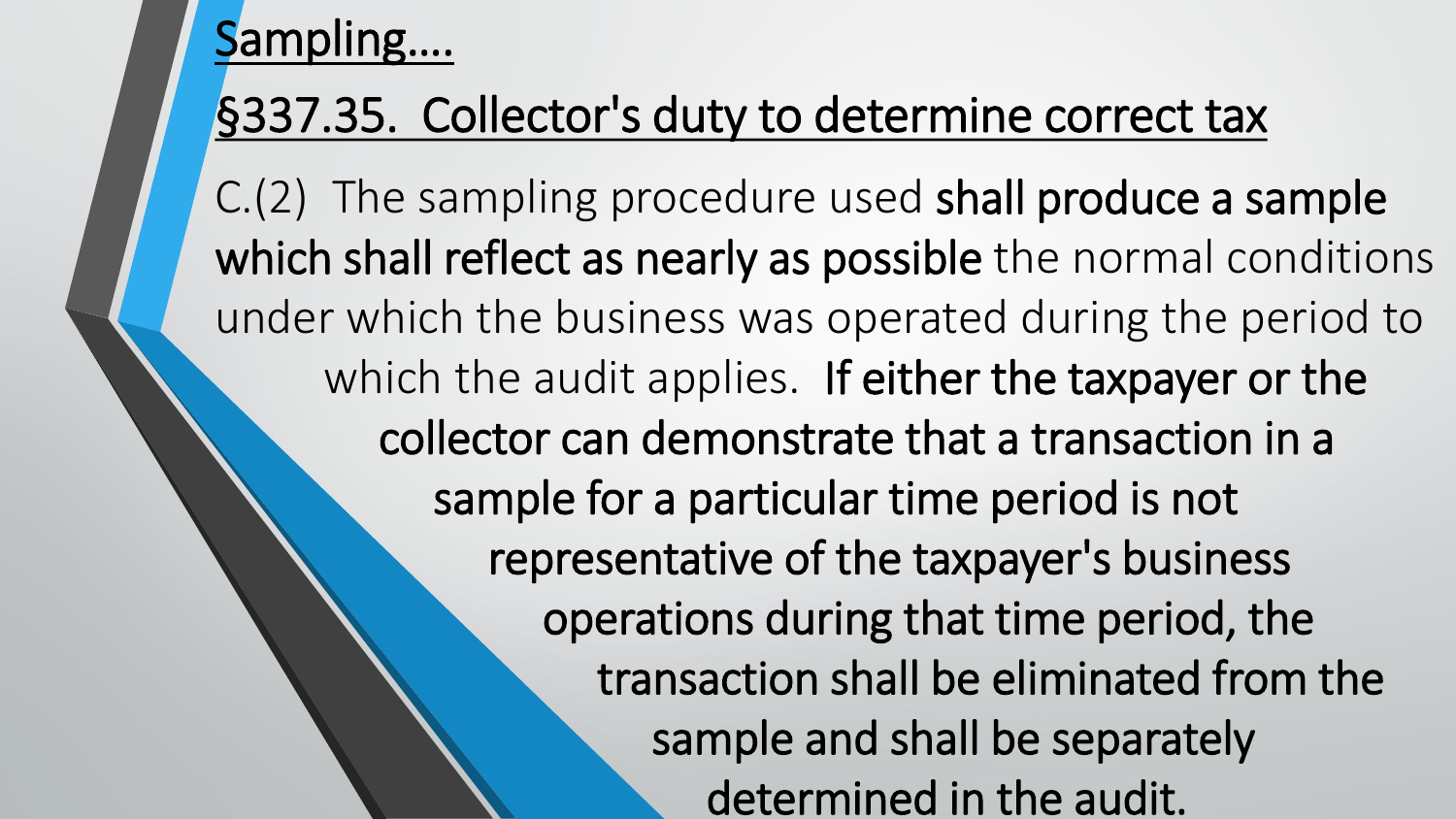## Sampling.

#### §337.35. Collector's duty to determine correct tax

C.(3) If the taxpayer demonstrates that any sampling procedure used by the collector was not developed or applied in accordance with generally recognized sampling techniques, that portion of the audit established by a projection based upon the development or application of the disputed sampling procedure shall be replaced by a projection based upon a new sample that conforms to generally recognized sampling techniques.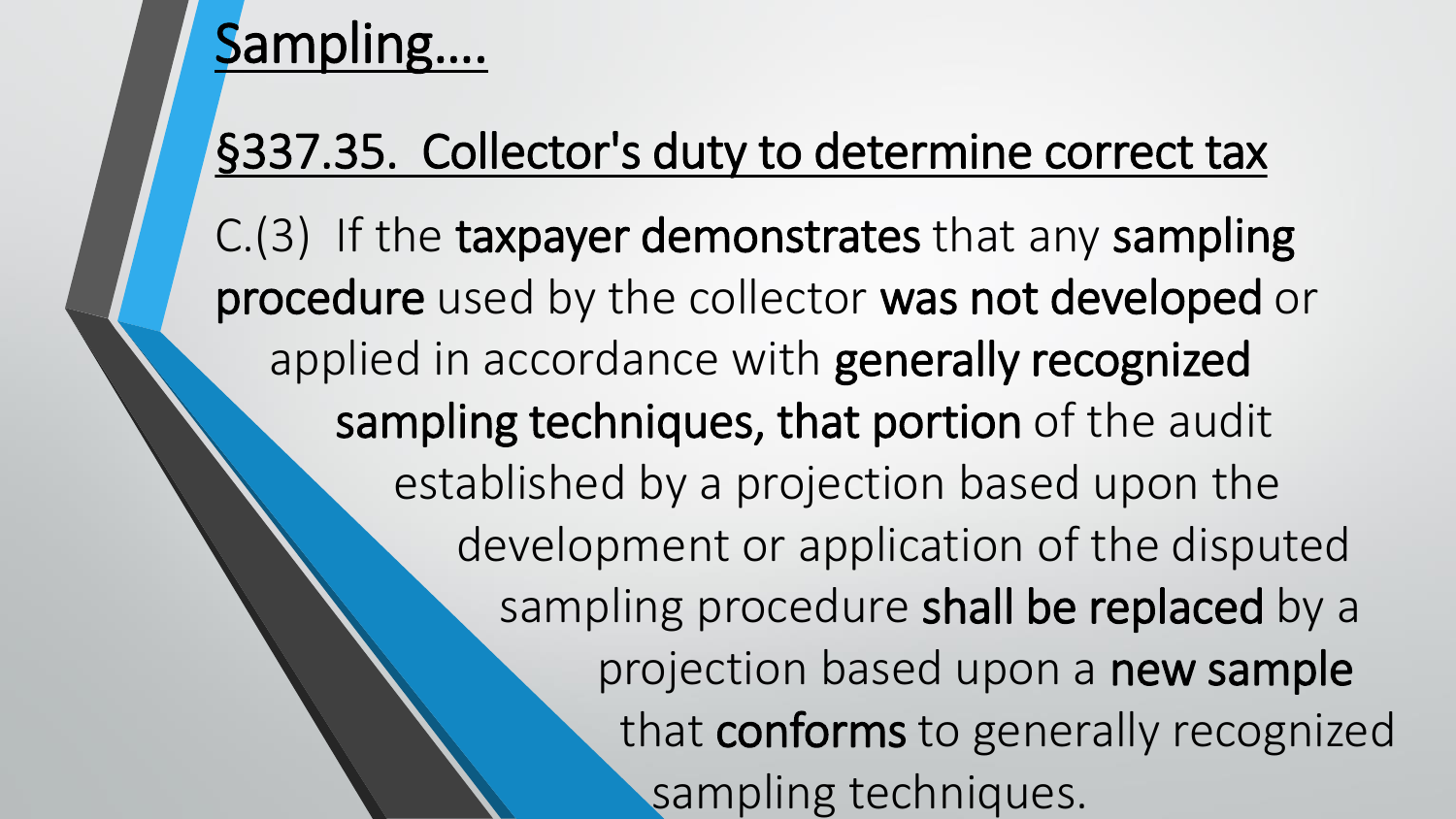#### Sampling….

### §337.35. Collector's duty to determine correct tax

C. (4) Generally recognized sampling techniques and standards set forth by the American Institute of Certified Public Accountants shall be used as guidance in developing audit sampling techniques for purposes of this Section.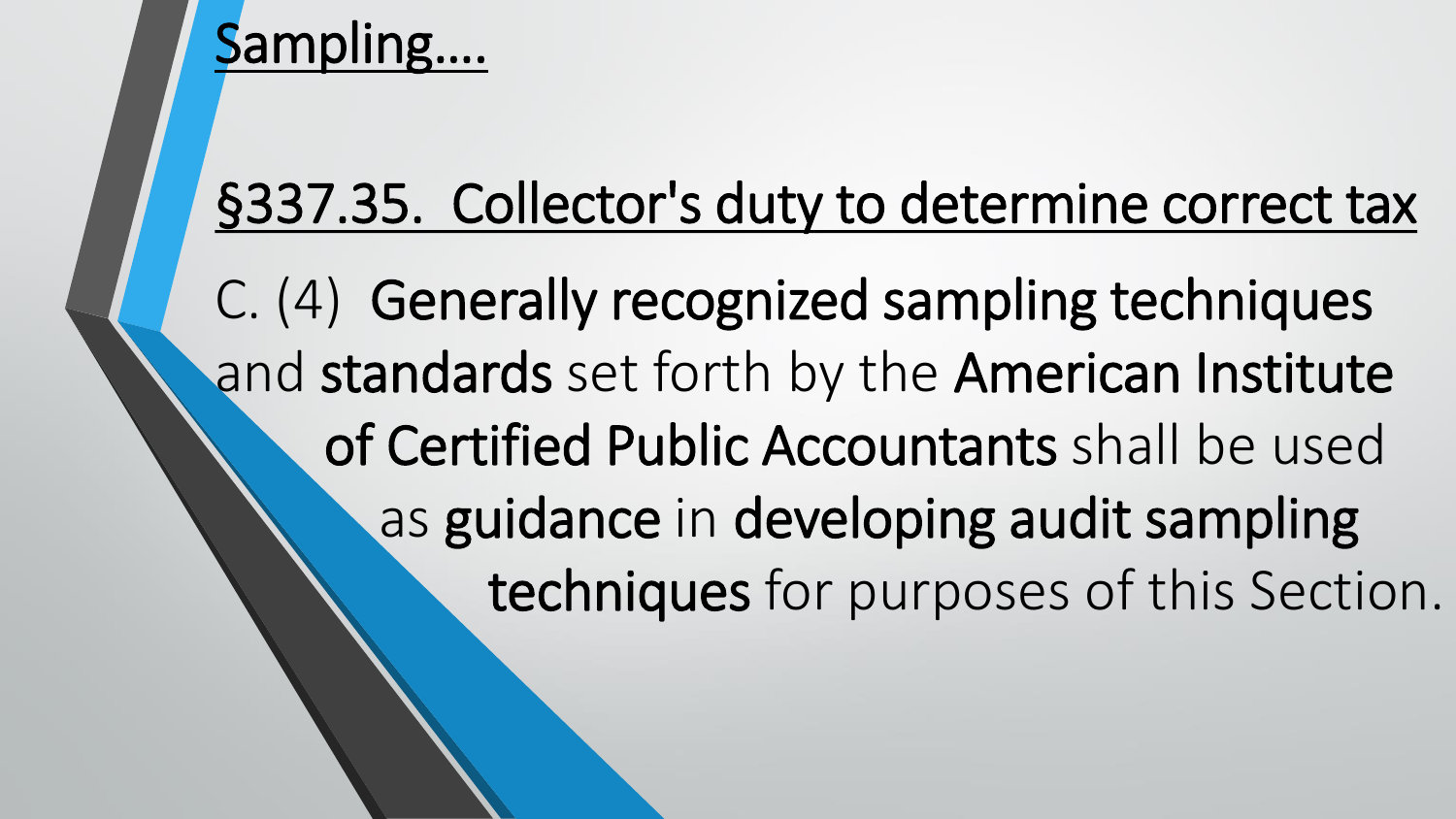Block Sampling

Stratified Random Sampling

Simple Random Sampling

Cluster Random Sampling

Systematic Random Sampling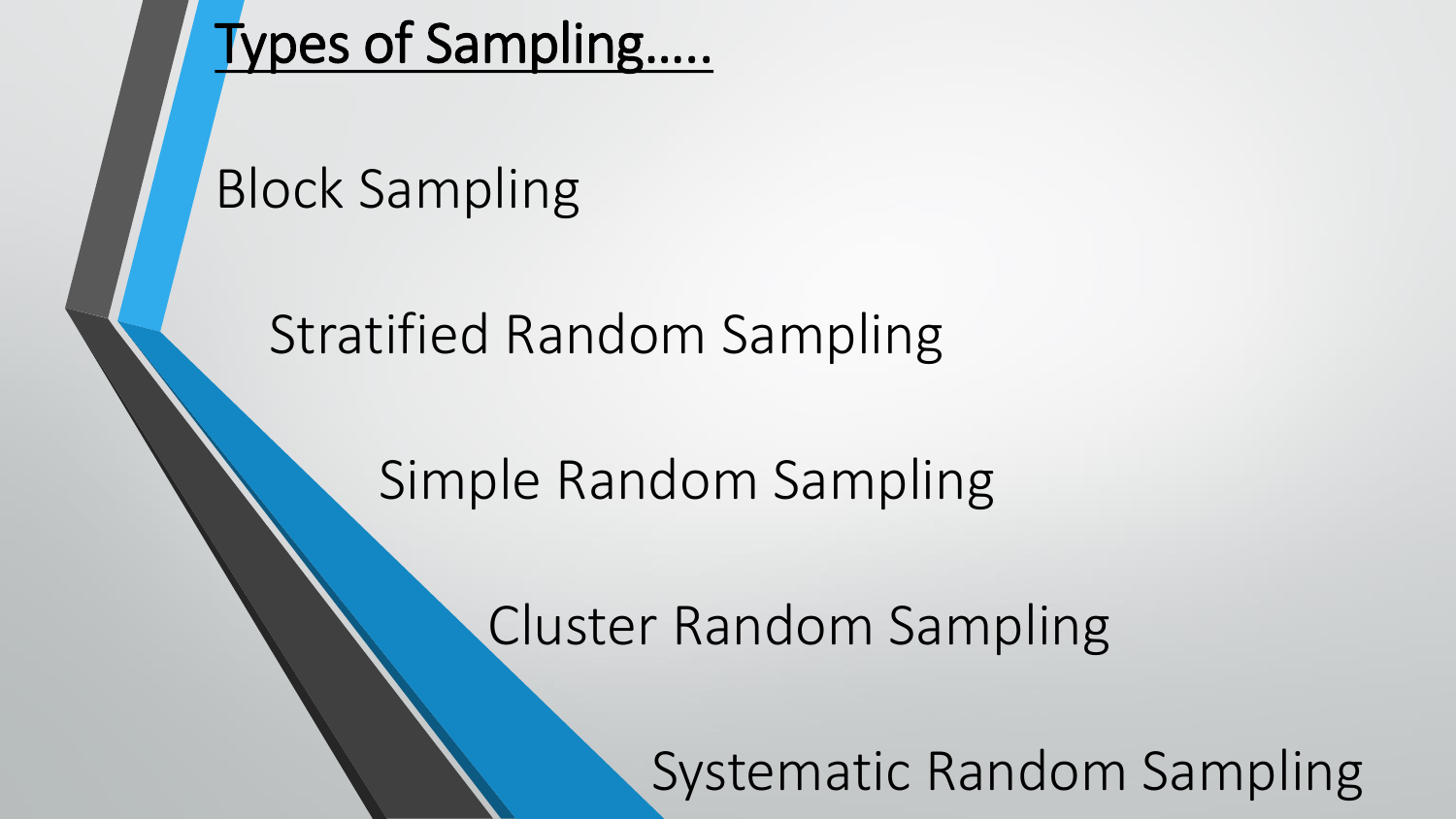## Block Sampling

Monthly **Quarterly** 

Auditor picks by filing period; either monthly or quarterly. Can pull by high, low, etc…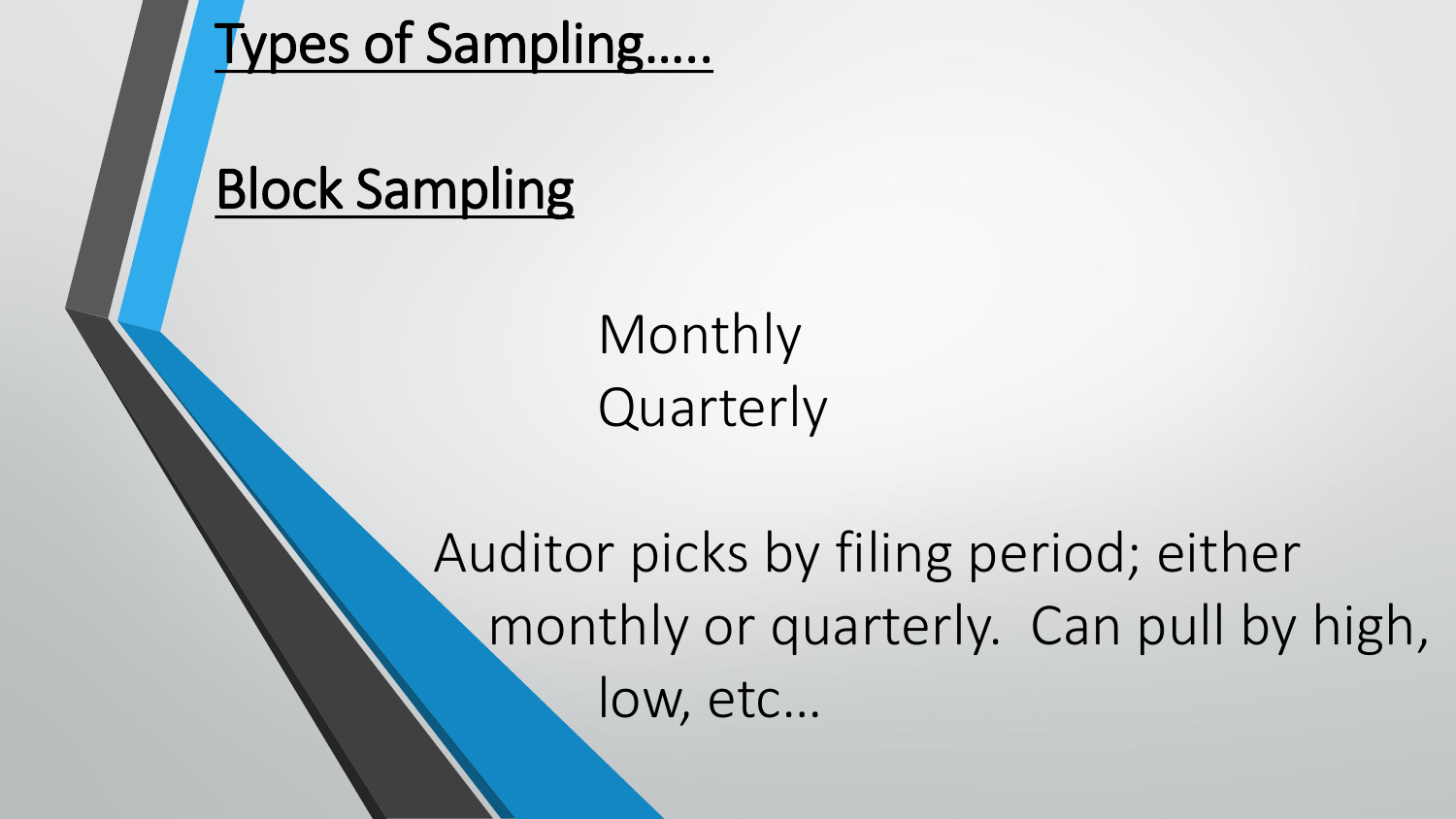## Stratified Random Sampling

Put data into sampling system like IDEA or MTC software

#### Provides

Stratums Floor **Ceiling** Below Floor - Not reviewed Above Ceiling - All reviewed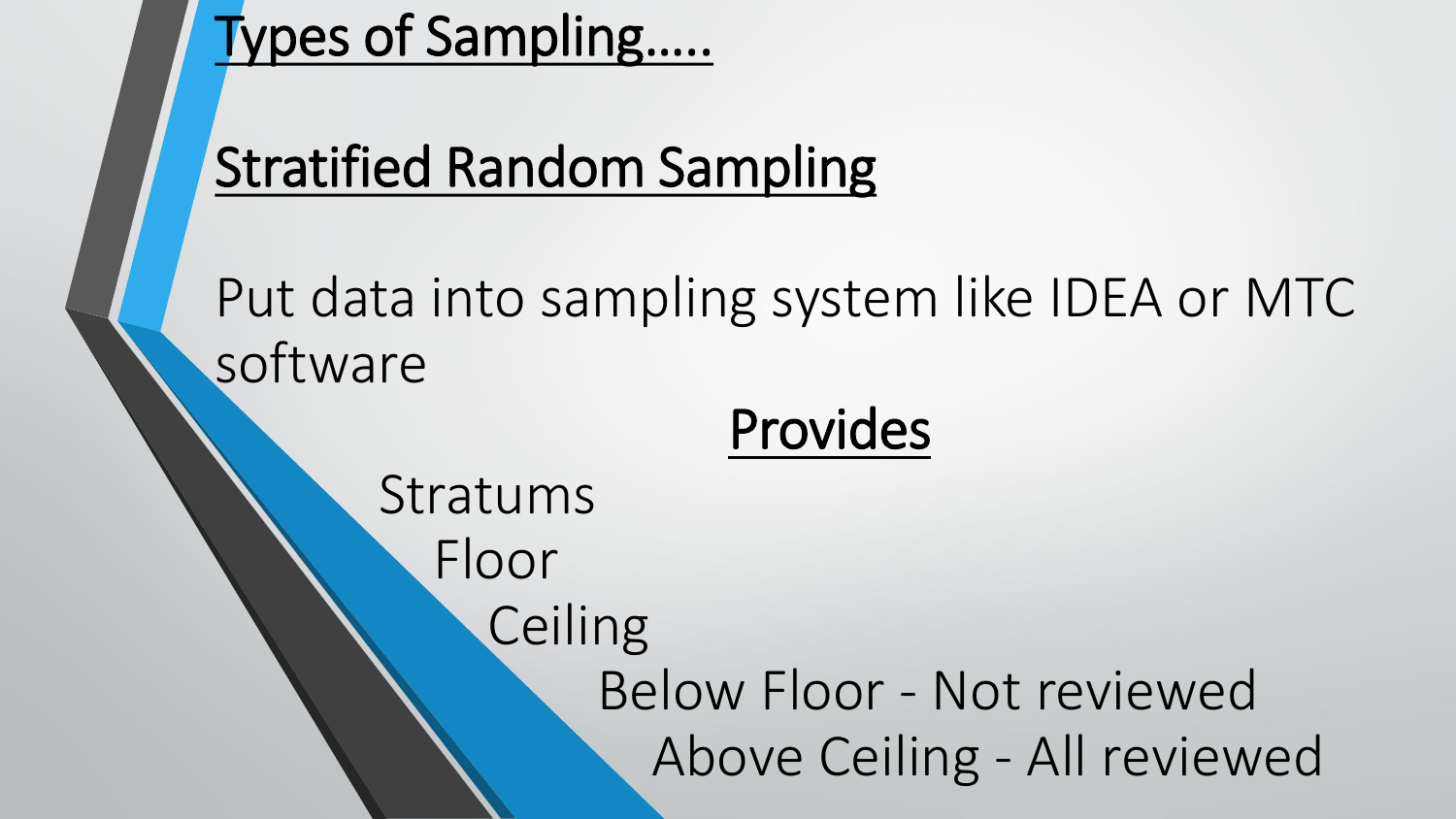## Simple Random Sampling

## Every transaction has the same equal chance of being picked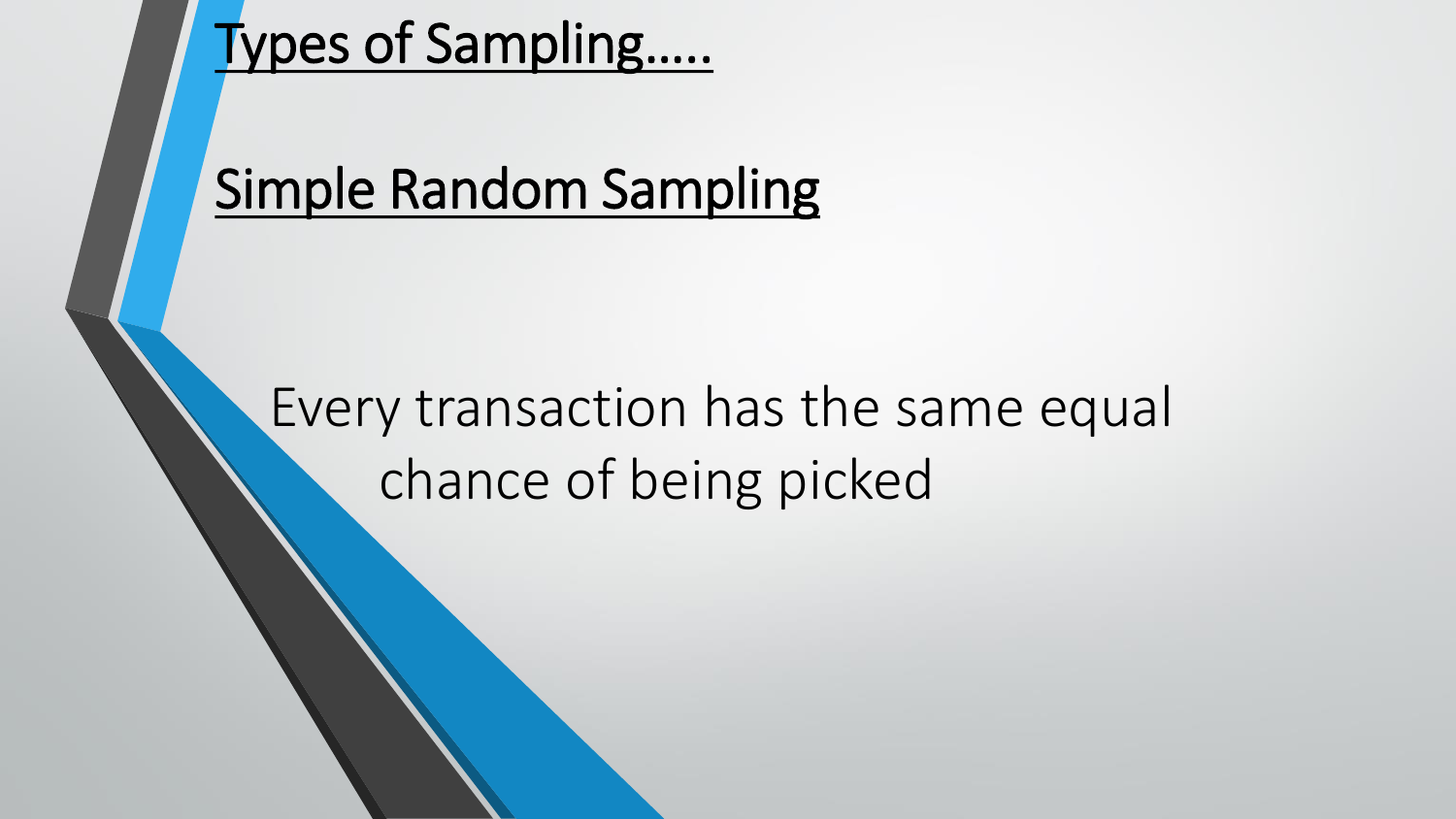## Cluster Random Sampling

Auditor and Taxpayer agree to separate data into specific groups; then certain groups are reviewed in whole.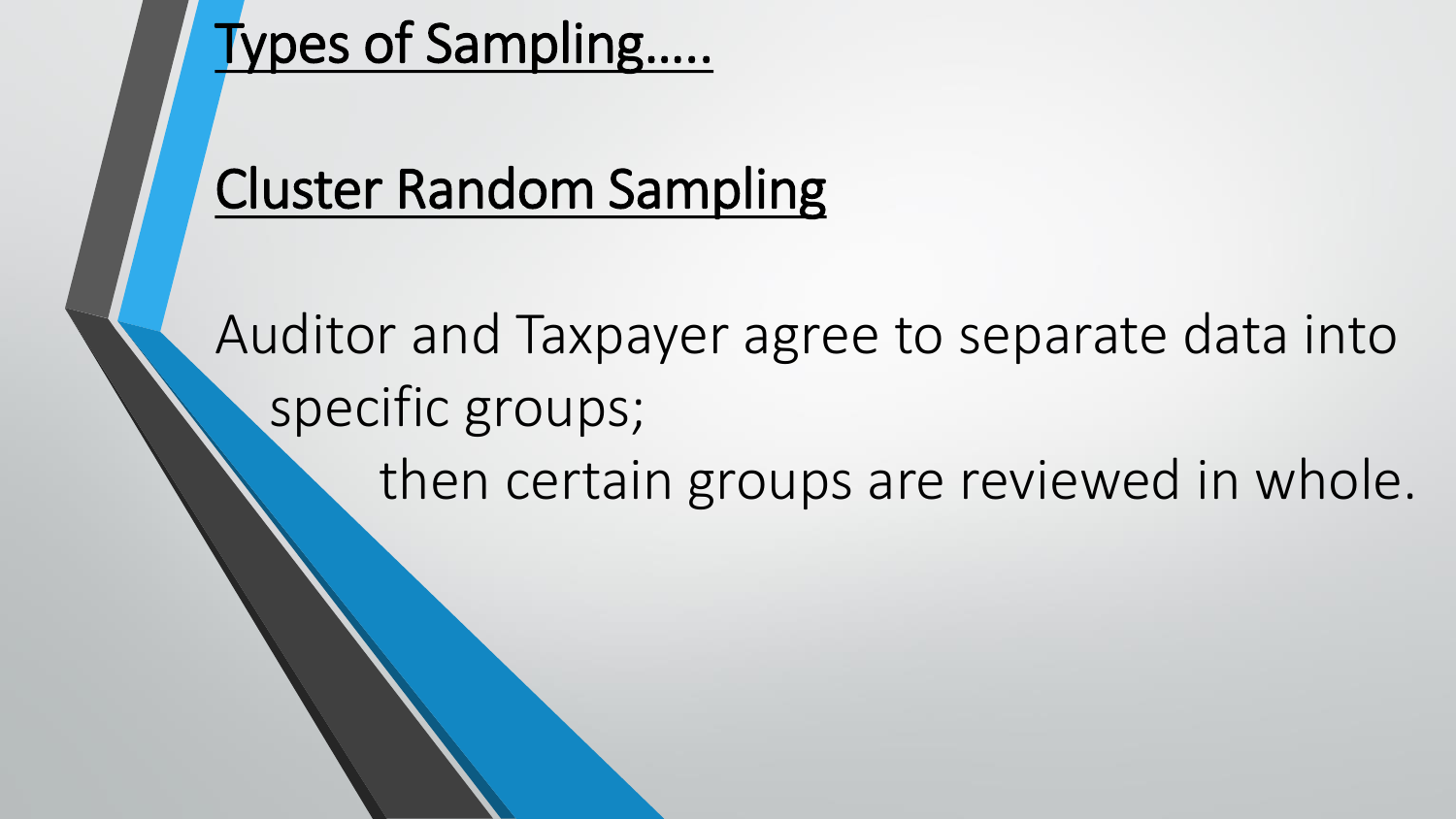## Systematic Random Sampling

Population is put into an order and then the *n*th item is selected for review.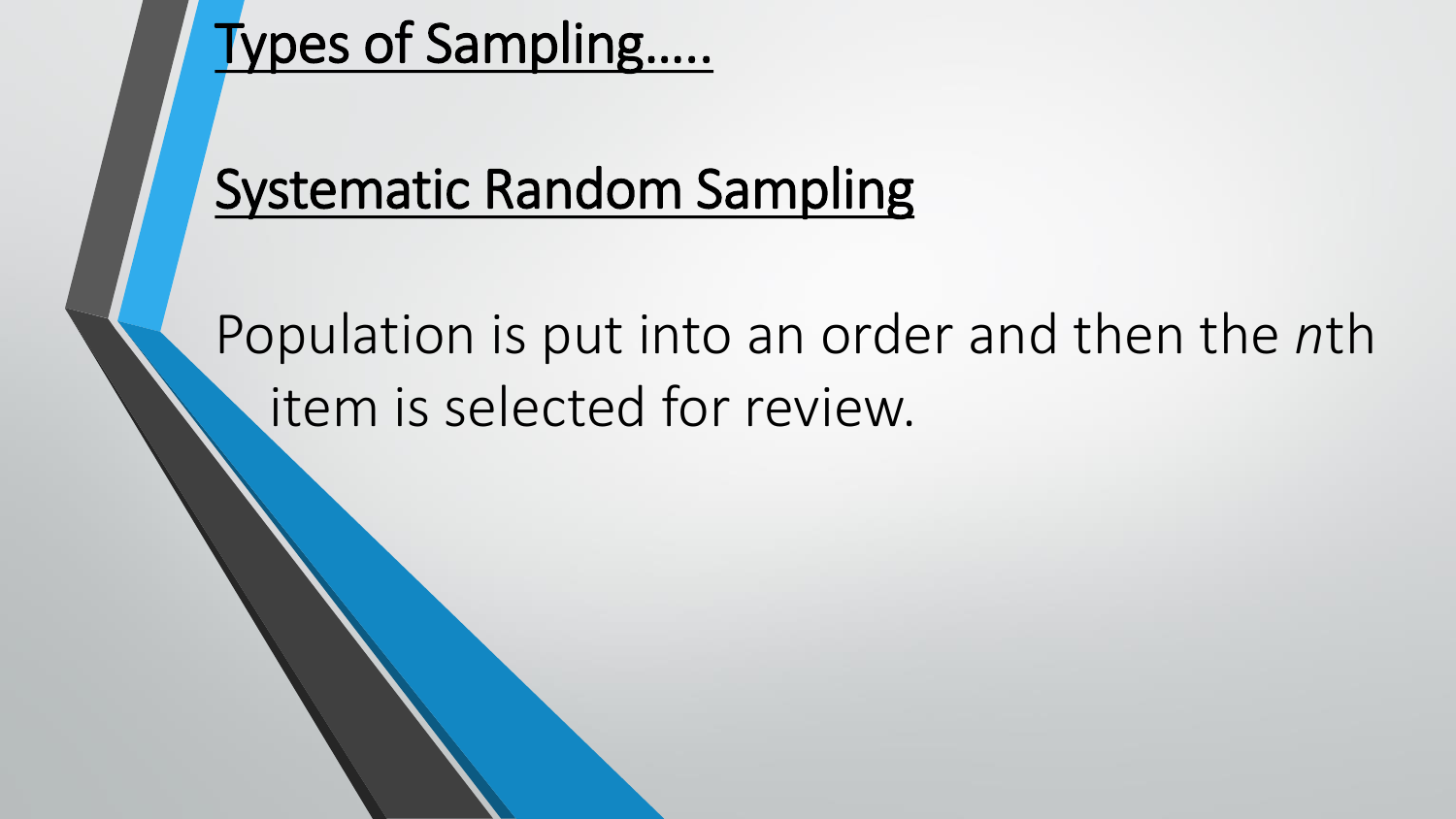YESTERDAYS OF LAKE CHARLES, INC. VERSUS CALCASIEU PARISH SALES AND USE TAX DEPARTMENT CONSOLIDATED WITH COWBOY'S NIGHTLIFE, INC. VERSUS CALCASIEU PARISH SALES AND USE TAX DEPT NO. 2015-C-1676 SUPREME COURT OF LOUISIANA May 13, 2016

"We further hold the trial court erred in finding "the Collector's arbitrary tax calculation methodology was improper." First, we hold La. Rev. Stat. 47:337.28.1 applies in this case because the clubs failed to provide "suitable records" as required by La. Rev. Stat. 47:337.29. Therefore, the Collector's assessment could not be deemed "arbitrary," and the clubs bore the burden of proving the assessment was not in compliance with the law. La. Rev. Stat. 47:337.28.1(A).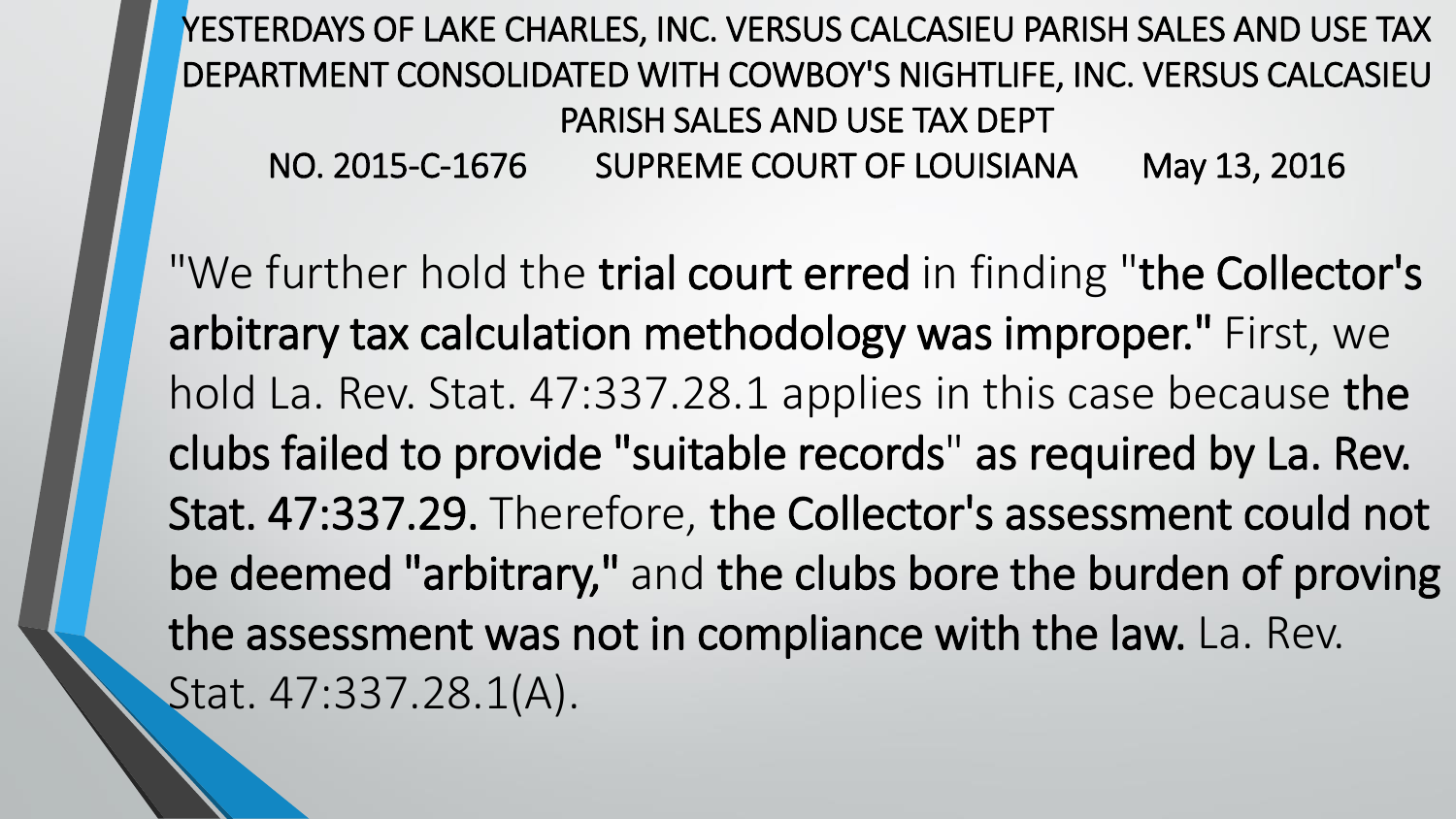#### YESTERDAYS OF LAKE CHARLES, INC. VERSUS CALCASIEU PARISH SALES AND USE TAX DEPARTMENT CONSOLIDATED WITH COWBOY'S NIGHTLIFE, INC. VERSUS CALCASIEU PARISH SALES AND USE TAX DEPT NO. 2015-C-1676 SUPREME COURT OF LOUISIANA May 13, 2016

*Next, we hold there is no requirement in La. Rev. Stat. 47:337.35(B) that the agreement between the taxpayer and the collector to use a particular sampling procedure must be in writing to be binding. Furthermore, we find the audit package and the notice of intent to assess, along with the*  accompanying letter, were sufficient to inform the taxpayer in writing of the *sampling procedure the Collector intended to use to project the findings of the audit and establish a tax liability.* Thus, under both La. Rev. Stat. 47:337.28.1(A) and La. Rev. Stat. 47:337.35(C), *the clubs bore the burden of*  demonstrating any sampling procedure used by the Collector was not *developed or applied in accordance with generally recognized sampling techniques.* La. Rev. Stat. 47:337.35(C)(3)."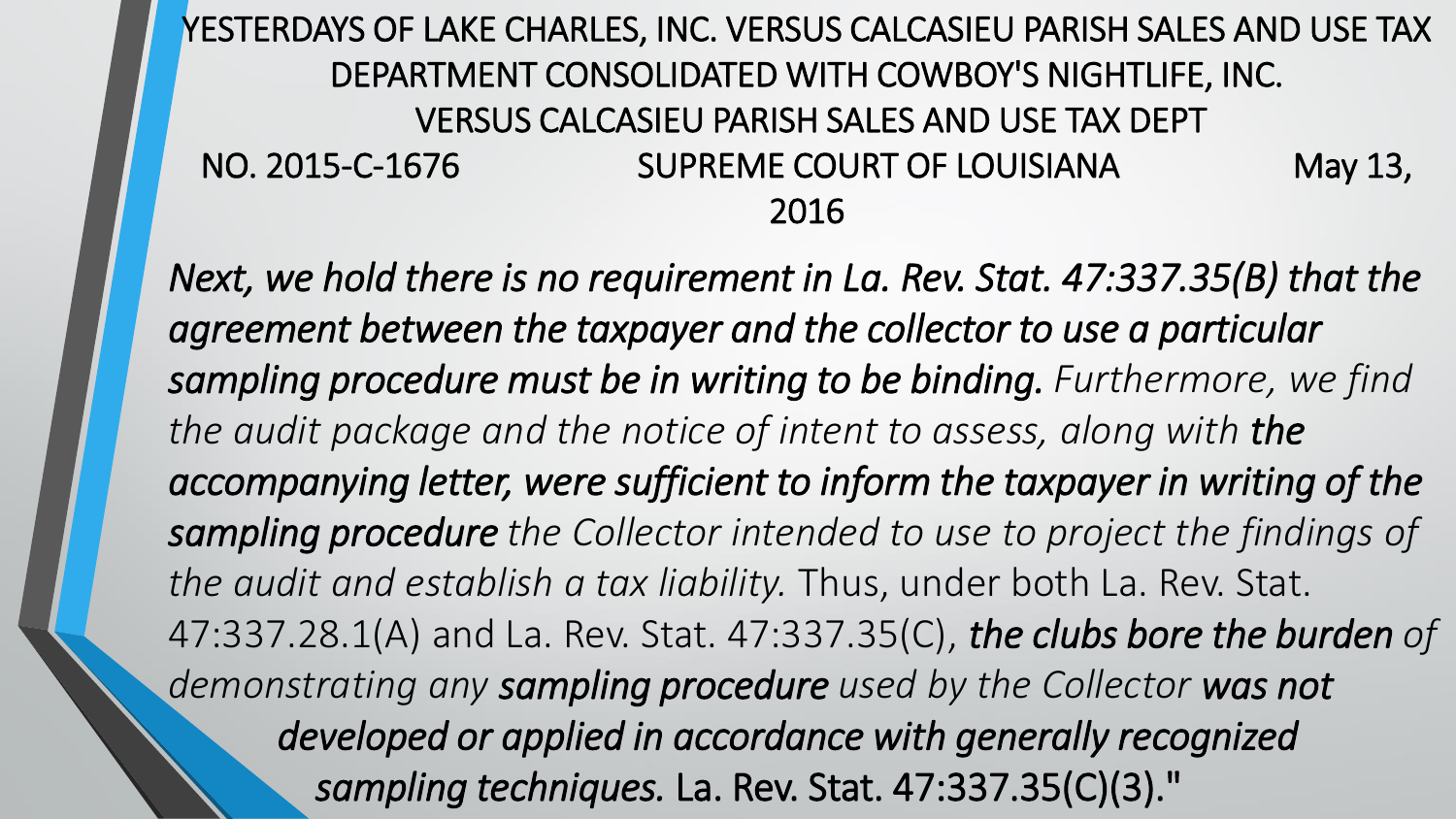## §337.48. Determination and notice of tax due

A.(1) …..the collector shall determine the tax, penalty, and interest due by estimate or otherwise.

> B. …..the collector shall cause an audit, investigation, or examination, as provided for by R.S. 47:337.35, to be made to determine the tax, penalty, and interest due……..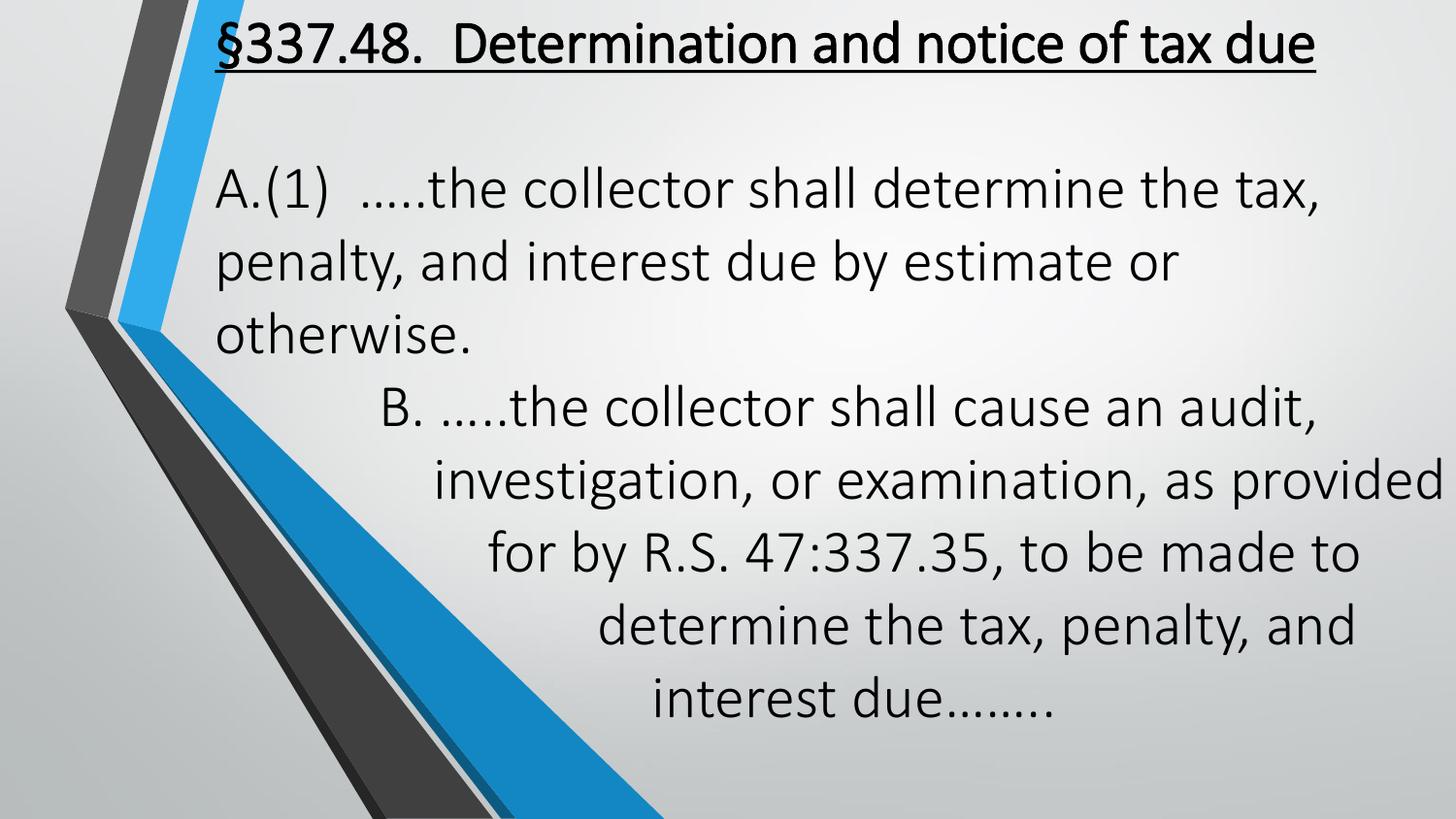Understand the Audit…..

Audit Report Working Papers Exhibits Schedules

Sample Findings Sampling Projection

Exceptions: Prescription Extraordinary Transactions